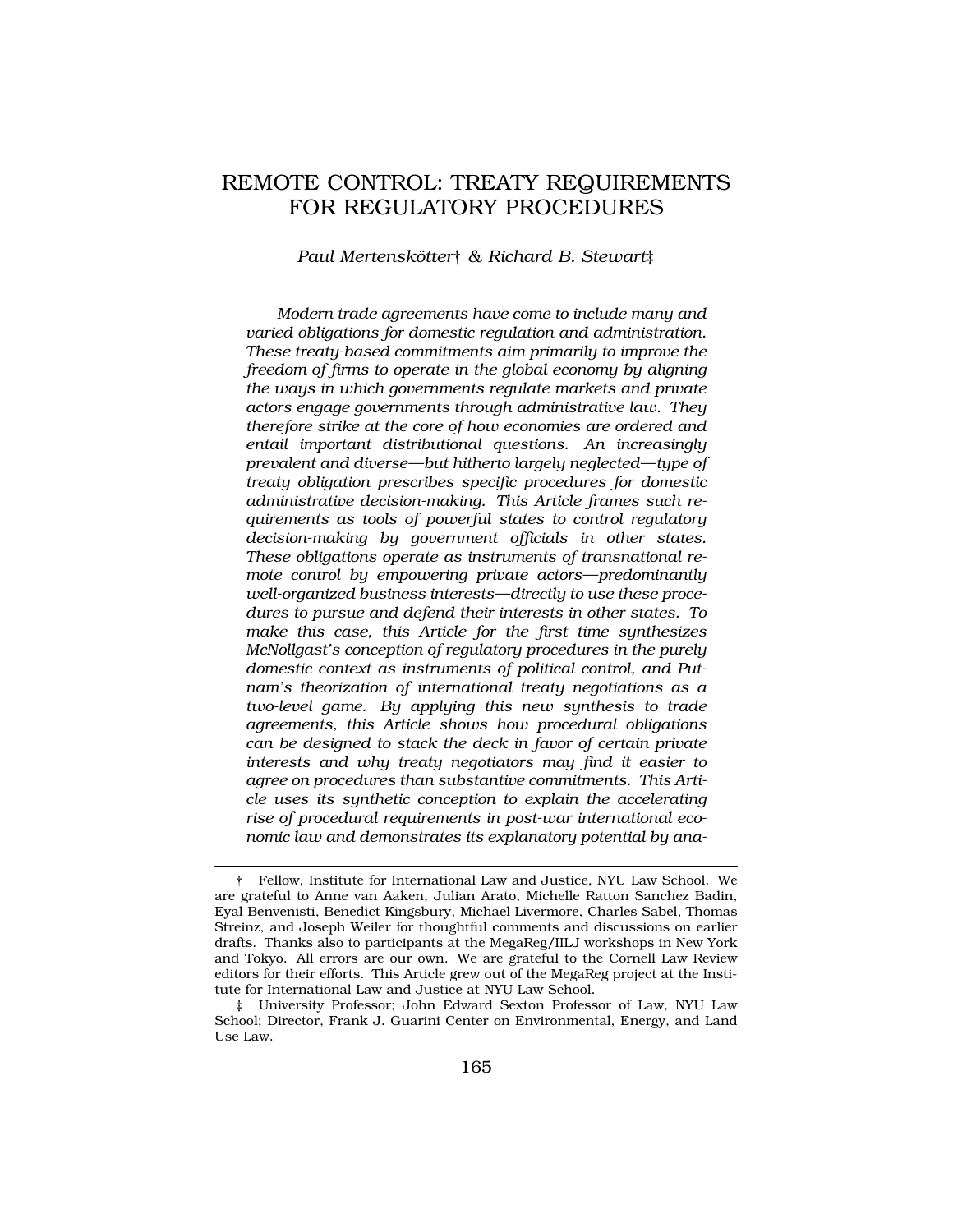*lyzing the variation between strong transnational regulatory procedures for intellectual property rights and weak procedural protections for the environment in the revived Trans-Pacific Partnership agreement.* 

|           |                                                |                                                     | 166 |
|-----------|------------------------------------------------|-----------------------------------------------------|-----|
| L         | REGULATORY PROCEDURES AS INSTRUMENTS OF        |                                                     |     |
|           | TRANSNATIONAL CONTROL                          |                                                     | 173 |
|           | А.                                             | Extending McNollgast to the Transnational           |     |
|           |                                                |                                                     | 173 |
|           | В.                                             | Negotiating for Procedures in the Context of        |     |
|           |                                                | Putnam's Two-Level Game                             | 178 |
|           |                                                | C. Interest Alignment at Putnam's Tables            | 180 |
|           | D.                                             | Implications for Democratic Decision-Making         | 185 |
|           | E.                                             | Four Functions of Inter-State Commitments to        |     |
|           |                                                | Domestic Regulatory Procedures                      | 187 |
|           |                                                | F. Tilting the Procedural Playing Field in Favor of |     |
|           |                                                | Certain Interests                                   | 191 |
|           |                                                | G. Review as Deck-Stacking or Democratic            |     |
|           |                                                |                                                     | 193 |
|           | Н.                                             | Four Attractions for Negotiators of Procedural      |     |
|           |                                                | Commitments in the Two-Level Game                   | 196 |
|           | I.                                             | Limits to the Effectiveness of Procedural           |     |
|           |                                                | Requirements as Instruments of Transnational        |     |
|           |                                                |                                                     | 200 |
| $\rm{II}$ | EXPLAINING THE RISE OF PROCEDURAL REQUIREMENTS |                                                     |     |
|           |                                                | IN INTERNATIONAL ECONOMIC AGREEMENTS                | 202 |
|           | А.                                             | GATT Article X                                      | 203 |
|           |                                                | B. The WTO Agreements                               | 205 |
|           |                                                | C. U.S. and EU Treaty Practice: WTO "Plus"          |     |
|           |                                                | Procedures                                          | 207 |
|           |                                                | D. Procedures for Environmental and Social          |     |
|           |                                                |                                                     | 213 |
| Ш         | VARIATION IN LEGALIZATION OF TRANSNATIONAL     |                                                     |     |
|           |                                                | REGULATORY PROCEDURES: EXAMPLES FROM THE TPP        | 219 |
|           | А.                                             | TPP on Medicines: Strong Procedures to              |     |
|           |                                                | Empower Originator Drug Companies                   | 221 |
|           |                                                | B. TPP on Environment: Weak Procedures to           |     |
|           |                                                | Appease Environmental Interests  225                |     |
|           |                                                |                                                     | 228 |

#### **INTRODUCTION**

Trade and regulatory agreements have been the vehicles for the proliferation of a hitherto neglected type of inter-state obligation: requirements to adopt specific domestic regulatory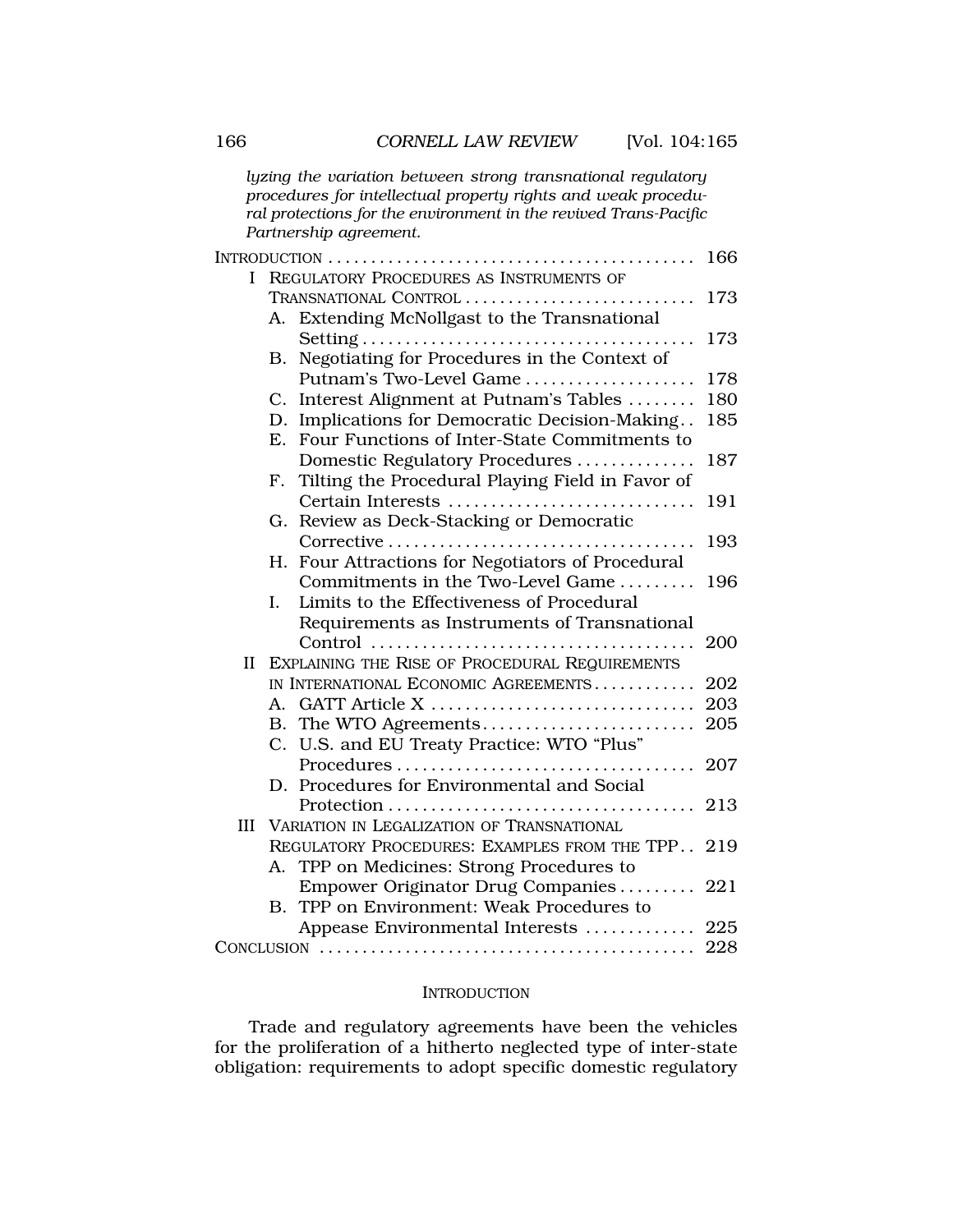procedures.1 Not only have these commitments grown in prevalence—to thousands today, including far over a hundred in the revived Trans-Pacific Partnership agreement<sup>2</sup>—but they vary starkly in design and intensity both within the same, and across different, agreements. We argue that obligations for domestic administrative law procedures are instruments negotiated by powerful states with the aim of controlling regulatory decision-making by government officials in other states—they are tools for remote control.3 We show how commitments for procedures in treaties empower private actors—predominantly well-organized transnational firms—to pursue and defend their interests. For executive-branch officials negotiating treaties, they are not only a means to satisfy their constituents' specific demands; they are also often easier to negotiate than substantive provisions.4 Our account helps to explain the rise of this type of obligation as the regulatory state—and not tariffs—has become the main concern for globally active business. It further allows us to make sense of variation among procedural obligations in the same treaty as deliberate choices by negotiators to stack the deck in favor of some constituents while largely paying only lip service to more diffuse social interests such as those for environmental protection and labor rights.

This Article is foremost a critical exposition and reappraisal of the existing procedural infrastructure for private actors underpinning international economic ordering. Making visible the power dimension in what at first sight seem to be

<sup>1</sup> For exceptions, see Padideh Ala'i & Mathew D'Orsi, *Transparency in International Economic Relations and the Role of the WTO*, *in* RESEARCH HANDBOOK ON TRANSPARENCY 368, 371–73 (Ala'i & Robert Vaughn eds., 2014) (examining the use of treaty-based transparency requirements for domestic regulators); Henrik Horn, Petros C. Mavroidis & Erik N. Wijkstrom, *In the Shadow of the DSU: Addressing Specific Trade Concerns in the WTO SPS and TBT Committees*, 47 J. WORLD TRADE 729, 732, 735 (2013) (discussing the Specific Trade Concerns mechanism as well as the enquiry points as sites of economic governance).

<sup>2</sup> *See* Trans-Pacific Partnership, Feb. 4, 2016,<https://www.tpp.mfat.govt.nz> /text [\[https://perma.cc/2322-QMYP\]](https://perma.cc/2322-QMYP) [hereinafter TPP12].

<sup>3</sup> We understand control as going beyond compliance and capturing more complex interactions of legal obligations and politics, such as socialization, agenda-setting, and general changes to the relative influence of different actors in regulatory decision-making in other countries. See Robert Howse & Ruti Teitel, *Beyond Compliance: Rethinking Why International Law Really Matters*, 1 GLOBAL POL'Y 127, 129–33 (2010) for a wide conception of international law's influence on state and individual action. *See also* Nikolas Rose & Peter Miller, *Political Power Beyond the State: Problematics of Government,* 43 BRIT. J. SOC. 173, 180–81 (1992) (discussing the idea of governance at a distance more generally); Gregory Shaffer, *How the World Trade Organization Shapes Regulatory Governance,* 9 REG. & GOVERNANCE 1, 3 (2015) (discussing multiple pathways for the World Trade Organization's rules and practices to influence state behavior). 4 *See infra* subpart I.H.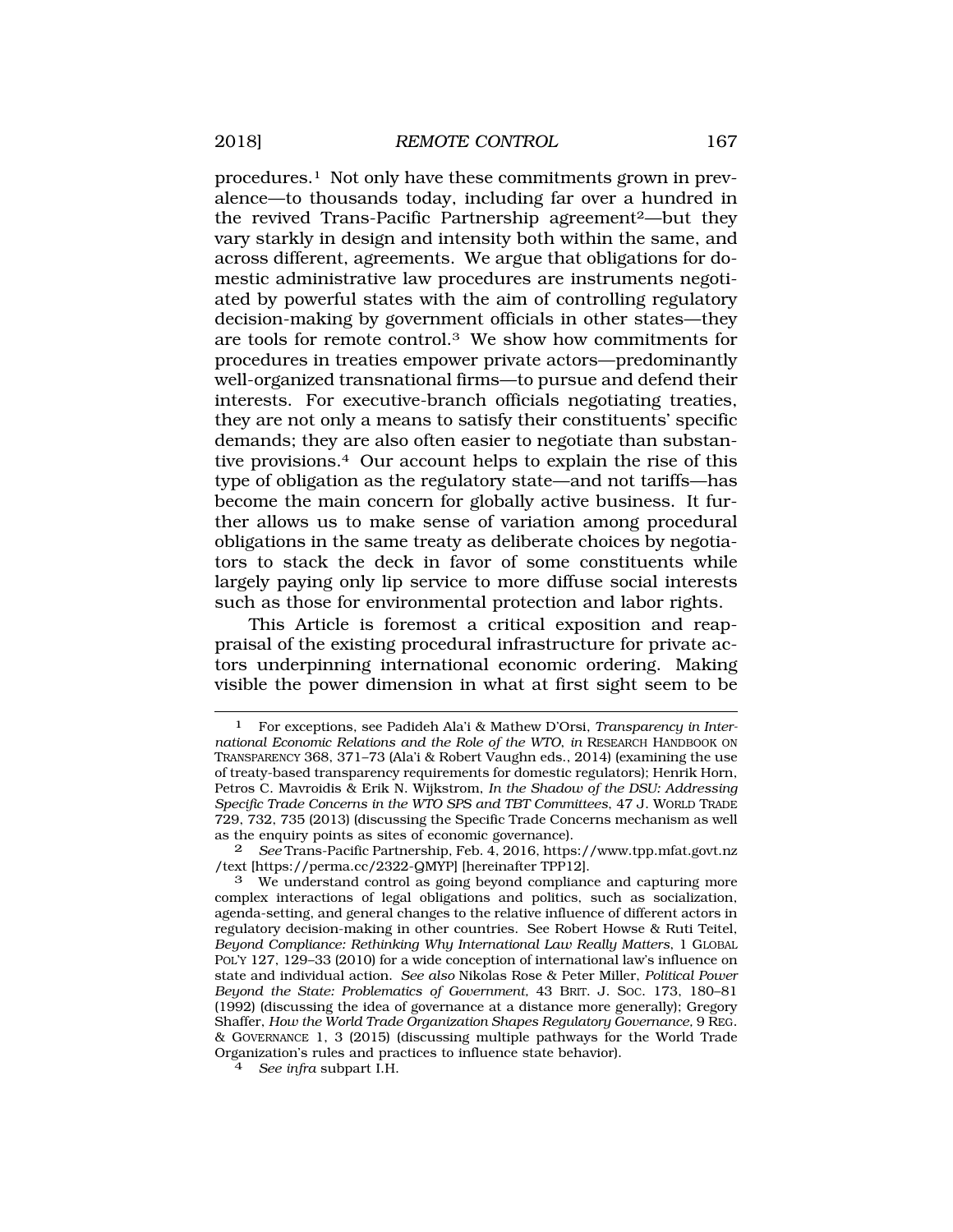arcane procedural details is the initial step in developing a robust understanding of these instruments of global regulatory governance. How these inter-state commitments for domestic procedures function is not only theoretically significant but carries practical and political importance.

To make our argument, we combine two hitherto separate strands of political economy scholarship and apply them to the study of international law and regulation.<sup>5</sup> The first strand, which Matthew McCubbins, Roger Noll, and Barry Weingast collectively, "McNollgast"—pioneered in the context of U.S. administrative law, understands rules of administrative procedure as instruments adopted by political principals to influence decisions of their administrative agents in favor of particular political constituencies. In return, these constituencies support them in reelection.6 The second strand, following Putnam, conceives of the negotiation of international commitments as a two-level game in which negotiators need to arrive at a deal that is acceptable in both the domestic and the international diplomatic arenas.7 Together, these two theories provide a framework for understanding the abundance and variety of treaty requirements for regulatory procedures and their role in global governance.

Commitments between states to adopt procedures that empower private actors to participate in domestic regulatory decision-making first prominently appeared in the 1947 General Agreement on Tariffs and Trade (GATT). They have since steadily expanded through inclusion in the World Trade Organization's (WTO) agreements and subsequent bilateral and regional trade agreements, especially those initiated by the United States and the European Union.<sup>8</sup> The Trans-Pacific Partner-

<sup>5</sup> The burgeoning literature in this field includes EYAL BENVENISTI & GEORGE W. DOWNS, BETWEEN FRAGMENTATION AND DEMOCRACY: THE ROLE OF NATIONAL AND INTERNATIONAL COURTS (2017); DAVID KENNEDY, A WORLD OF STRUGGLE: HOW POWER, LAW, AND EXPERTISE SHAPE GLOBAL POLITICAL ECONOMY (2016); THE POLITICAL ECONOMY OF INTERNATIONAL LAW: A EUROPEAN PERSPECTIVE (Alberta Fabbricotti ed., 2016); Eyal Benvenisti & George W. Downs, *The Empire's New Clothes: Political Economy and the Fragmentation of International Law*, 60 STAN. L. REV. 595 (2007); David Kennedy, *Law and the Political Economy of the World*, 26 LEIDEN J. INT'L L. 7 (2013); Katerina Linos & Jerome Hsiang, *Modeling Domestic Politics in International Law Scholarship*, 15 CHI. J. INT'L L. 1 (2014).

<sup>6</sup> *See* Matthew D. McCubbins, Roger G. Noll & Barry R. Weingast*, Administrative Procedures as Instruments of Political Control, 3 J. L., ECON. & ORG. 243,* 261 (1987) [hereinafter McNollgast, *Administrative Procedures*].

<sup>261 (1987) [</sup>hereinafter McNollgast, *Administrative Procedures*]. 7 *See* Robert D. Putnam, *Diplomacy and Domestic Politics: The Logic of Two-Level Games*, 42 INT'L ORG. 427, 433–35 (1988) [hereinafter Putnam, *Two-Level Games*].

<sup>8</sup> *See infra* Part II.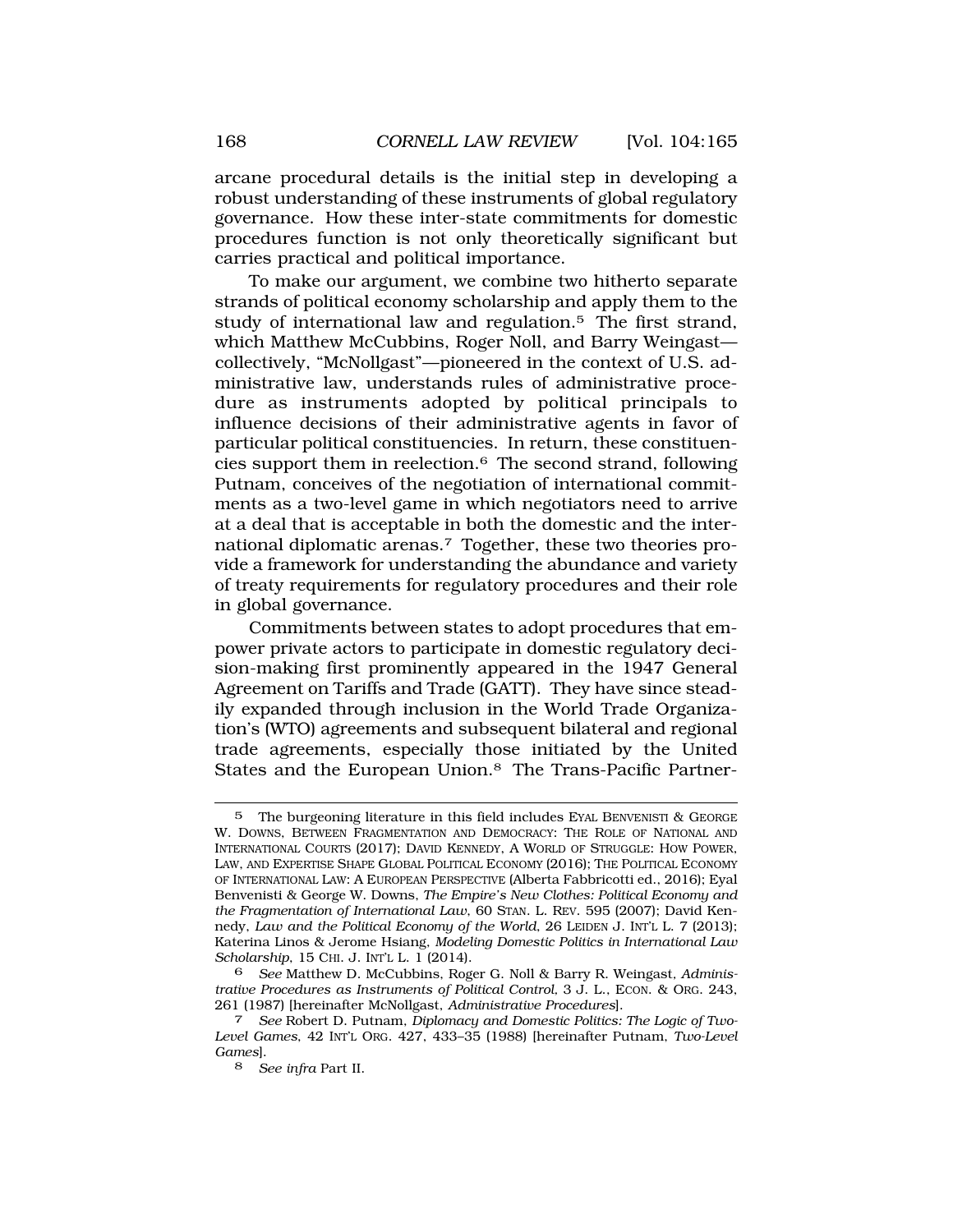ship (TPP)—now going ahead with eleven countries but without the United States as the rebranded Comprehensive and Progressive Trans-Pacific Partnership (CPTPP)—is the latest manifestation of this trend, with states' commitments to specific regulatory procedures permeating the vast majority of its thirty chapters and annexes.9

The large majority of procedural commitments in treaties are responses to demands from private economic actors for influence over government regulation in other states, although labor and environmental groups have increasingly sought them as well. Having started as generic Global Administrative Law (GAL) requirements for transparency, participation, reason-giving, and review, procedural requirements have evolved into increasingly sophisticated and specific treaty commitments. These requirements are often targeted toward particular interest groups and the substantive outcomes that they [favor.10](http:favor.10)  They create winners and losers as different parts of domestic regulatory decision-making are opened to different forms of proceduralized influence by private actors pursuing their goals.

Business demand for such procedures has intensified as tariffs have fallen and regulatory barriers to trade and investment assume relatively greater importance: the falling tide of tariffs has exposed all the "snags and stumps" of justified or unjustified, but in many instances, cross-jurisdictionally unaligned, regulations which inhibit firms from freely operat-

See Comprehensive and Progressive Agreement for Trans-Pacific Partnership, Mar. 8, 2018, [https://www.mfat.govt.nz/en/trade/free-trade-agreements/](https://www.mfat.govt.nz/en/trade/free-trade-agreements) free-trade-agreements-concluded-but-not-in-force/cptpp/comprehensive-andprogressive-agreement-for-trans-pacific-partnership-text/ [[https://perma.cc/](http:https://perma.cc) LV39-8RTR] [hereinafter CPTPP]; TPP12, *supra* note 2. We have compiled a table with the procedural obligations in CPTPP we identified. It can be accessed at <https://www.iilj.org/megareg/remote-control>/ [\[https://perma.cc/93GV-COHC](https://perma.cc/93GV-COHC)].

<sup>10</sup> On Global Administrative Law, see Benedict Kingsbury, Nico Krisch & Richard B. Stewart, *The Emergence of Global Administrative Law*, 68 LAW & CON-TEMP. PROBS. 15, 27–28, 31–35 (2005). The Global Administrative Project at NYU Law starts from the premise that "[m]uch of global governance can be understood as regulatory administration. Such regulatory administration is often organized and shaped by principles of an administrative law character. Building on these twin ideas, [its proponents] argue that a body of global administrative law is emerging. This is the law of transparency, participation, review, and above all accountability in global governance. [They] posit an increasingly discernible 'global administrative space' in which the strict dichotomy between domestic and international has broken down, administrative functions are performed in complex relations between officials and institutions not organized in a single hierarchy, and regulation using non-binding forms often proves highly effective in practice." *Project*, INST. FOR INT'L L. AND JUST. AT N.Y.U. L., [https://www.iilj.org/](http:https://www.iilj.org) gal/project/ [<https://perma.cc/7M83-NKJC>].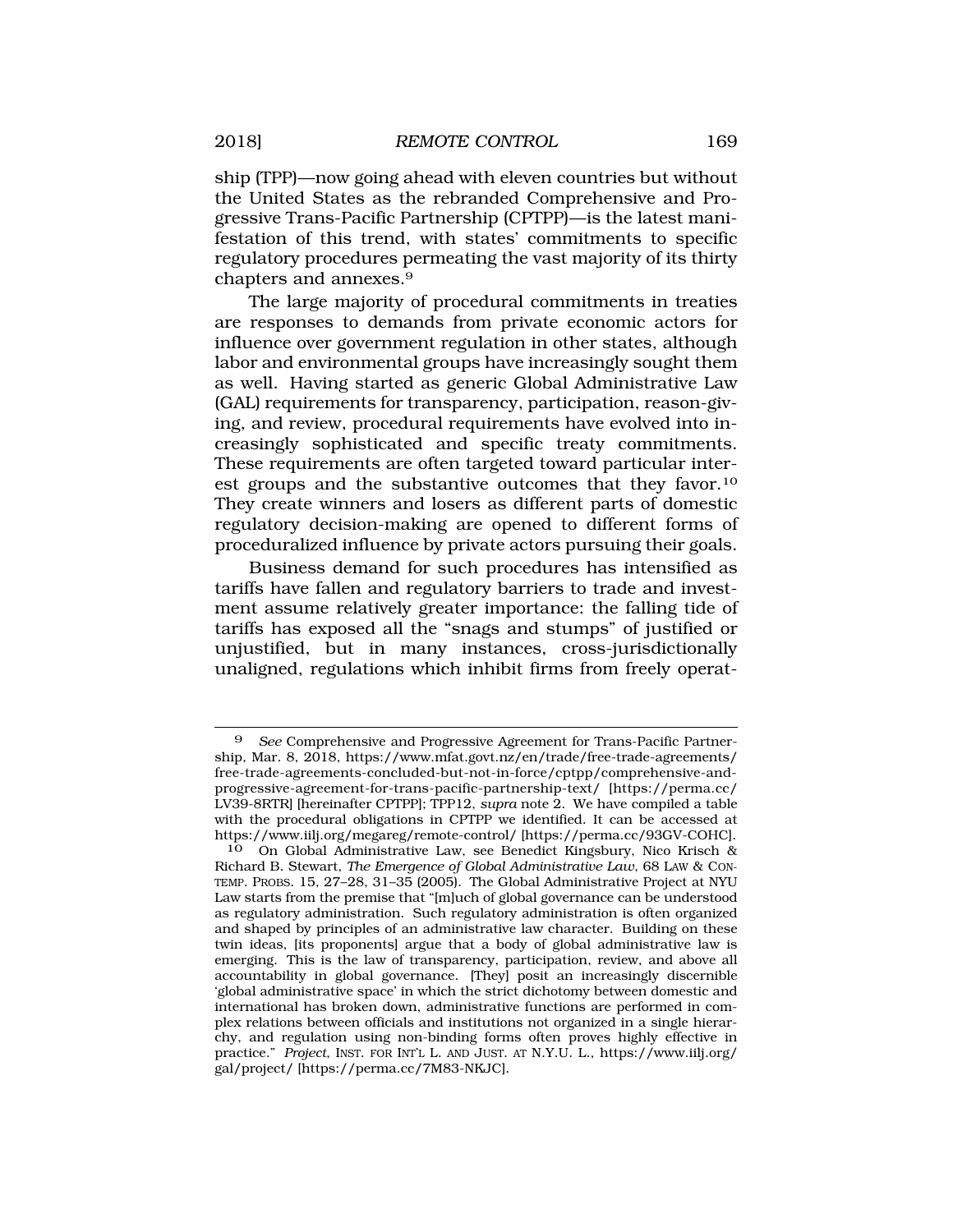ing across the global economy.<sup>11</sup> The new dynamics of business organization, in which production and distribution activities are unbundled and distributed over many jurisdictions but linked through global and regional value chains, have further increased corporate demand for cross-jurisdictional compatibility of regulatory rules and more open and better domestic regulatory [governance.12](http:governance.12) 

The innovation in information and communication technologies that enabled firms to deconstruct their activities while building regional and global value chains has also dramatically lowered the costs for organized interests to engage systematically with the regulatory administrations in multiple [states.13](http:states.13)  Without having to employ large numbers of people or needing a physical presence, and by using e-mail and the World Wide Web, organized interests act in strategic concert to collect, comment on, and initiate the review of regulatory decisionmaking in capitals and local administrations all around the world. Many globally active businesses are already familiar with this type of regulatory process from their experiences with such systems in the United States and Europe.<sup>14</sup> Pharmaceu-

<sup>11</sup> *See* ROBERT BALDWIN, NONTARIFF DISTORTIONS OF INTERNATIONAL TRADE 2 (1970) ("[T]he lowering of tariffs has, in effect, been like draining a swamp. The lower water level has revealed all the snags and stumps of non-tariff trade barriers that still have to be cleared away." (quoting B.A. Jones, N.Y. TIMES, July 10, 1968)); UNITED NATIONS CONFERENCE ON TRADE AND DEV., KEY Statistics and Trends in Trade Policy 3 (2013), [http://unctad.org/en/PublicationsLibrary/ditctab20132\\_en.pdf](http://unctad.org/en/PublicationsLibrary/ditctab20132_en.pdf)  [<https://perma.cc/3J5B-8CTM>] ("The last decade has seen the process of global tariff liberalization continue largely unabated. Developed countries further reduced tariffs or maintained these at the very low levels of 2002, while the vast majority of developing countries reduced their tariffs, in some cases quite substantially.").

<sup>12</sup> *See generally* Gary Gereffi, John Humphrey & Timothy Sturgeon, *The Governance of Global Value Chains*, 12 REV. INT'L POL. ECON. 78, 79–82, 92 (2005) (discussing the fragmentation of global production and how trade rules impact global value chains); Richard Baldwin, *Multilateralising 21st Century Regionalism*, OECD CONFERENCE PAPER 30–33 (2014), [https://www.oecd.org/tad/events/](https://www.oecd.org/tad/events) OECD-gft-2014-multilateralising-21st-century-regionalism-baldwin-paper.pdf [<https://perma.cc/2NB5-NEJH>] [hereinafter Baldwin, *Multilateralising Regionalism*] (discussing the impact of divergent regulatory standards in global supply chain trade).

<sup>13</sup> *See* RICHARD BALDWIN, THE GREAT CONVERGENCE: INFORMATION TECHNOLOGY AND THE NEW GLOBALIZATION 81–84 (2016) (arguing for the fundamental importance of information and communication technologies in the new dynamics of globalization).

<sup>14</sup> *See, e.g.*, Jason Webb Yackee & Susan Webb Yackee, *A Bias Towards Business? Assessing Interest Group Influence on the U.S. Bureaucracy*, 68 J. POL. 128, 133–37 (2006) (for the United States); Adam William Chalmers, *Trading Information for Access: Informational Lobbying Strategies and Interest Group Access to the European Union*, 20 J. EUR. PUB. POL'Y, 41–43, 47–54 (2013) (for the European Union).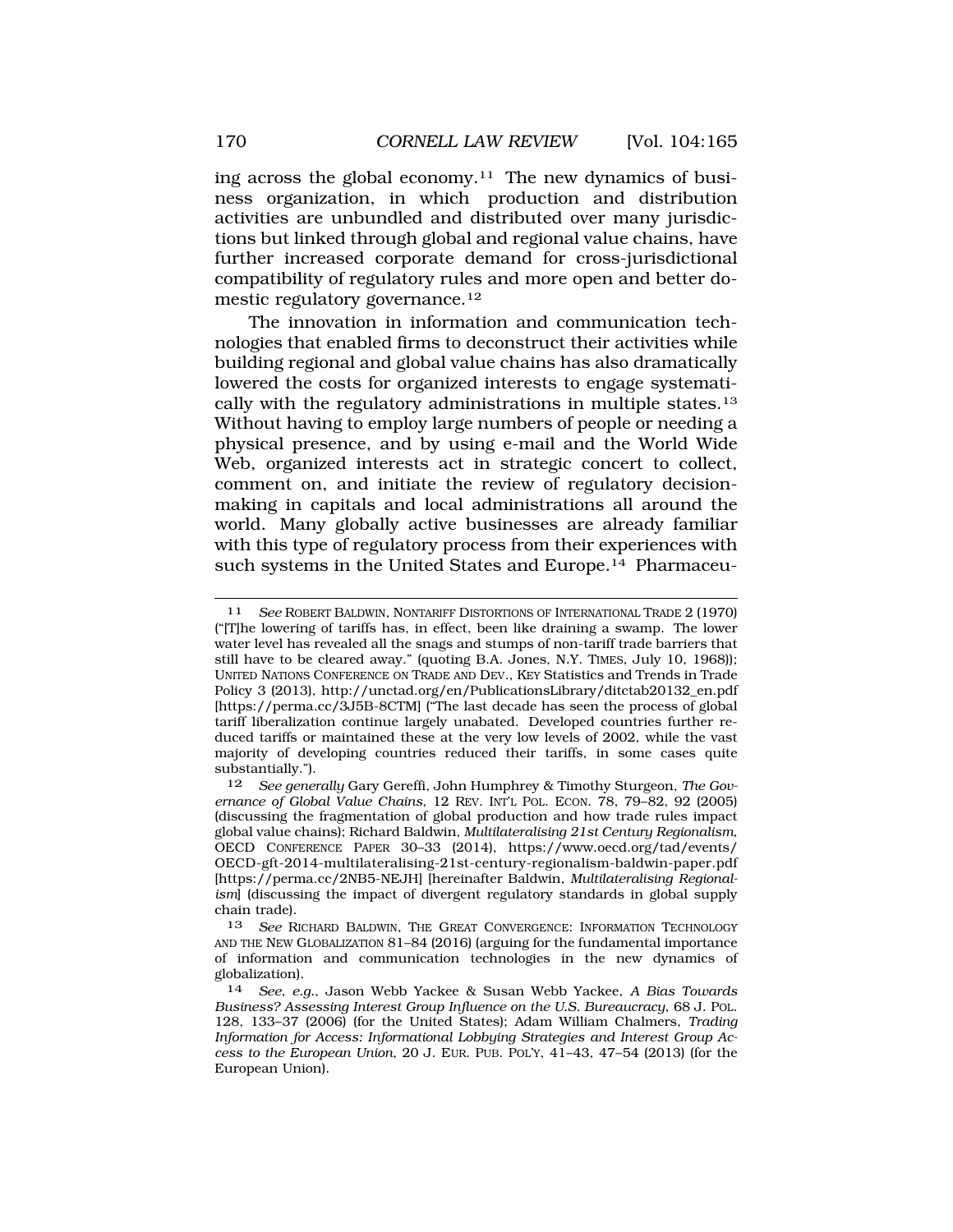tical trade organizations, for example, are often organized on a national basis but in practice are global, sharing a largely identical membership of transnational companies. They participate regularly and simultaneously in a myriad of regulatory processes in different states as well as in global regulatory [bodies.15](http:bodies.15) Transnational environmental and labor groups attempt to follow the same strategy, albeit with far fewer re[sources.16](http:sources.16) Due to these technological changes, the opening of regulatory procedures to private actors through treaties is being extensively used to advance the interests of those that can participate.

Taken as a whole, the various procedural requirements in treaties are rooted in a globally diffusing model of regulatory capitalism that emphasizes administrative law mechanisms to secure facially neutral access to regulatory decision-making and open [government.17](http:government.17) In its interactions with the market, the state's role is to promote beneficial economic activity by establishing an institutional framework to facilitate optimal allocation of resources, prevent market failures, and avert unlawful and arbitrary administrative decisions. To realize its goals for an efficient market, regulatory capitalism—in its Weberian ideal type—creates an "ecology of patterned niches" by delegating significant authority from politicians to experts and making use of new regulatory technologies such as the regulatory-checks-regulator dynamics of regulatory impact assessments.<sup>18</sup> As a result, the state has to grow with the mar-

<sup>15</sup> *See* Deborah Gleeson et al., *How the Transnational Pharmaceutical Industry Pursues Its Interests Through International Trade and Investment Agreements: A Case Study of the Trans Pacific Partnership*, *in* RESEARCH HANDBOOK ON TRANSNA-TIONAL CORPORATIONS 223, 226, 243–48 (Alice De Jonge & Roman Tomasic eds., 2017).

<sup>16</sup> *See* Margaret E. Keck & Kathryn Sikkink, *Transnational Advocacy Networks in International and Regional Politics*, 51 INT'L SOC. SCI. J. 89, 92 (1999) (noting the cost of international lobbying activity).

<sup>17</sup> *See* JOHN BRAITHWAITE, REGULATORY CAPITALISM: HOW IT WORKS, IDEAS FOR MAKING IT WORK BETTER 20 (2008) (presenting a theoretical account of regulatory capitalism and its critiques); David Levi-Faur, *Regulatory Capitalism*, *in* REGULA-TORY THEORY: FOUNDATIONS AND APPLICATIONS 289, 291–300 (Peter Drahos ed., 2017) (giving an overview of the scholarship on regulatory capitalism); Jacint Jordana, David Levi-Faur & Xavier Fernández i Marín, *The Global Diffusion of Requlatory Agencies: Channels of Transfer and Stages of Diffusion*, 44 COMP. POL. STUD. 1343, 1346–49, 1355–61 (2011) (showing the diffusion of the regulatory agency model for the period 1966-2007); Jacint Jordana & David Levi-Faur, *The Diffusion of Regulatory Capitalism in Latin America: Sectoral and National Channels in the Making of a New Order*, 598 ANNALS AM. ACAD. POL. & SOC. SCI. 102, 106–08 (2005) (early work developing the concept of regulatory capitalism).

<sup>18</sup> BRAITHWAITE, *supra* note 17, at xii.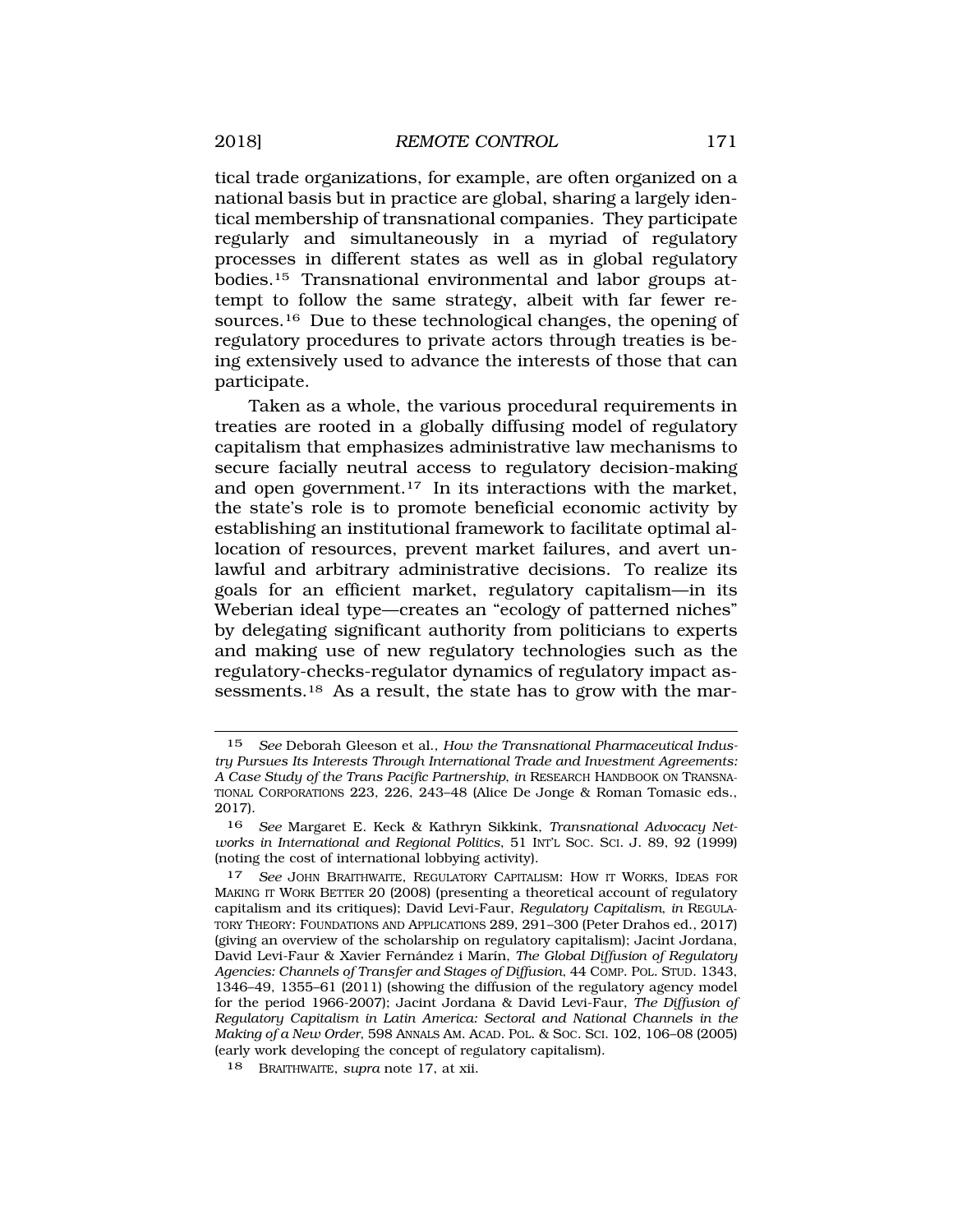ket—rather than having one flourish at the cost of the [other.19](http:other.19)  In the evolving interface between the state's administrative institutions and private economic actors that regulatory capitalism requires, administrative law enables procedural regulation *of the state* by private [actors.20](http:actors.20) 

This Article proceeds in three Parts, with the first building the theory that the second and third Parts use to explain the rise of procedural requirements in treaties and the variation among them in the TPP. Part I introduces McNollgast's framework for understanding administrative procedures and extends it to the transnational context by linking it to Putnam's work on the two-level game (sections  $A \& B$ ). We analyze different patterns of interest-group alignment, their role in the creation and operation of treaty obligations for administrative decision-making, and discuss their implications for democratic decisionmaking (sections C, D,  $\&$  E). We go on to show how domestic and international review mechanisms can exacerbate or correct existing imbalances in access to procedures and their resulting distributional effects (section F). While the strong attractions of procedural commitments for officials negotiating treaties may explain their proliferation, they also have limitations as instruments of transnational control (sections G & H). Part II explains the rise of procedural requirements in international economic agreements from the 1947 GATT to the Uruguay Round Agreements and the EU and U.S. trade agreements of the 1990s and 2000s (sections A & B). We highlight the connections of exercising transnational control by way of procedures in the EU and U.S. treaties with the workings of regulatory capitalism (section C) and compare and contrast procedural commitments for economic actors with those for environment and labor interests (section D). Part III uses the TPP's diverse procedural commitments—left almost entirely untouched in the CPTPP—as a case study and shows the analytical traction of our hypotheses by rationalizing the variation between provisions for intellectual property rights—where procedural commitments are strong, and for environmental protection—where they are weak.

<sup>19</sup> *See id.* at 25–26.

<sup>20</sup> *See id.* at 21.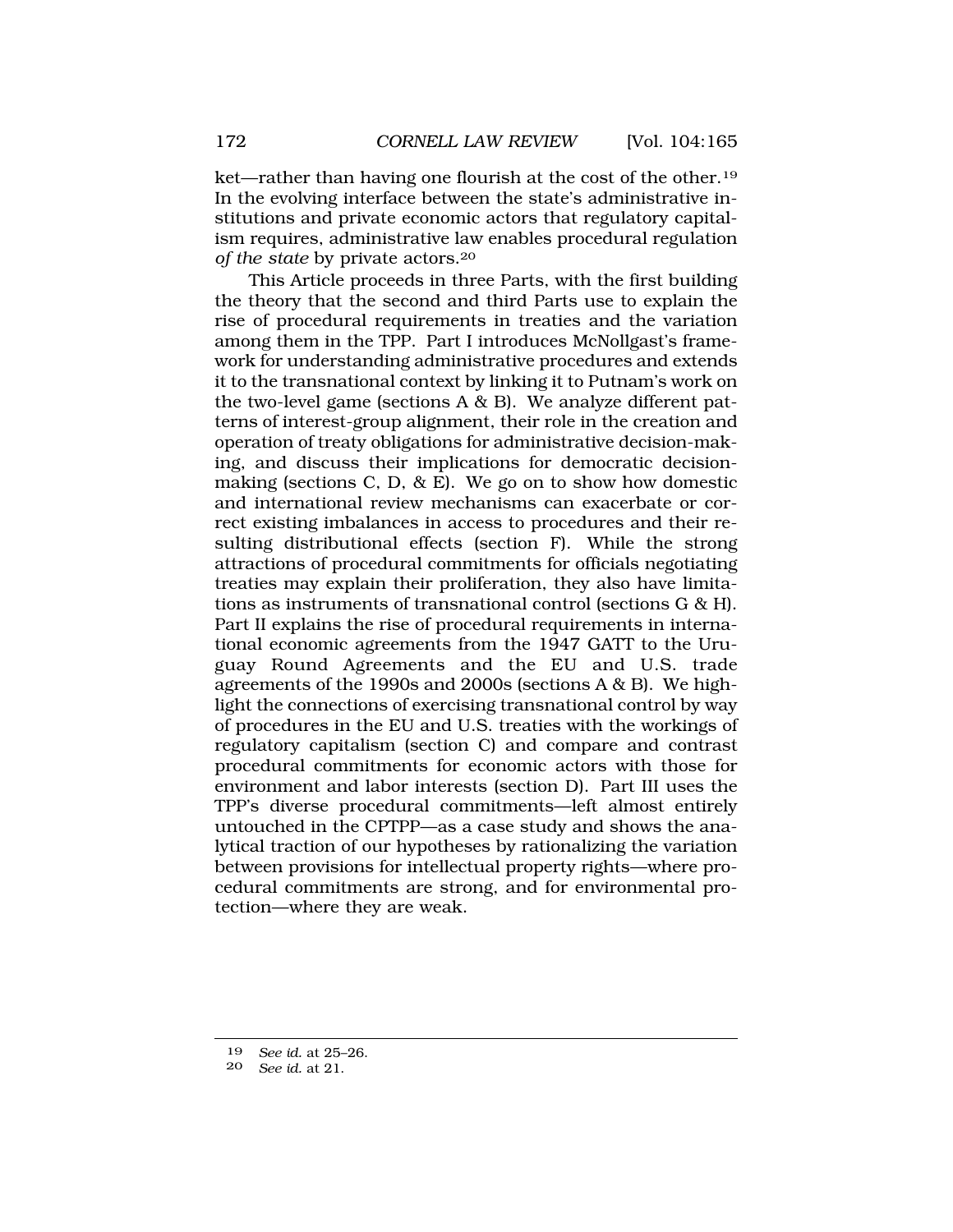#### I

#### REGULATORY PROCEDURES AS INSTRUMENTS OF TRANSNATIONAL CONTROL

<span id="page-8-0"></span>Proceduralized regulatory governance provisions in international agreements can be understood and theorized by joining two classic works of political economy scholarship: McNollgast's conceptualization of regulatory procedures as instruments of political control in domestic government, and Putnam's framing of international negotiations as a two-level game.21 This synthesis explains and illuminates the growing use in international agreements of administrative law mechanisms for governance at a distance to control regulatory decision-making in other countries, a major phenomenon which has nonetheless received scant scholarly attention.

### A. Extending McNollgast to the Transnational Setting

McNollgast, applying positive political theory, views legislation in a democracy as a 'deal' by legislators to target benefits to constituencies in return for their [support.22](http:support.22) Ideally, the deal should be stable and remain faithfully implemented over a long time in order to deliver commensurately greater benefits. In the language of principal–agent frameworks, the administrative officials tasked with implementations are the agents, and the political actors are the [principal\(s\).23](http:principal(s).23) As in any other principal–agent relationship, the principals will incur agency costs from the delegation due to the agents' differing agendas and interests and the principals' attempts to curb agency "slack" and ensure the agents' conformity to the terms of the delegation.24 The principals will seek to minimize total agency costs through the mechanisms of control and the incentives at their disposal.

To channel administrative officials' discretion, the political principals can directly monitor agency performance and take corrective measures, including through hearings, budgetary

<sup>21</sup> *See* McNollgast*, Administrative Procedures*, *supra* note 6, at 273–74; Putnam, *Two-Level Games*, *supra* note 7.

<sup>22</sup> *See* McNollgast*, Administrative Procedures*, *supra* note 6, at 247; Mathew D. McCubbins, Roger G. Noll & Barry R. Weingast, *The Political Economy of Law: Decision-Making by Judicial, Legislative, Executive and Administrative Agencies*  21–22 (SIEPR, Discussion Paper No. 04-35, 2005) [hereinafter McNollgast, *Positive Political Theory of Law*].

<sup>23</sup> For a good overview of the positive political theory account of administrative procedures, see Lisa Schultz Bressman, *Procedures as Politics in Administrative Law*, 107 COLUM. L. REV. 1749, 1767 (2007).

<sup>24</sup> *See* McNollgast, *Positive Political Theory of Law*, *supra* note 22, at 108.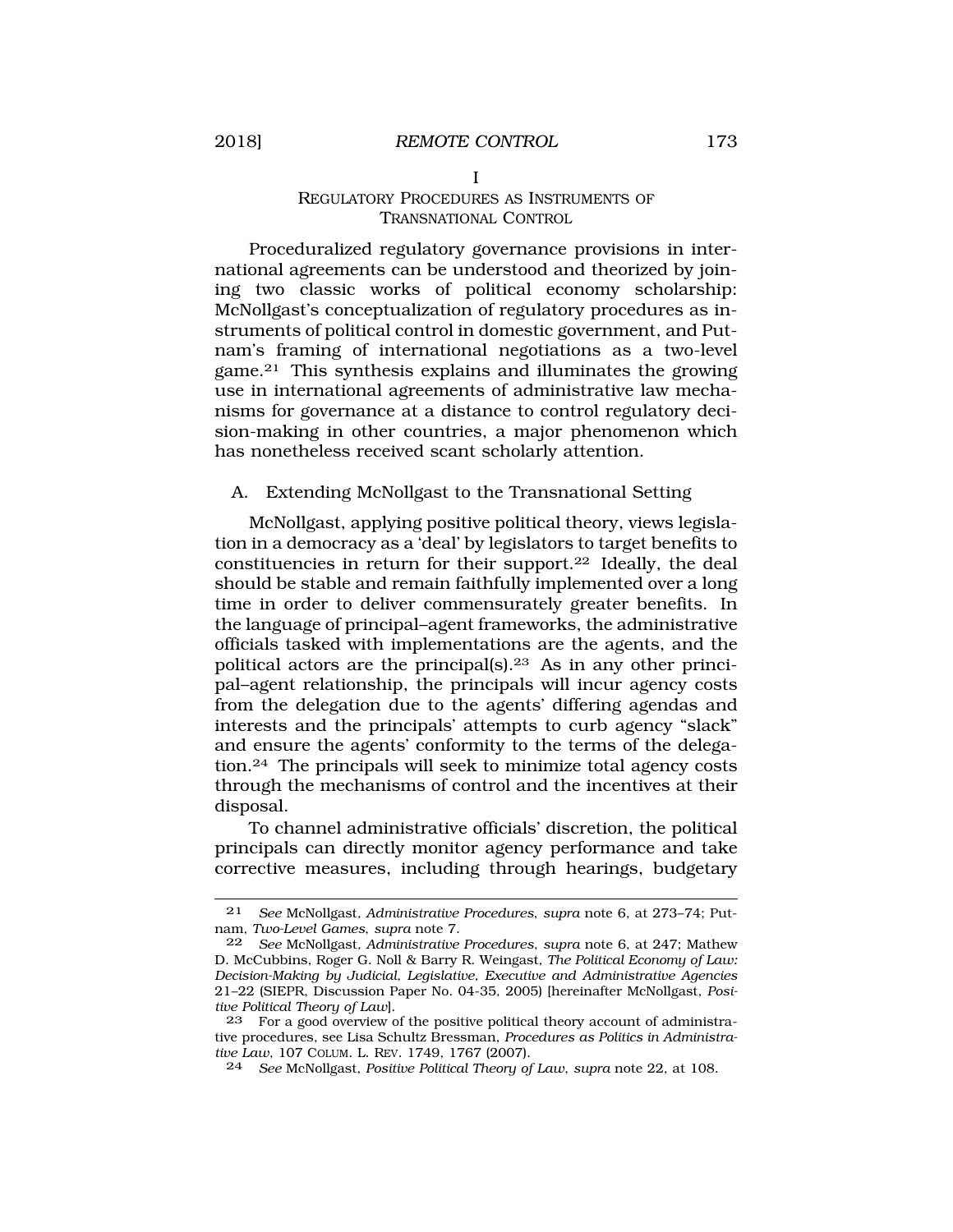FIGURE 1: MCNOLLGAST'S FRAMEWORK FOR DOMESTIC PROCEDURES IGURE 1: MCNOLLGAST'S FRAMEWORK FOR DOMESTIC PROCEDURES reaucratic actors.

reaucratic actors.



ment to the agency as it formulates policy, and to receive reanism. Private actors are given procedural rights to require<br>agencies to act transparently, to submit evidence and argugation.<sup>26</sup> Figure 1 also includes this procedural control mechasons for the agency's decisions. These rights can be used not sons for the agency's decisions. These rights can be used not ment to the agency as it formulates policy, and to receive reaagencies to act transparently, to submit evidence and argu nism. Private actors are given procedural rights to require gation.<sup>26</sup> Figure 1 also includes this procedural control mechatheir own interests in ways that are aligned with those of the<br>principals by ensuring officials' adherence to the terms of deleprincipals by ensuring officials' adherence to the terms of dele their own interests in ways that are aligned with those of the trative procedures that private actors can mobilize to pursue trative procedures that private actors can mobilize to pursue tive control strategy: political principals can establish administive control strategy: political principals can establish adminis-McNollgast's major contribution is to identify an alterna-McNollgast's major contribution is to identify an alterna-

<sup>25</sup> *See* McNollgast, *Administrative Procedures*, See McNollgast, Administrative Procedures, supra note 6, at 248-53. note 6, at 248–53.

<sup>&</sup>quot;the critical role of Congress and the President in the reformation" of U.S. administrative law). istrative law) "the critical role of Congress and the President in the reformation" of U.S. admin-248–49; see also Daniel B. Rodriguez & Barry R. Weingast, The "Reformation of Administrative Law" Revisited, 31 J. L. ECON & ORG. 782, 782 (2015) (arguing for *Administrative Law" Revisited*that the legislature has effective control over the regulatory state. that the legislature has effective control over the regulatory state. McNollgast developed this theory in line with their long-standing line of argument 26 See McNollgast, Administrative Procedures, supra note 6, at 273-74 *see also* Daniel B. Rodriguez & Barry R. Weingast, McNollgast, *Administrative Procedures*, *supra* , 31 J. L. ECON & ORG. 782, 782 (2015) (arguing for The "Reformation of note 6, at 273–74. *The "Reformation of See id.* at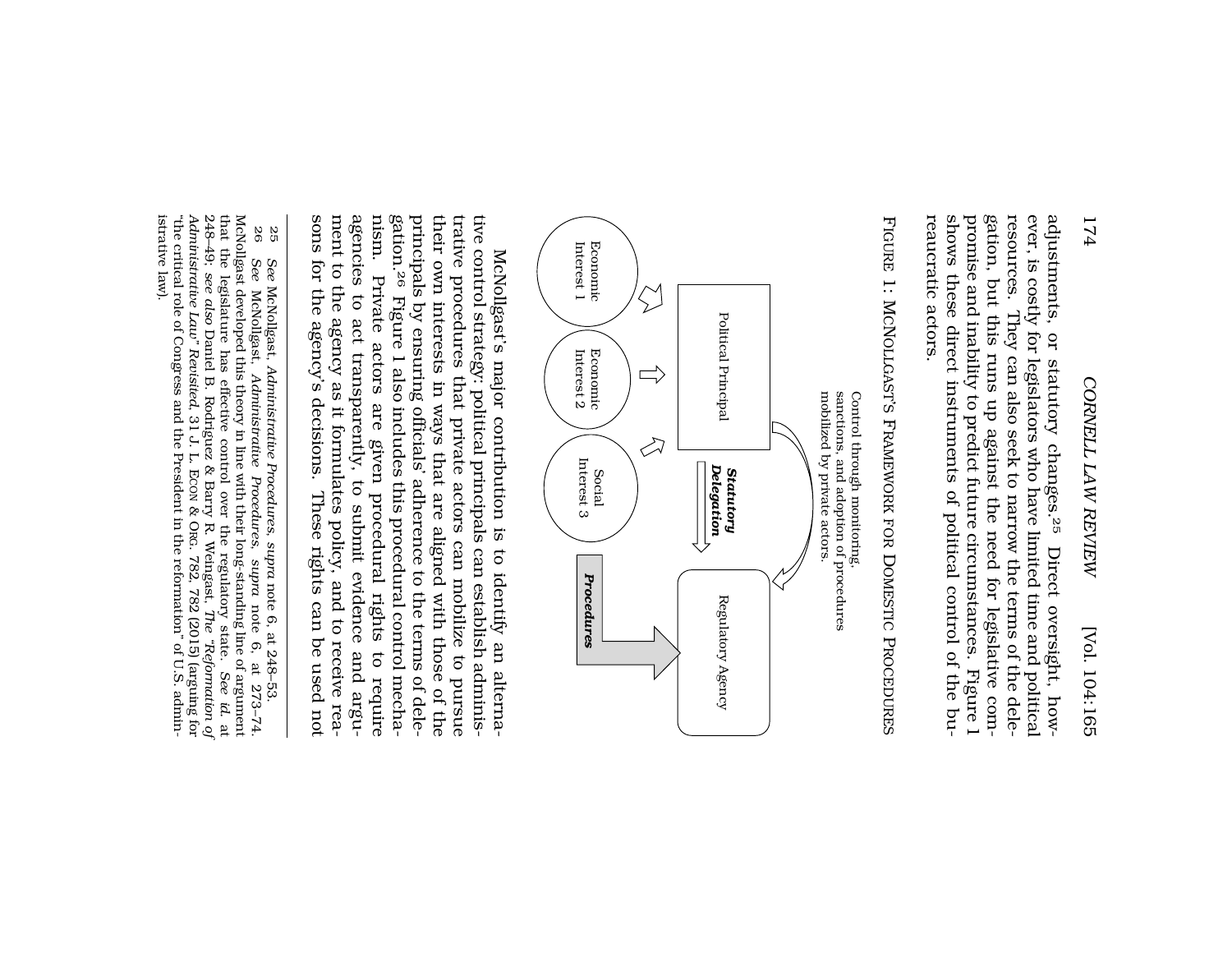only to generate information that will activate political principals but also to empower private actors to directly assert their interests before the agency. Private actors also have access to judicial review to correct unlawful or simply unresponsive decisions by administrative officials. This arrangement demonstrates how, as Croley noted, "rules that affect how all other regulatory decisions will be made constitute one crucial set of regulatory outcomes."27

Crucially, the political principals can manipulate the administrative process to 'stack the deck' toward favored interest groups by specifying a particular agency to implement a program or a particular design for agencies' [decision-making.28](http:decision-making.28)  Political principals can design regulatory procedures either as effective or deliberately ineffective instruments for implementing the underlying substantive deal, thereby choosing to enforce effectively or underenforce the substantive obligations in question. Varying the procedural set-up, resources, information required, and burdens of proof can operate as more finegrained and targeted deck-stacking by changing the relative influence of different constituents on decisional outcomes.

For political principals, controlling agents through procedures mobilized by private actors has further benefits. Whereas political officials may not know what specific policy outcome their constituents will want under uncertain future conditions, they are likely to know which constituencies they want to empower procedurally.<sup>29</sup> The constituents will know best what is in their interest under changing circumstances and can use their procedurally privileged position to that end. Under this arrangement, the political principals also do not incur further monitoring and control costs and alleviate the political risk of ending up on the "wrong side" of a controversial substantive issue.

We extend McNollgast's conception of administrative procedures as instruments of political control to international regulatory and economic governance. In the face of intensifying global interdependencies, economic and civil society actors are increasingly interested in regulatory decision-making in countries around the [world.30](http:world.30) Private actors who wish to influence

<sup>27</sup> Stephen P. Croley, *Theories of Regulation: Incorporating the Administrative Process*, 98 COLUM. L. REV. 1, 88 (1998).

<sup>28</sup> *See* McNollgast*, Administrative Procedures*, *supra* note 6, at 255.

<sup>29</sup> *See id.* at 263–64.

<sup>30</sup> *See* Baldwin, *Multilateralising Regionalism*, *supra* note 12, at 6–20 (presenting the fundamental changes in the global organization of production and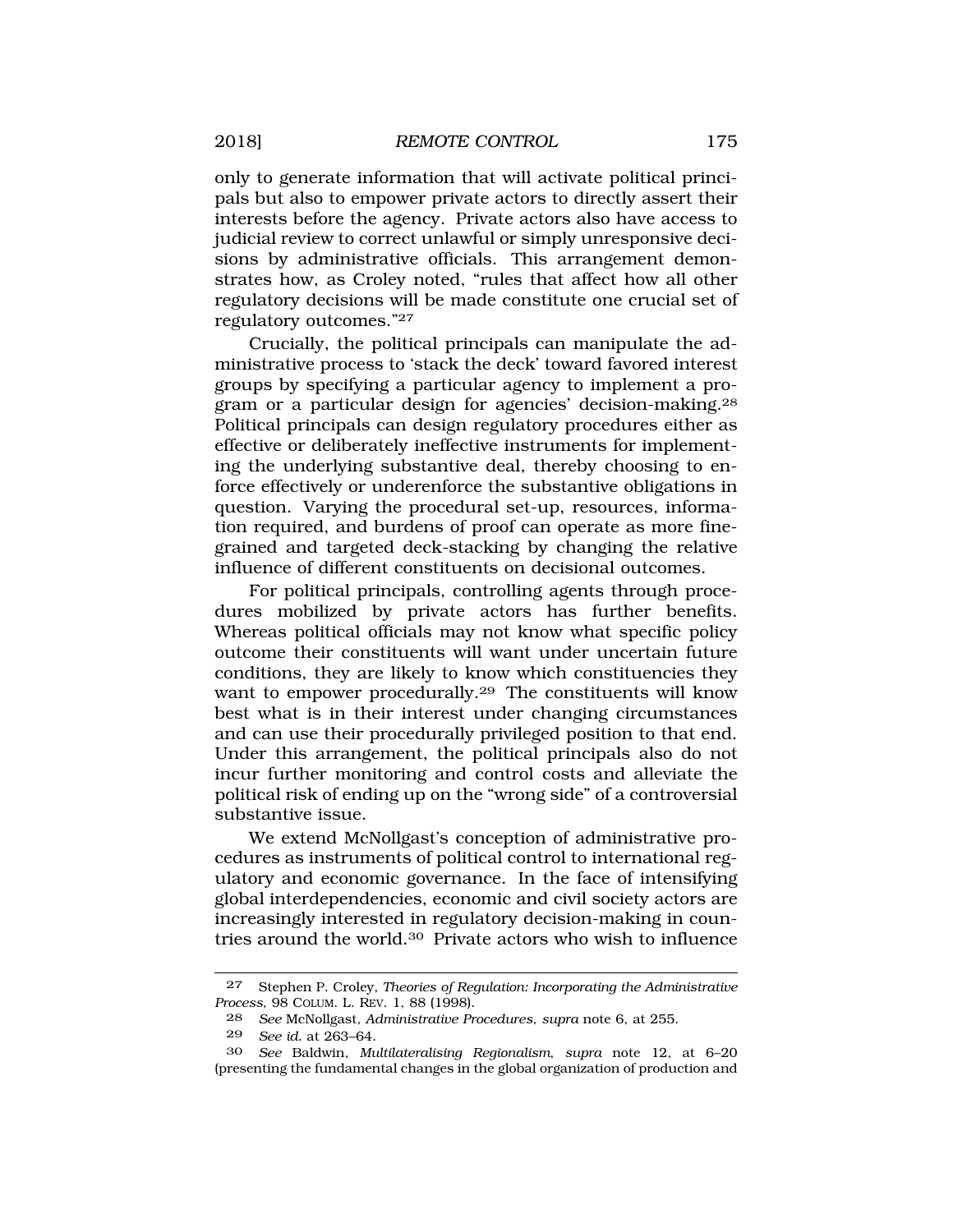decisions in other countries can lobby and try to mobilize their own domestic political officials to influence governments and regulatory officials in other countries. But this approach has serious limitations. Because the political officials in one's own country (State A) are not in a principal–agent relationship with the regulatory officials in another country (State B), many of the instruments of control available to political officials in the domestic context are unavailable cross-nationally. Political actors in State A have no oversight, appointment, disciplinary, or budgetary powers regarding officials in State B; these are the prerogative of political principals in State B.31 A strategy whereby political officials in State A seek directly to influence regulatory decision-making in State B therefore runs up against generic problems of informational asymmetries and low detection rates, exacerbated by the international legal order's foundational norms of sovereignty and [non-interference.32](http:non-interference.32) 

These limitations may be partially overcome if the parties to an agreement establish an international institution that oversees implementation of an international agreement. Examples include the WTO's Trade Policy Review Mechanism and the Specific Trade Concerns mechanism that the WTO's SPS and TBT Committees [administer.33](http:administer.33) Also, an *ex post* control

decreases in tariff levels that make domestic regulations key determinants of competitiveness and the incidence of costs and benefits of economic activity).

Established political relationships, overseas development assistance, large export markets, etc. do, of course, also function as important levers of influence. *See* Anu Bradford, *The Brussels Effect*, 107 NW. U. L. REV. 1, 19–35 (2012) (providing examples of the global influence of EU regulation); Ngaire Woods, *Whose Aid? Whose Influence? China, Emerging Donors and the Silent Revolution in Development Assistance*, 84 INT'L AFF. 1205, 1216–18 (2008) (critiquing the practice of established overseas development assistant donors who have frequently required that the recipient governments "adopt specific economic policies and targets" to receive aid).<br>32 The t

The tension inherent between the governance structures operating in the real world and the legal concepts international law has used to explain them has long been recognized. *See generally* JOHN H. JACKSON, SOVEREIGNTY, THE WTO, AND CHANGING FUNDAMENTALS OF INTERNATIONAL LAW 68–70 (2006) (drawing attention to the difficulties in applying traditional concepts of sovereignty to the real, globalized world in which individual traders are the major protagonists and ultimate subjects of regulation); ANNE-MARIE SLAUGHTER, A NEW WORLD ORDER 36–40, 61–64 (2004) (showing the disconnect between traditional conceptions of foreign office diplomacy and the manifold international links between different parts of each state); Benedict Kingsbury, *Sovereignty and Inequality,* 9 EUR. J. INT'L L. 599, 610–18 (1998) (tracing the neglect of inequality as a global issue to the concept of sovereignty in international legal scholarship).

<sup>33</sup> *See* Horn, Mavroidis & Wijkstrom, *supra* note 1, at 732, 735 (examining STCs); Richard B. Stewart & Michelle Ratton Sanchez Badin, *The World Trade Organization: Multiple Dimensions of Global Administrative Law*, 9 INT'L J. CON. LAW. 556, 566, 584 (2011) (discussing the Trade Policy Review Body as a site of economic governance).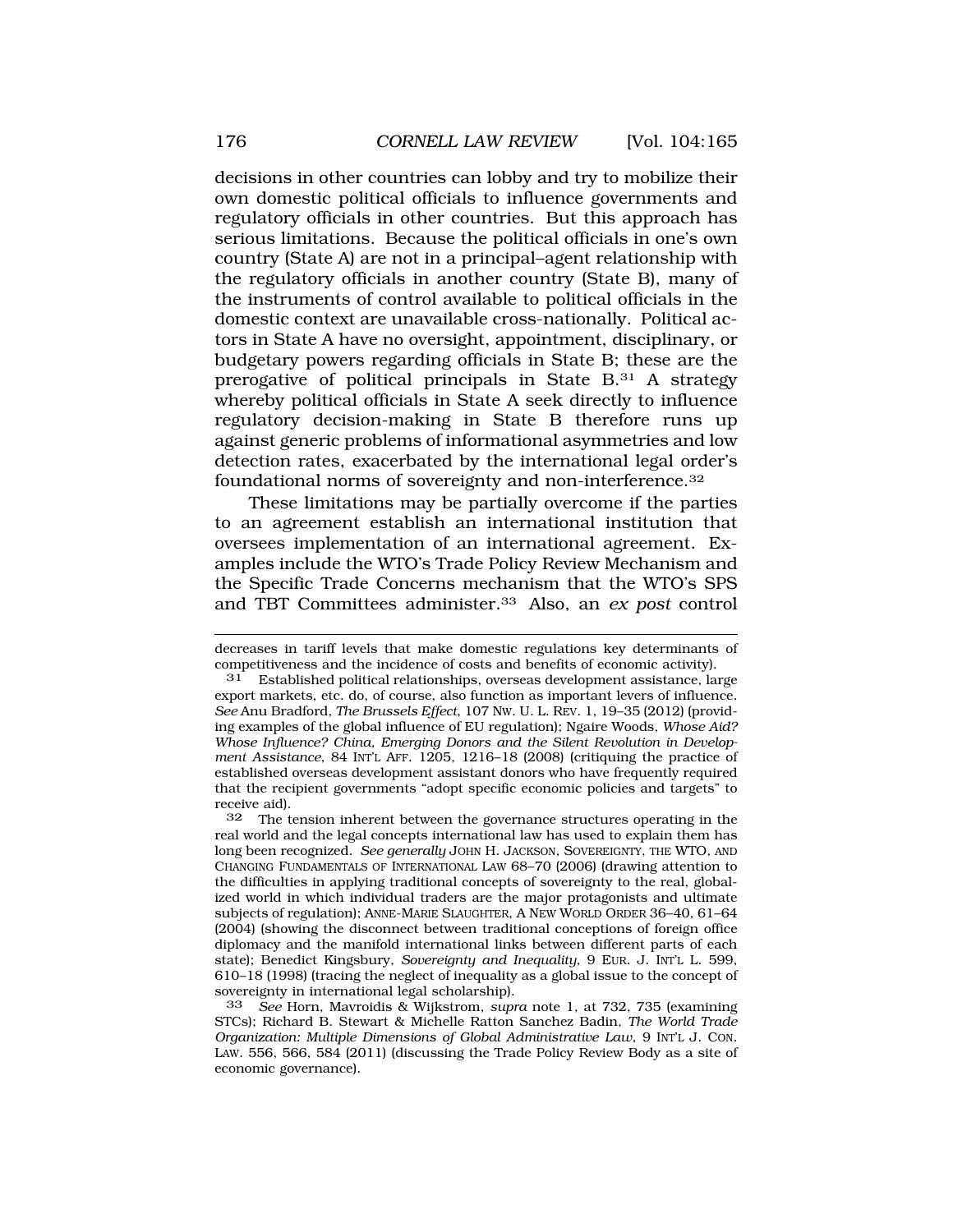strategy might be to set up traditional state-to-state dispute settlement [mechanisms.34](http:mechanisms.34) The extent of State B's consent to these types of control is, however, likely to be limited, and enforcement concerns are prone to [persist.35](http:persist.35) 

Following McNollgast, another way for political actors in one country (State A) to establish influence over bureaucratic action in State B is to negotiate in international agreements for regulatory procedures which directly empower private actors in State A in the processes of State B's regulatory decision-making. Figure 2 shows this extension of the McNollgast framework to the transnational context.

> FIGURE 2: EXTENDING MCNOLLGAST'S FRAMEWORK TO TRANSNATIONAL PROCEDURES



To ensure, even at a distance, that their and their constituencies' preferences are satisfied, the political actors of State A negotiating international commitments (ordinarily, but not necessarily, in the treaty form) can require State B's regulators

<sup>34</sup> *See* Benedict Kingsbury, *International Courts: Uneven Judicialisation in Global Order*, *in* The CAMBRIDGE COMPANION TO INTERNATIONAL LAW 203, 205–15 (James Crawford & Martti Koskenniemi eds., 2012) (taking stock of international courts and tribunals and highlighting the large variation in issues and states subject to their jurisdiction).

<sup>35</sup> *See* Bernard M. Hoekman & Petros C. Mavroidis, *WTO Dispute Settlement, Transparency and Surveillance*, 23 WORLD ECON. 527, 529–33 (2002) (highlighting systemic issues which hamper even enforcement of the highly legalized WTO dispute settlement process).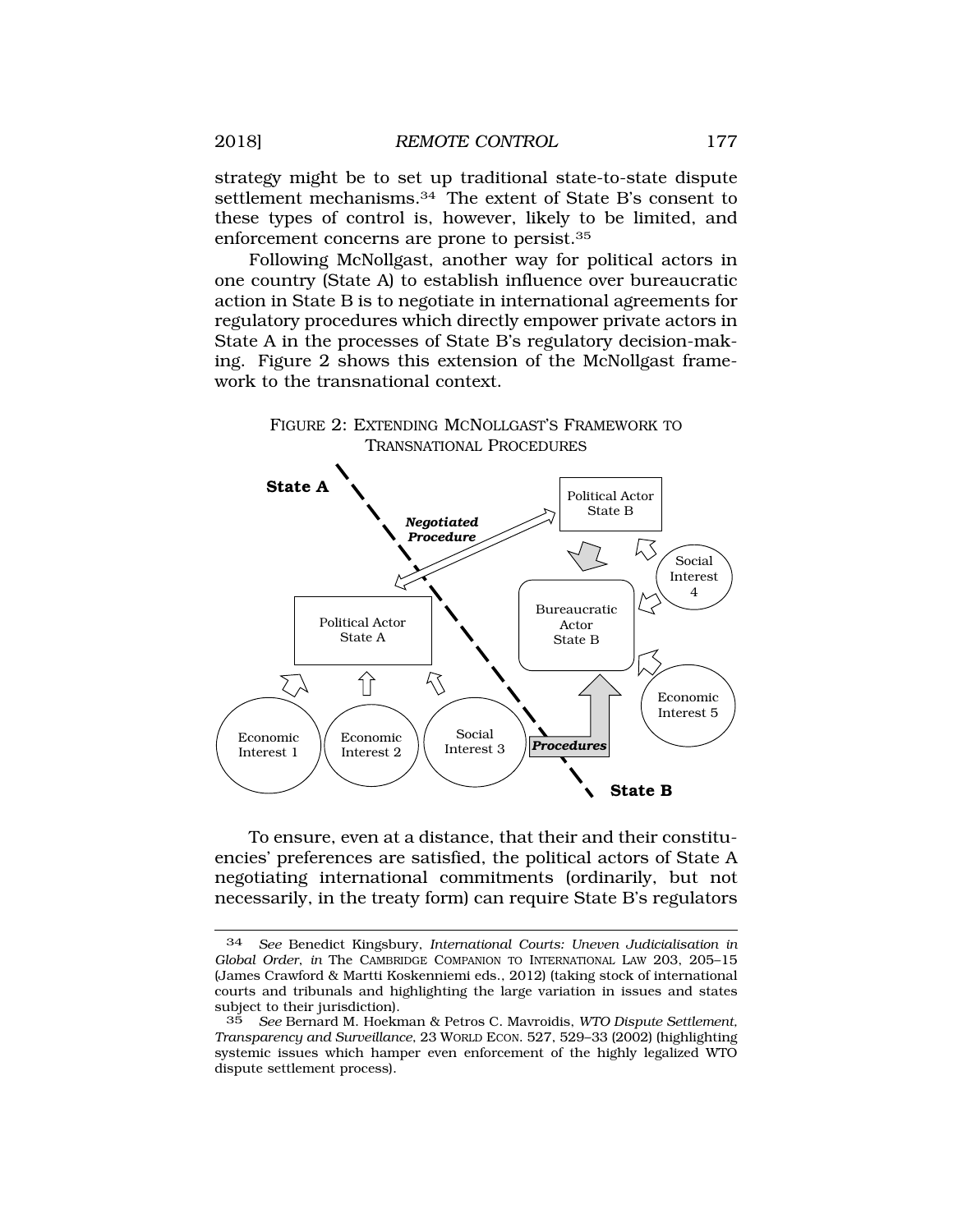<span id="page-13-0"></span>to follow procedures of transparency, participation, reason-giving, and review. These Global Administrative Law technologies can operate as instruments of transnational control by enabling private parties to secure compliance with State A laws or with the substantive deal in the treaty, by channeling administrative discretion, creating a more open system of regulatory governance based on reasons, and incubating communities of [practice.36](http:practice.36) Review mechanisms can augment this strategy of transnational control. These can include existing or newly created domestic courts or international courts and tribunals which either allow private actors direct access or make use of traditional state-to-state dispute settlement via diplomatic [espousals.37](http:espousals.37)

B. Negotiating for Procedures in the Context of Putnam's Two-Level Game

In our extension of the McNollgast model, the central venue for establishing transnational procedural obligations are interstate negotiations for economic regulatory [agreements.38](http:agreements.38) The negotiations will involve higher officials from two (A and B) or more states who may have different domestic constituencies with differing interests regarding the appropriate role of such procedures.

Putnam powerfully analyzed the political economy of such [negotiations.39](http:negotiations.39) International agreements are negotiated principally by states' central executives, which in his model are taken to act rationally and strategically. The negotiators' decision environment can be understood as a two-level game—at one level international diplomacy, at the other domestic [politics.40](http:politics.40)  In this game,

<sup>36</sup> *See* Kingsbury, Krisch & Stewart, *supra* note 10, at 37–42 (detailing the features of Global Administrative Law); *infra* subpart I.E (discussing these four functions in detail).

<sup>37</sup> See *infra* subpart I.G.

<sup>38</sup> Our theory can also be applied, *mutatis mutandis*, to other treaties and even softer instruments of global governance such as MOUs.

<sup>39</sup> *See* Putnam, *Two-Level Games*, *supra* note 7, at 434.

<sup>40</sup> *See id.* Recourse to the two-level game analysis is finding wider application in international legal scholarship. *See, e.g.*, Anne van Aaken & Joel P. Trachtman, *Political Economy of International Law: Towards a Holistic Model of State Behaviour, in* THE POLITICAL ECONOMY OF INTERNATIONAL LAW: A EUROPEAN PER-SPECTIVE 9, 21–26 (Alberta Fabbricotti ed., 2016); Eyal Benvenisti, *The Political Economy of International Lawmaking by National Courts, in* THE POLITICAL ECONOMY OF INTERNATIONAL LAW: A EUROPEAN PERSPECTIVE 258, 260–61 (Alberta Fabbricotti ed., 2016).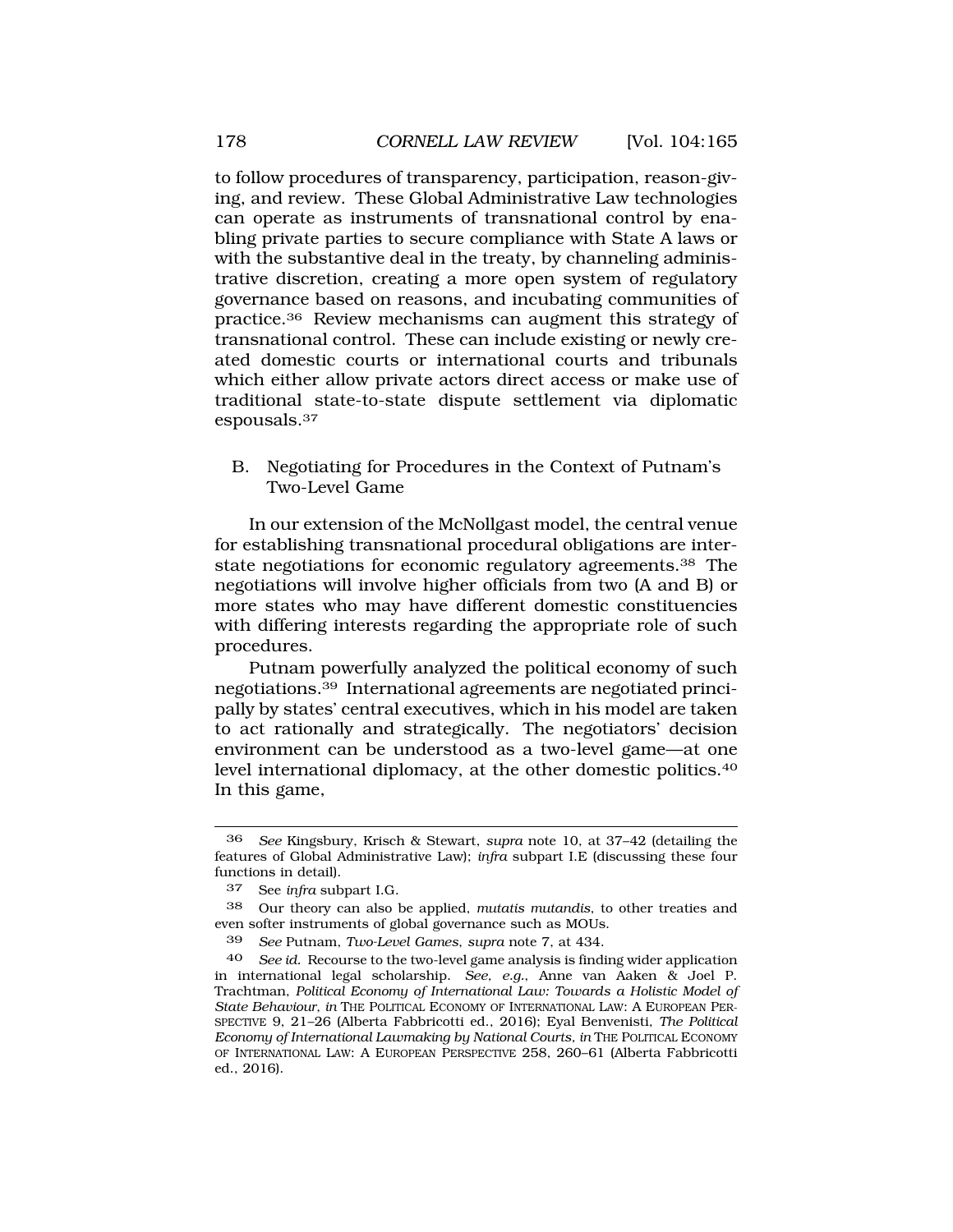[e]ach national political leader appears at both game boards. Across the international table sit his foreign counterparts, and at his elbows sit diplomats and other international advisors. Around the domestic table behind him sit party and parliamentary figures, spokespersons for domestic agencies, representatives of key interest groups, and the leader's own political [advisors.41](http:advisors.41) 

The task for the negotiating political actors is to compose an agreement that can be accepted at all tables according to each table's decisional rules. The international decision rule is most commonly that of consensus, whereas domestically, the rules and practices vary among political systems. Constitutional and statutory requirements, regard for the public's preferences, as well as dynamics of coalition-building among powerful constituencies close to the executive branch all factor into the calculus, along with the need for legislative ratification in cases where it is [required.42](http:required.42) The key insight for our purposes from Putnam's two-level game is to think about commitments at the international level that will also satisfy the demands of the domestic tables. For reasons discussed below, we argue that the two-level game character of the negotiation process often makes agreement on domestic regulatory procedures more attractive than substantive commitments.<sup>43</sup>

Domestically, the decision environment of international negotiations often deviates significantly from ordinary legislation and regulation. The realm of diplomacy has long been considered to have its own logic and has often been protected from domestic administrative law requirements through avoidance doctrines and [exemptions.44](http:exemptions.44) Treaty negotiations have traditionally been confidential with limited or no roles for the legislature or courts before their conclusion. In the view of Benvenisti & Downs, this protection of the international domain from standard domestic controls on government has made the decisions at the domestic table particularly vulnerable to capture by organized interest [groups.45](http:groups.45)

Kaminski's work on the U.S. Trade Representative's Office, for example, shows how the exemption of the realm of diplo-

<sup>41</sup> Putnam, *Two-Level Games*, *supra* note 7, at 434.

<sup>42</sup> *See id.* at 434–37.

<sup>43</sup> *See infra* subpart I.H.

<sup>44</sup> *See* Ganesh Sitaraman & Ingrid Wuerth, *The Normalization of Foreign Relations Law*, 128 HARV. L. REV. 1897, 1919–34 (2015) (tracing the development of U.S. foreign relations law doctrine to shield diplomacy from the standard strictures of domestic law).

<sup>45</sup> *See* BENVENISTI & DOWNS, *supra* note 5, at 55.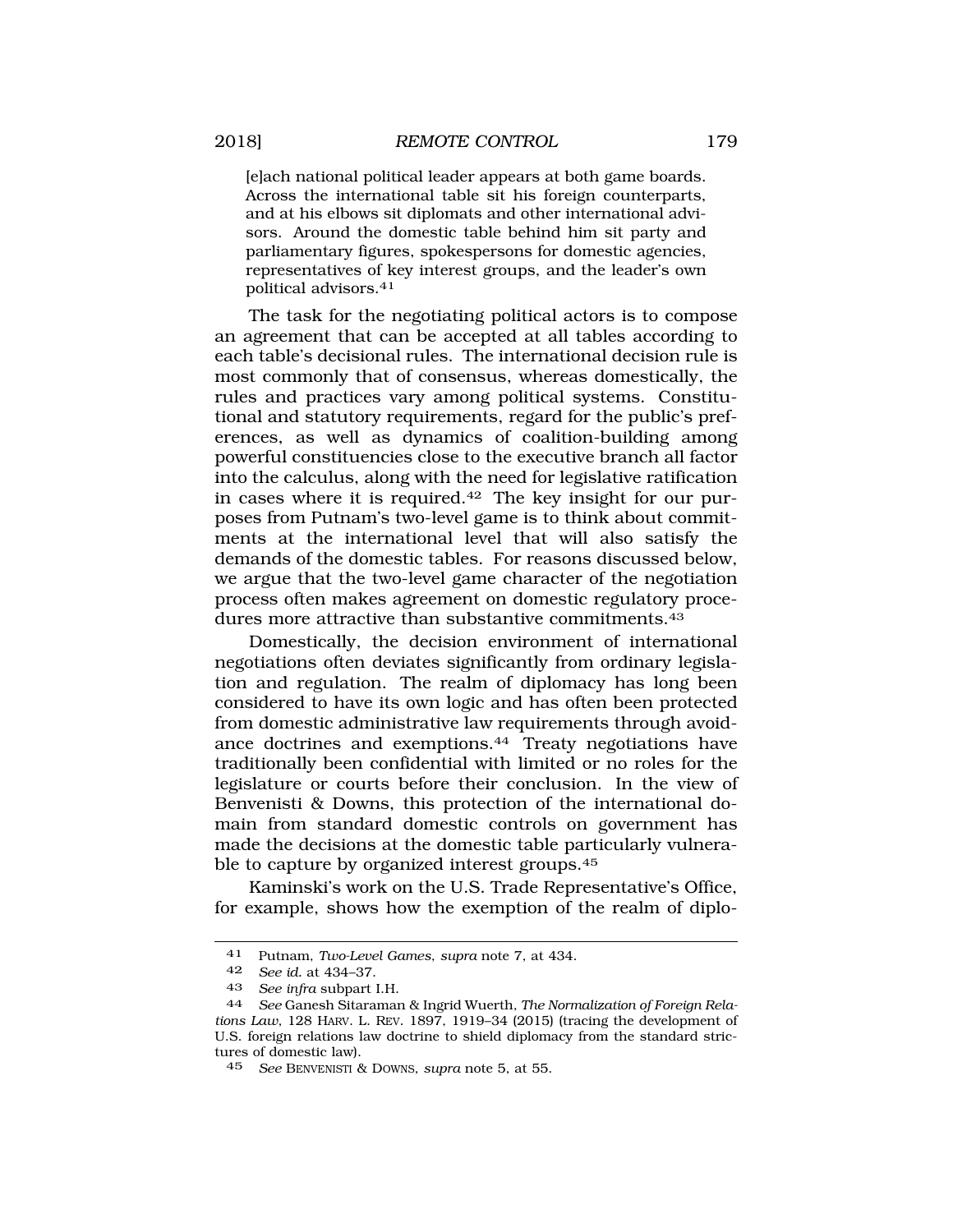<span id="page-15-0"></span>macy from standard regulatory strictures such as the Administrative Procedure Act (APA), the Federal Advisory Committee Act (FACA), and the Freedom of Information Act (FOIA) due to an asserted need of secrecy in negotiations may, compared to standard domestic policy decisions, significantly favor participation and influence of organized economic [interests.46](http:interests.46) By contrast, the publication of proposed negotiating texts or descriptions of the state of play as used by the European Union in the negotiations for the Transatlantic Trade and Investment Partnership (TTIP) altered the strategic interactions at the domestic and international tables by allowing otherwise uninformed and excluded interest groups to review the 'state of play' and to mobilize for changes in the draft [texts.47](http:texts.47)

While in most cases it is inevitable for the executive to take the leading role in foreign affairs—including in treaty negotiations—the precise institutional arrangements for the negotiation process affect the extent to which different interests have a say and, ultimately, diplomacy's substantive outcomes.

#### C. Interest Alignment at Putnam's Tables

Crucial elements in our translation of McNollgast to the transnational context are the configuration of private actors with an interest in the negotiations and their degree of influence with different states' governments' executives. Along one dimension, private actors in States A and B that have an interest in the regulatory action in State B can be roughly divided into *economic interests* and *environmental or social interests* (as shown in Figure 2). Social and environmental interest groups take a strong interest in regulatory administration both at home and abroad, aware that their concerns are often disregarded at the decisional or implementation stages of state ac-

<sup>46</sup> Margot E. Kaminski, *The Capture of International Intellectual Property Law Through the U.S. Trade Regime,* 87 S. CAL. L. REV. 977, 994–98 (2014); *see also*  Robert Gulotty, *Structuring Participation: Public Comments and the Dynamics of US Trade Negotiations*, *in* MEGAREGULATION CONTESTED: GLOBAL ECONOMIC ORDERING AFTER TPP (Benedict Kingsbury et al. eds., forthcoming 2019) (manuscript at 5–8) (on file with authors) (detailing the asymmetric participation dynamics in the U.S. negotiation process for trade agreements).

<sup>47</sup> *See* Evelyn Coremans, *From Access to Documents to Consumption of Information: The European Commission Transparency Policy for the TTIP Negotiations*, 5 POL. & GOVERNANCE 29, 32–36 (2017) (showing how the provision of transparency can generate procedural changes and impact interinstitutional relationship); *see also* European Commission, *EU Negotiating Texts in TTIP* (July 14, 2016), http:// trade.ec.europa.eu/doclib/press/index.cfm?id=1230 [[https://perma.cc/7QNN-](https://perma.cc/7QNN)SST9] (giving access to the EU's "transparency initiative"—it is interesting to note that the later, and now concluded, negotiations between the EU and Japan did not follow this approach).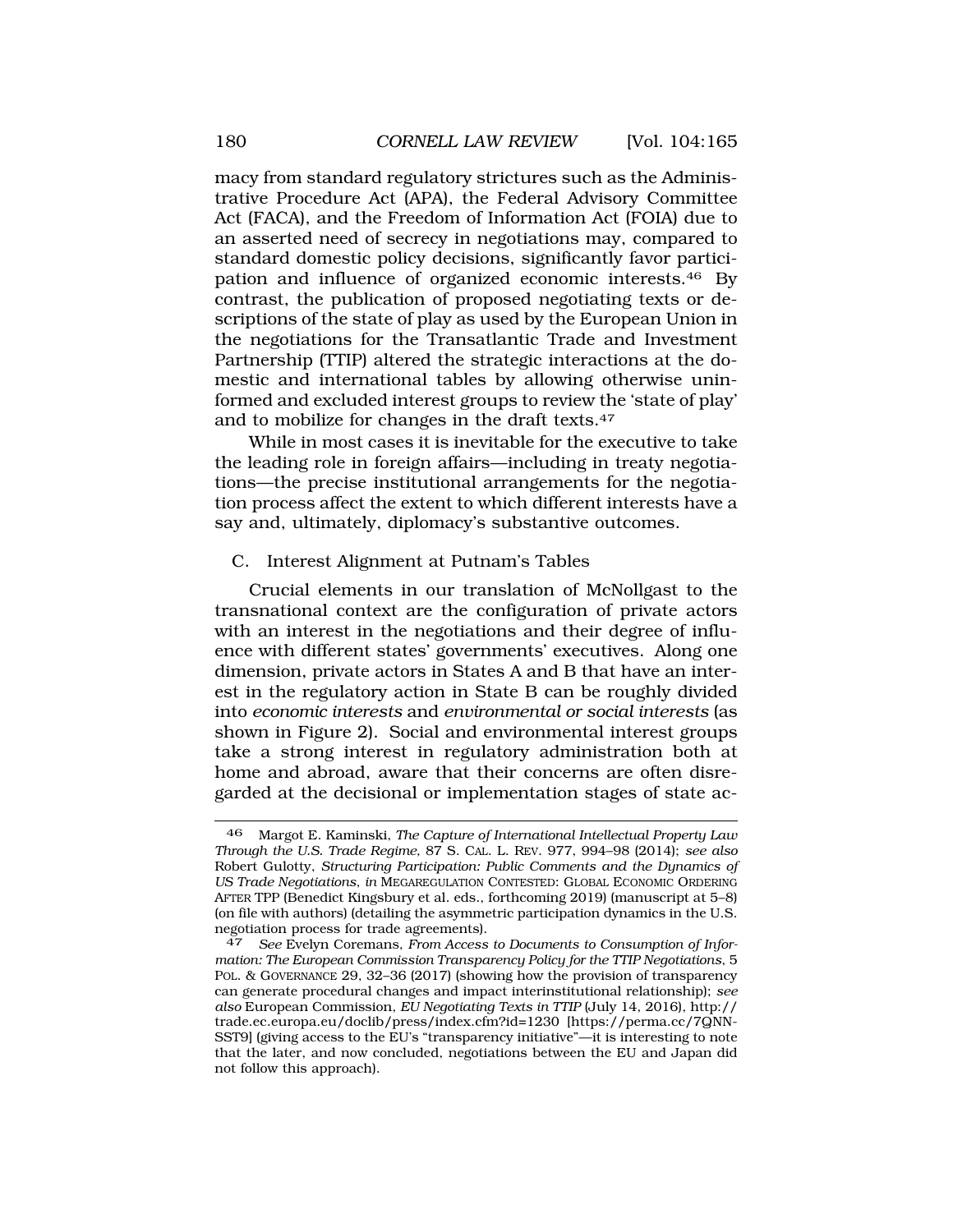tion. They often advocate for and seek to use Global Administrative Law procedures in order to help address these [problems.48](http:problems.48) Drawing on Olson's foundational insight and the work of Benvenisti & Downs, one would, however, expect that organized economic interests are not only better equipped to demand but also to make use of transnational procedural [rights.49](http:rights.49) Collective action problems may be further exacerbated in the transnational administrative space, where greater coordination and more resources are needed to effectively influence regulatory action in other [states.50](http:states.50) Environmental and social actors may often lack the resources, internal organization, and incentives to use these procedures as effectively as [businesses.51](http:businesses.51) For this reason, even facially neutral treaty commitments regarding domestic regulatory procedures may, on balance, favor organized economic [interests.52](http:interests.52)

See John Gerard Ruggie, *Multinationals as Global Institution: Power*, Au*thority, and Relative Autonomy*, 2017 REG. & GOV. 1, 5–7 (discussing the uneven dynamics of global business lobbying); *see also* Melissa J. Durkee, *Astroturf Activism*, 69 STAN. L. REV. 201, 229 (2017) (demonstrating how businesses use "front groups" to appear as varying forms of civil-society organizations in the international legal process to strategically advance their interests).

52 There is a growing empirical literature on the distributional impacts of the U.S.'s notice-and-comment rulemaking process. *See* Brian Libgober & Daniel Carpenter, *Lobbying with Lawyers: Financial Market Evidence for Banks' Influence on Rulemaking*, WASHINGTON CTR. FOR EQUITABLE GROWTH 2–4 (Jan. 2018), <http://cdn.equitablegrowth.org/wp-content/uploads/2018/01/12152606>/ 01162018-WP-lobbying-w-lawyers1.pdf [\[https://perma.cc/PHZ8-E7G6\]](https://perma.cc/PHZ8-E7G6) (studying commenting activity on Dodd-Frank related rulemaking and linking it to between \$3.2 and \$7 billion in excess returns of publicly traded banks in the post-Dodd-Frank era); Simon F. Haeder & Susan Webb Yackee, *Influence and the Administrative Process: Lobbying the U.S. President's Office of Management and Budget*, 109 AM. POL. SCI. REV. 507, 516–19 (2015) (finding that lobbying of the Office of Management and Budget at the time of its review of regulations is associated with changes to these rules—and finding more influence of business groups compared to public interest groups); Yackee & Yackee, *supra* note 14, at 133–35 (finding that business commenters, but not nonbusiness commenters, hold important influence over the content of final rules through submission of comments in the U.S. notice-and-comment rulemaking process). For a recent study of effects of lobbying the White House directly, see Jeffrey R. Brown & Jiekun Huang, *All the President's Friends: Political Access and Firm Value* 26 (NBER, Working Paper No. 23356, 2017), <http://www.nber.org/papers/w23356> [https://

<sup>48</sup> *See* BENVENISTI & DOWNS, *supra* note 5, at 63.

<sup>49</sup> *See* BENVENISTI & DOWNS, *supra* note 5, at 56–65 (discussing the impacts of interest-group activity in domestic politics on international law); MANCUR OLSON, THE LOGIC OF COLLECTIVE ACTION: PUBLIC GOODS AND THE THEORY OF GROUPS 132–35, 165–67 (1965) (developing a general theory explaining the structural advantage in the policy process of concentrated (economic) interests compared to diffuse (social) interests).

<sup>50</sup> *See, e.g.*, Alexander Cooley & James Ron, *The NGO Scramble: Organizational Insecurity and the Political Economy of Transnational Action*, 27 INT'L SECUR-ITY 5, 9–13 (2002) (arguing that the growth of internationally active NGOs has intensified competition, noncooperation, and opportunistic behavior).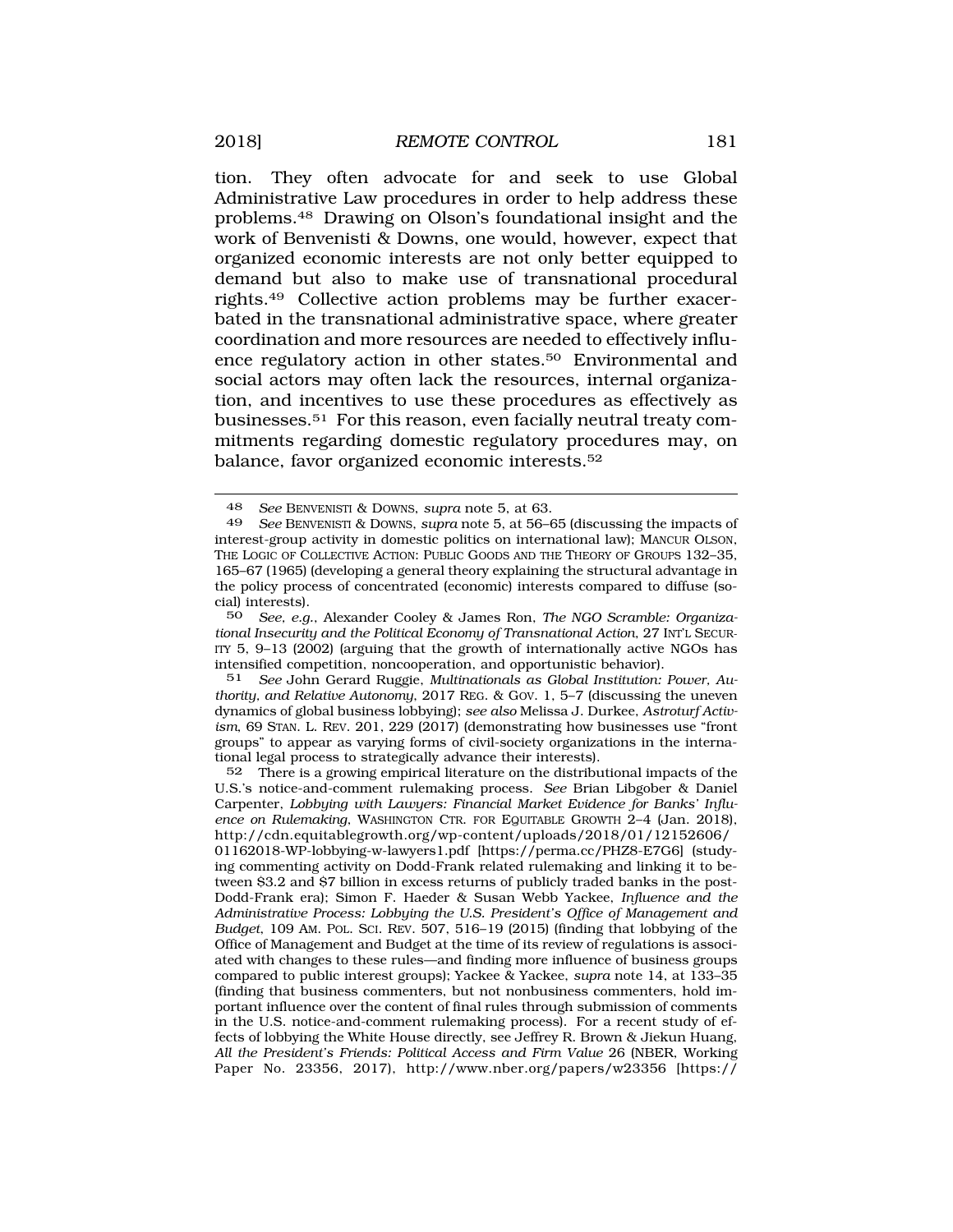A second distinction is whether the private actors with an interest in regulatory decisions in State B are *insiders* (i.e. from State B) or *outsiders* (i.e. from State A or a third state). Interstate commitments for domestic regulatory procedures are likely to be more helpful to outsiders than to insiders who already have contacts and access to information from local officials. Procedures may realign the playing field by eroding the benefits that insiders can gather from their local connections. Examples of how Global Administrative Law may benefit outsiders are the WTO TBT Agreement's requirement for member states to notify draft technical regulations and to establish local enquiry points through which outside actors can comment on them, and the WTO's Government Procurement Agreement (and even more so its 2012 revised version) mandating detailed publication of tenders and standardized application [processes.53](http:processes.53) 

In other situations, it may also be that insiders—including both political principals and private actors—have an interest in establishing administrative law procedures via treaty commitment to work as instruments of control over regulatory administrators, even when outside private actors mobilize those procedures. Political principals may embrace this strategy in order to implement both substantive and procedural reforms in domestic regulatory policies and governance, and overcome political or bureaucratic resistance. This objective is evident in the Abe administration's interest in TPP, including championing it after the U.S. government [withdrew.54](http:withdrew.54) It may also have

54 *See* Christina Davis, *Japan: Interest Group Politics, Foreign Policy Linkages, and the TPP*, *in* MEGAREGULATION CONTESTED: GLOBAL ECONOMIC ORDERING AFTER TPP

perma.cc/DPD9-7AW5] (finding that "corporate executives' meetings with key policymakers [at the White House] are associated with positive abnormal stock returns" and regulatory relief for their companies).

<sup>53</sup> Agreement on Technical Barriers to Trade, Marrakesh Agreement Establishing the World Trade Organization art. 10, annex 1A, Apr. 15, 1994, 1868 U.N.T.S. 120 [hereinafter TBT Agreement]; Agreement on Government Procurement, Marrakesh Agreement Establishing the World Trade Organization arts. IX–XI, annex 4, Apr. 15, 1994, 1868 U.N.T.S. 194; Revised Agreement on Government Procurement arts. VI, VII, X, & XVI, annex to the Protocol Amending the Agreement on Government Procurement, Mar. 30, 2012, [https://www.wto.org/](http:https://www.wto.org) english/docs\_e/legal\_e/rev-gpr-94\_01\_e.htm [\[https://perma.cc/QA2V-EQQR](https://perma.cc/QA2V-EQQR)]. For discussions, see Horn, Mavroidis & Wijkstrom, *supra* note 1, at 733 n.9 (explaining the TBT's "enquiry point[ ]" requirement); Christopher McCrudden & Stuart G. Gross, *WTO Government Procurement Rules and the Local Dynamics of Procurement Policies: A Malaysian Case Study*, 17 EUR. J. INT'L L. 151, 158, 168–70, 178–79 (2006) (discussing several countries' attempts to secure exemptions from coverage of the WTO GPA for certain social policies, including the effects of transparency norms on Malaysian procurement practices, which have a redistributional dimension).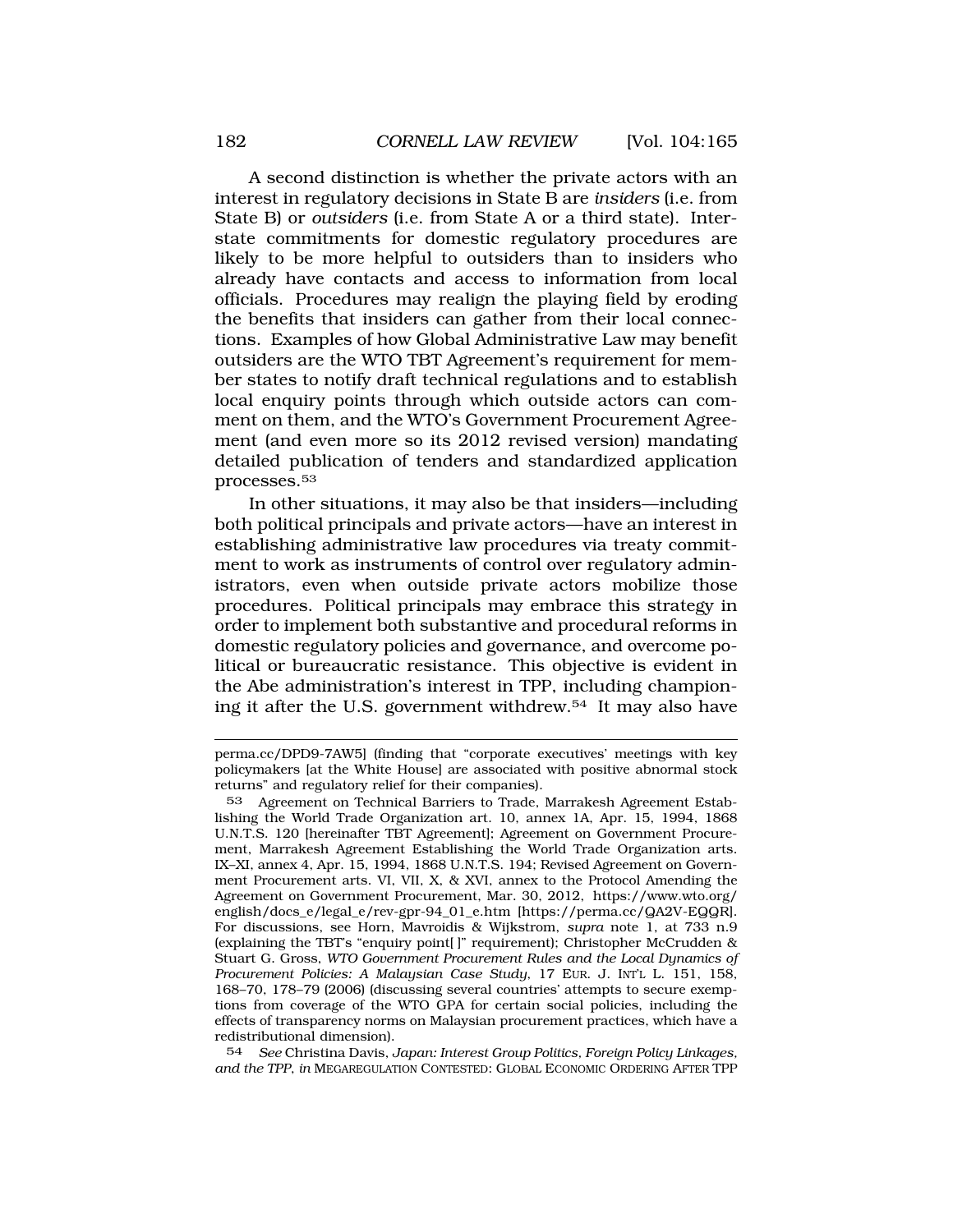been a factor in decisions by other countries to join. The logic is analogous to that followed by China joining the WTO, with its strong system of state-to-state dispute [settlement.55](http:settlement.55) Moreover, local private interests—both economic and environmental or social—dissatisfied with the regulatory policies and administrative state in their own country, may want to enlist transnational actors to police its decisions. Especially in contexts where the capacity and internal regulatory coherence of government is more limited, or where alliances between private economic interests and domestic regulators block socially desirable competition and integration, the remote-control strategy may be seen as a promising avenue to attract foreign direct investment and business activity by improving transparency and predictability and ensuring compliance with substantive disciplines on state policies and measures. By such means, the two-level negotiating game may be used as a form of reverse judo.

In other contexts, insiders and outsiders may share common interests, for example when they are members of the same industry or have the same environmental concern. As Putnam notes, an important feature of treaty negotiations is the alignment or even identity of certain economic or social interests across different state [parties.56](http:parties.56) These may join forces and create transnational coalitions that succeed in binding their respective states through international treaty obligations when the ordinary domestic legislation or rulemaking processes would be unavailing.<sup>57</sup> Embedding measures in international agreements is particularly attractive because states' international legal obligations are difficult to change due to the need of all other state parties to agree to modifications or termina[tions.58](http:tions.58) This lock-in effect, and the corresponding political benefits for principals—and the interest groups with which they are aligned—are even greater than in the domestic setting, where future legislation can undo past deals. Where treaty obligations already exist, like-minded insiders and outsiders

<sup>14–19 (</sup>Benedict Kingsbury et al. eds., forthcoming 2019) (manuscript on file with author).

<sup>55</sup> *See* Henry Gao, *The WTO Transparency Obligations and China*, 12 J. COMP. L. 329, 338–40 (2017).

<sup>56</sup> *See* Putnam, *Two-Level Games*, *supra* note 7, at 444 ("[T]ransnational alignments may emerge, tacit or explicit, in which domestic interests pressure their respective governments to adopt mutually supportive policies.").

<sup>57</sup> *See id.* 

<sup>58</sup> *See* BENVENISTI & DOWNS, *supra* note 5, at 72.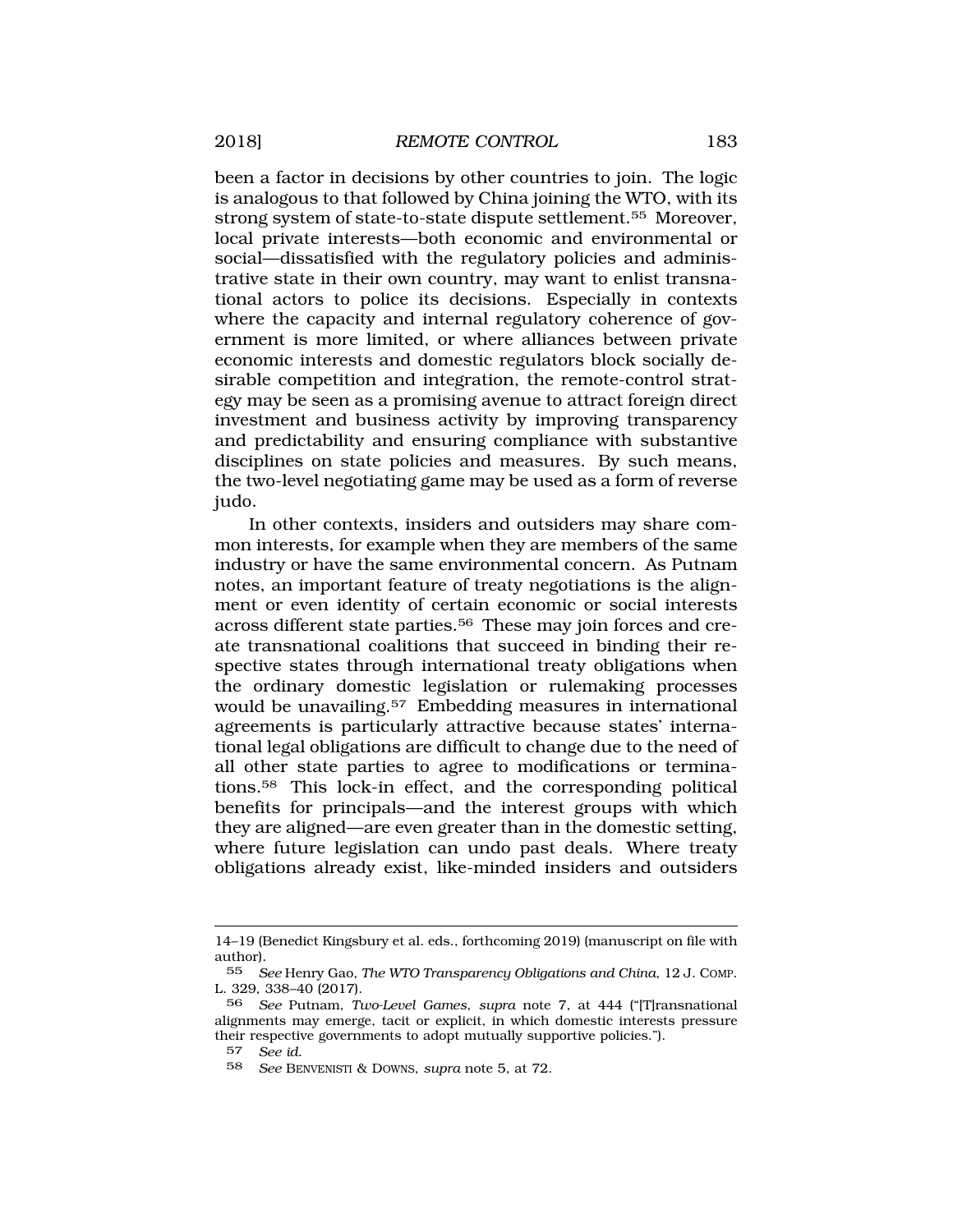may use the available procedures to influence domestic regulatory policies in a strategically orchestrated fashion.

The insider/outsider distinction can therefore mask significant alignment, or even active coalitions, between groups in different countries, creating alignments of transnational coalitions of private corporate interests against general [publics.59](http:publics.59)  An example is the group of large multinational proprietary pharmaceutical companies, each with a large network of local subsidiaries.<sup>60</sup> Subsidiaries of such firms in State A and B may appropriately be thought of as the same interests using their influence with executives in both states to push for treaty commitments that empower them in the regulatory processes of both States A and B.

Another twist is that private actors with no affiliation with either State A or State B will likely be able to make use of the procedural commitments arising under an agreement between the two states. TPP is an example: even though the United States is not a party to the agreement, firms and civil society groups from around the world, including from the United States, may be given new procedural rights in the administrative processes of the eleven treaty parties as a direct result of TPP. The extent to which private actors with no affiliation to the treaty parties stand to gain from the procedural commitments will depend on the treaty language and exact content of the implementing legislation or regulation in each case. But the TPP treaty provisions we survey in Part IV do in the majority of cases grant rights to "interested persons," rather than, e.g., "interested persons of the Parties."<sup>61</sup> In the cases where they are explicitly more restrictive, the rights involved commonly concern environmental and labor governance, suggesting governments are aware that private interests from third parties may use these [obligations.62](http:obligations.62) Most favored-nation treatment

62 *See* Jan Klabbers, *Megaregionals: Protecting Third Parties?* 2–5 (MEGAREG, Forum Paper No. 2016/1, 2016) (discussing the general principle of *pacta tertiis* 

<sup>&</sup>lt;sup>59</sup> We are grateful to Eyal Benvenisti for these suggestions.<br>60 See Gleeson et al. sunra pote 15 at 226 229

<sup>60</sup> *See* Gleeson et al., *supra* note 15, at 226, 229.

<sup>61</sup> *See, e.g.*, TPP12, *supra* note 2, at art. 8.7.5 ("Each Party shall ensure that its proposals contain sufficient detail about the likely content of the proposed technical regulations and conformity assessment procedures to adequately inform interested persons and other Parties about whether and how their trade interests might be affected.") &  $27.2.2(g)$  ("The Commission may . . . seek the advice of non-governmental persons or groups on any matter falling within the Commission's functions . . . ."). *But see id.* at art. 8.7.1 ("Each Party shall allow persons *of another Party* to participate in the development of technical regulations, standards and conformity assessment procedures by its central government bodies on terms no less favourable than those that it accords its own persons." (emphasis added) (footnote omitted) (a more restrictive provision)).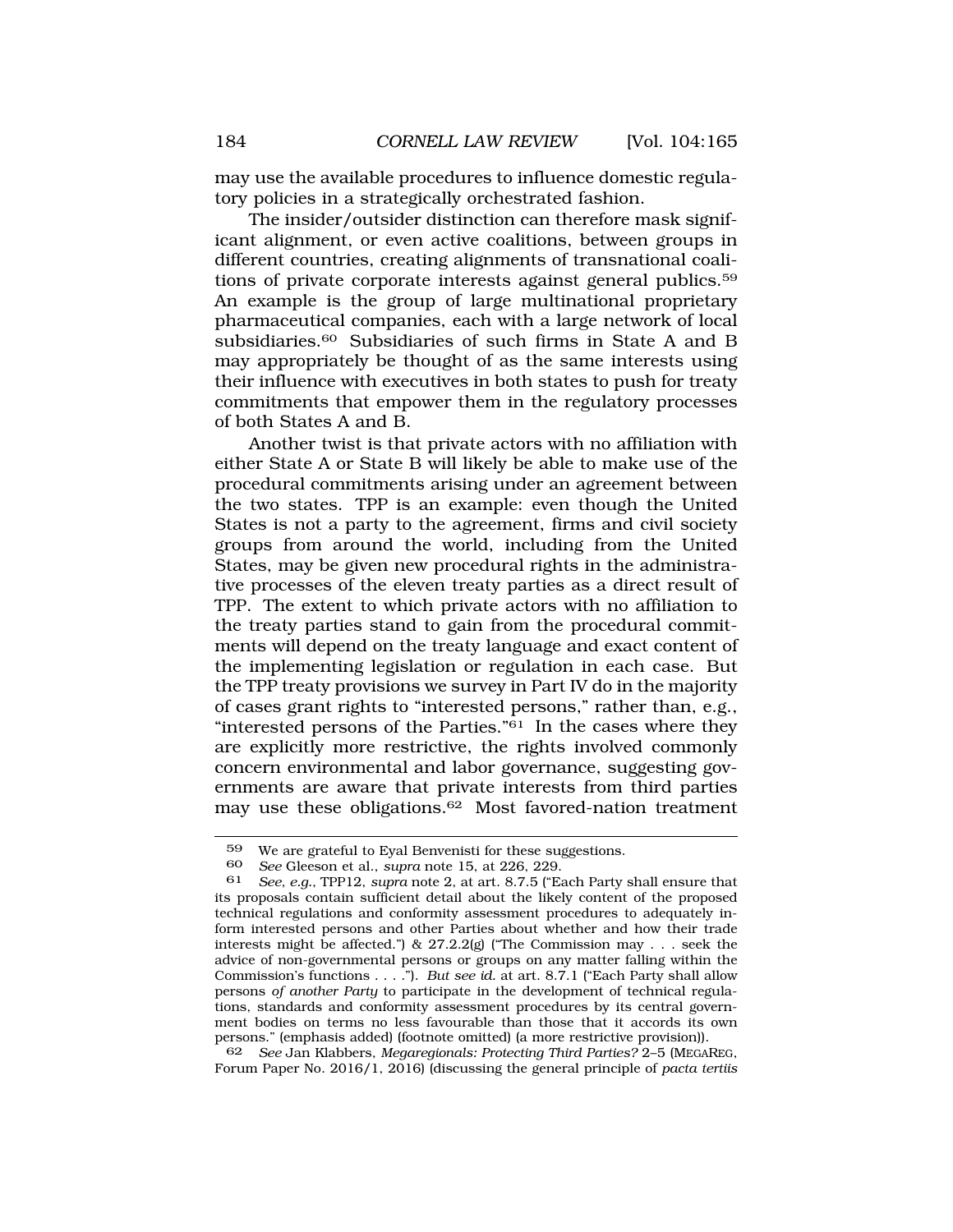<span id="page-20-0"></span>arising under the WTO Agreements may also require states to open these regulatory processes to private actors from WTO countries [equally.63](http:equally.63) If only for reasons of simple administration, it is likely that the procedural commitments will often be implemented on a nondiscriminatory [basis.64](http:basis.64) Furthermore, some benefits of procedures such as publication are unlikely to be excludable. The circumstances may give actors from nonparty countries an incentive to try to influence the negotiation of an agreement through coalitions with actors from the party countries or otherwise.

Ultimately, whether the framing of economic vs. environmental/social interests, insiders vs. outsiders, or transnational actors vs. general publics has more analytical purchase is likely to depend on the exact regulatory struggle at issue, the existing coalitions of interests, and their fault lines across and within states, as well as the extent of influence by organized economic actors over the different state executives in the different negotiating countries.

#### D. Implications for Democratic Decision-Making

In light of this analysis, the dominance of the executive in international affairs and the proliferation of international agreements carry negative implications for the democratic legitimacy of procedures as instruments of transnational control by fencing out legislatures and courts. This situation stands in contrast to the conclusions of McNollgast's original analysis, which was concerned with the influence of elected officials (and indirectly, coalitions of voters and organized interests reflected in election outcomes) on the administrative state and bureaucratic politics. In the McNollgast model, regulatory procedures mandated by legislation are a mechanism by which elected officials can exercise control over the rulemaking process, and therefore bolster the democratic legitimacy of bureaucratic action.65 Our extension of their framework to the transnational

*nec nocent nec prosunt* in international law, which generally does not allow treaty commitments to create rights and obligations for states not parties to the treaty).<br>63 See Robert Howse, Requilatory Cooperation, Regional Trade Agreements

<sup>63</sup> *See* Robert Howse, *Regulatory Cooperation, Regional Trade Agreements, and World Trade Law: Conflict or Complementarity?*, 78 LAW & CONTEMP. PROBS. 137, 142–43, 151 (2015) (arguing that the GATT's MFN guarantee is not covered by the art. XXIV exception with respect to non-tariff measures.)

<sup>64</sup> Examples here include single-window customs administration, rights of review in national courts, or publication.

<sup>65</sup> McNollgast, *Positive Political Theory of Law*, *supra* note 22, at 17. That is not to say that McNollgast do not themselves acknowledge the limits of this justification in the light of collective action problems. McNollgast*, Administrative Procedures*, *supra* note 6, at 274 ("Of course, not every group will be included in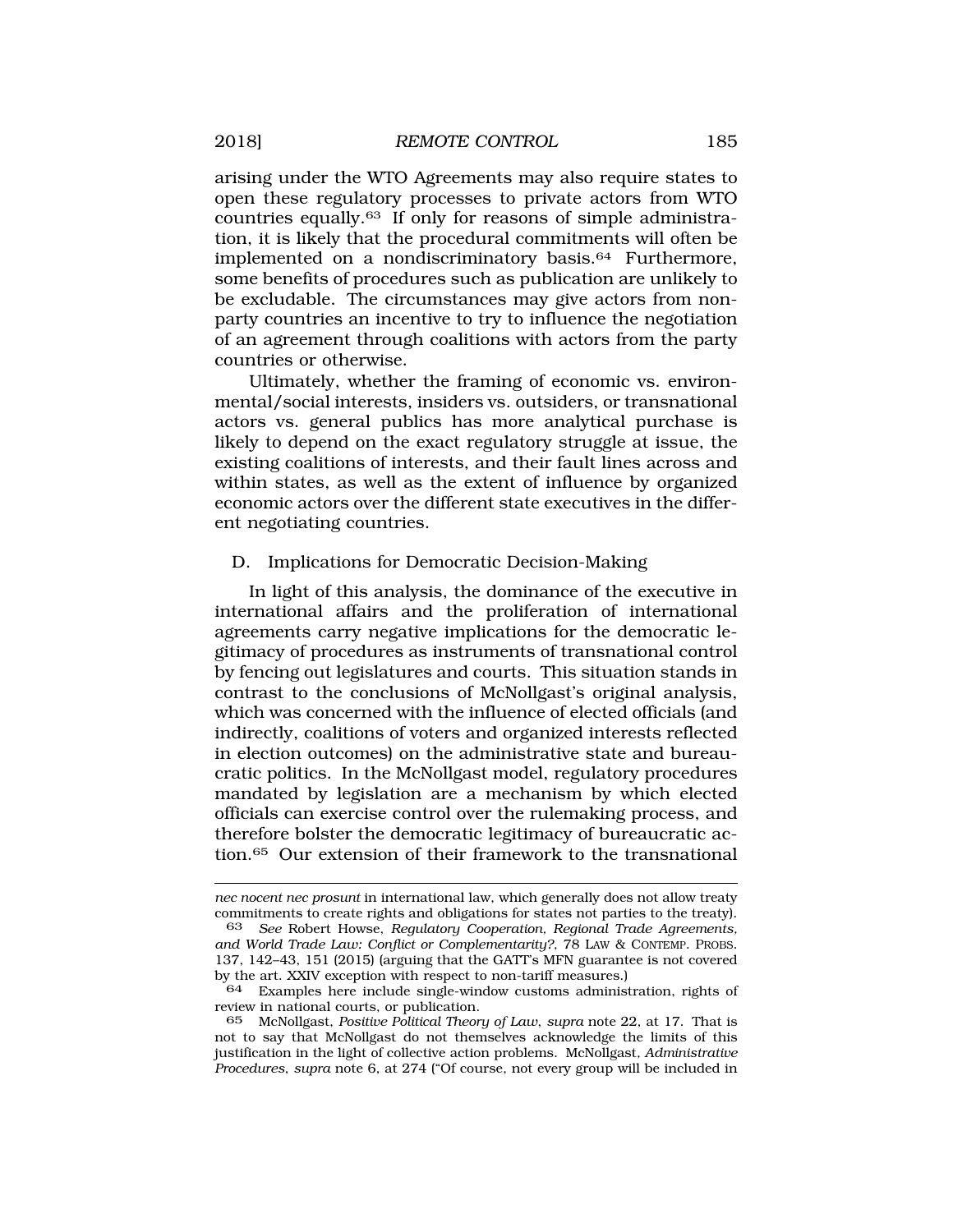context cuts in the opposite direction. Where regulatory procedures and other provisions are negotiated among executive officials in the process of treaty-making, the measures may not be democratically legitimated and reflect the preferences of transnationally active, organized interests with good connections to the respective executive branches of government rather than those of general publics. While legislatures may often better represent general publics, as political principals, they have a harder time controlling the executive as their agent in the transnational [setting.66](http:setting.66)

This concern is exacerbated in instances where international agreements do not require legislative approval either for the ratification of the treaty or for implementing legislation. But even where there is a further legislative step, the nature of the "package deal" and limited influence over the specifics where legislatures are veto-players rather than agenda-setters may result in outcomes that tilt against the interests of general publics and are driven by coalitions of transnationally active economic actors in powerful states.<sup>67</sup> Even where the legislature is involved in treaty-making before ratification, as in the United States' fast-track procedure for economic treaties, its guidance often remains general.<sup>68</sup> Forced to leave space for the give-and-take of the inter-state negotiations, the legislature's delegation of authority to the executive gives the latter wide [discretion.69](http:discretion.69) In the case of TPP's fast-track legislation, for example, the high variation in the strength of procedural require-

66 We are grateful to Eyal Benvenisti for this suggestion.

67 *See* Iain Osgood, *Globalizing the Supply Chain: Firm and Industrial Support for US Trade Agreements*, 72 INT'L ORG. 455, 480–81 (2018) (pointing out that multinational companies' size and resources gives them a political advantage over the ordinary consumer in lobbying members of Congress to pass agreements); Iain Osgood & Yilang Feng, *Intellectual Property Provisions and Support for US Trade Agreements*, 13 REV. INT'L ORG. 421, 422 (2018) (recognizing that "US trade agreements have served mainly to advance the interests of a relatively elite group of firms who own significant intellectual property assets such as patents, copyrights, and trademarks").

68 *See* IAN F. FERGUSON, CONG. RES. SERV., TRADE PROMOTION AUTHORITY (TPA) AND THE ROLE OF CONGRESS IN TRADE POLICY 11 (2015) (outlining the types of negotiation objectives included in Congressional Trade Promotion Authority legislation).

69 Harold Hongju Koh, *The Fast Track and United States Trade Policy*, 18 BROOK. J. INT'L L. 143, 170 (1992) ("Agreements enacted under the Fast Track thus

an agency's environment. Influence will be accorded to those represented in the coalition that gave rise to the agency's organic statute. Well-organized special interests and the parochial interests of congressional districts will be well represented. Interests of a national constituency that is not well organized will not achieve representation unless it is built into the agency's process. And this will occur only if these broader interests are influential with elected politicians, usually because they are electorally significant. Thus, in the end, the politics of the bureaucracy will mirror the politics surrounding Congress and the president.").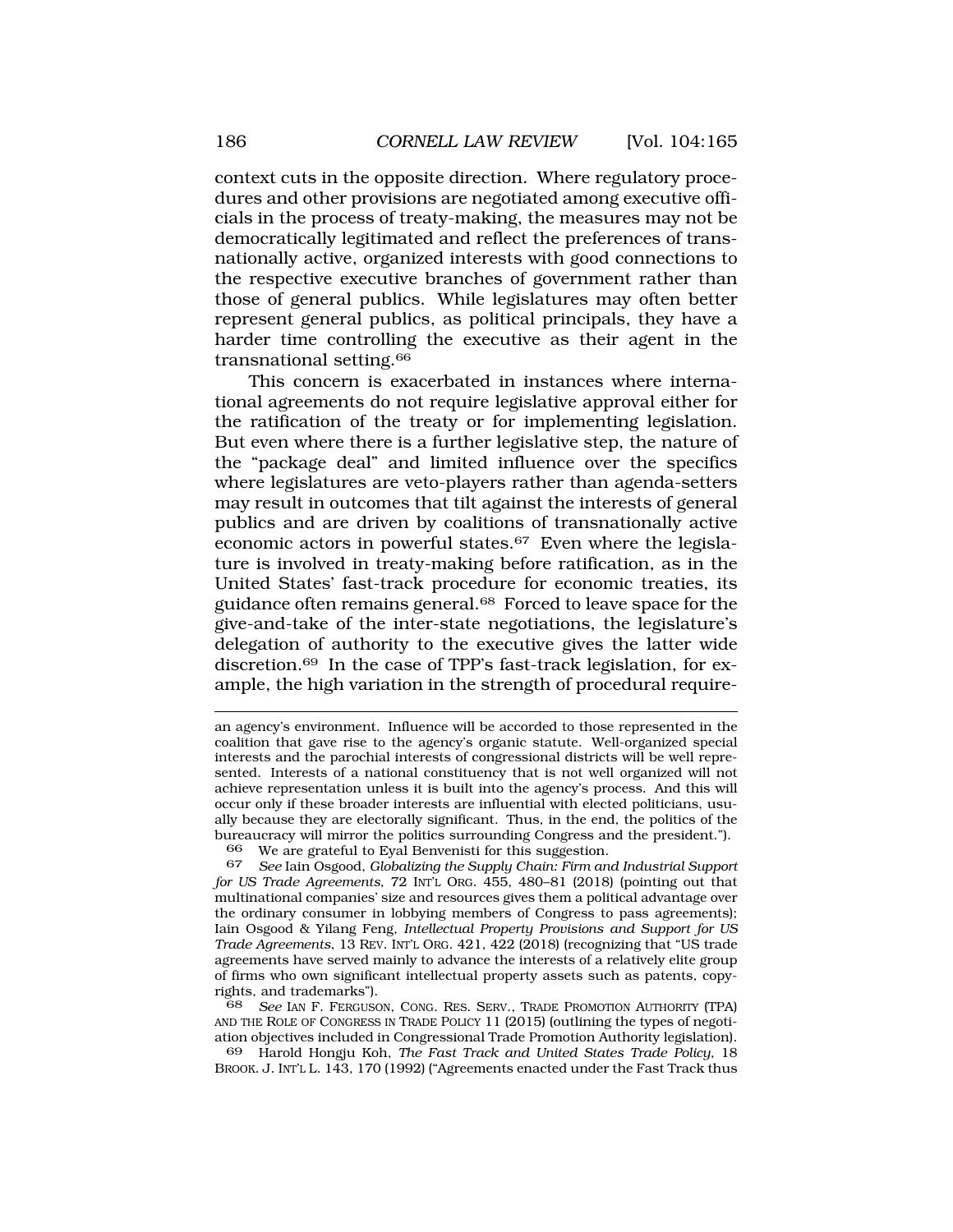<span id="page-22-0"></span>ments between different issue areas and interests that we discuss further below was not reflected in the legislative gui[dance.70](http:dance.70) It was only in the ultimate treaty text resulting from inter-executive negotiations that procedural deck-stacking became [evident.71](http:evident.71)

These democracy concerns have added force in light of the popular backlash in the United States and parts of Europe against international economic arrangements, negotiated and overseen by elites, which are perceived to and may very likely in fact provide disproportionate benefits to large business and financial institutions and wealthy individuals, while imposing disruptive costs on less advantaged groups.

# E. Four Functions of Inter-State Commitments to Domestic Regulatory Procedures

Irrespective of which type of interests they seek to empower, Global Administrative Law procedures can influence administrative decision-making and secure the interests of private actors in four different ways. These functions are the means through which control can be exerted at a distance.

First, procedures can help to ensure compliance by state officials with the substantive commands and requirements of domestic law and of the international legal obligations applicable to their actions. Procedures generate information for the political branches as well as interested private parties to learn about the details of regulatory action, the reasons for it, and the underlying evidence. In the TPP agreement, for example, parties commit to requiring their telecommunications regulators to publish "an explanation of the purpose of and reasons"

tend to reflect the President's trade priorities and agenda more closely than Congress'.").<br>70 See infra subpart III.B.

<sup>71</sup> See Bipartisan Congressional Trade Priorities and Accountability Act of 2015, H.R. 2146, 114th Cong. (2015) ("Regulatory practices—The principal negotiating objectives of the United States regarding the use of government regulation or other practices to reduce market access for United States goods, services, and investments are—(A) to achieve increased transparency and opportunity for the participation of affected parties in the development of regulations; (B) to require that proposed regulations be based on sound science, cost benefit analysis, risk assessment, or other objective evidence; (C) to establish consultative mechanisms and seek other commitments, as appropriate, to improve regulatory practices and promote increased regulatory coherence . . . (F) to achieve the elimination of government measures such as price controls and reference pricing which deny full market access for United States products; (G) to ensure that government regulatory reimbursement regimes are transparent, provide procedural fairness, are nondiscriminatory, and provide full market access for United States products  $\ldots$ .").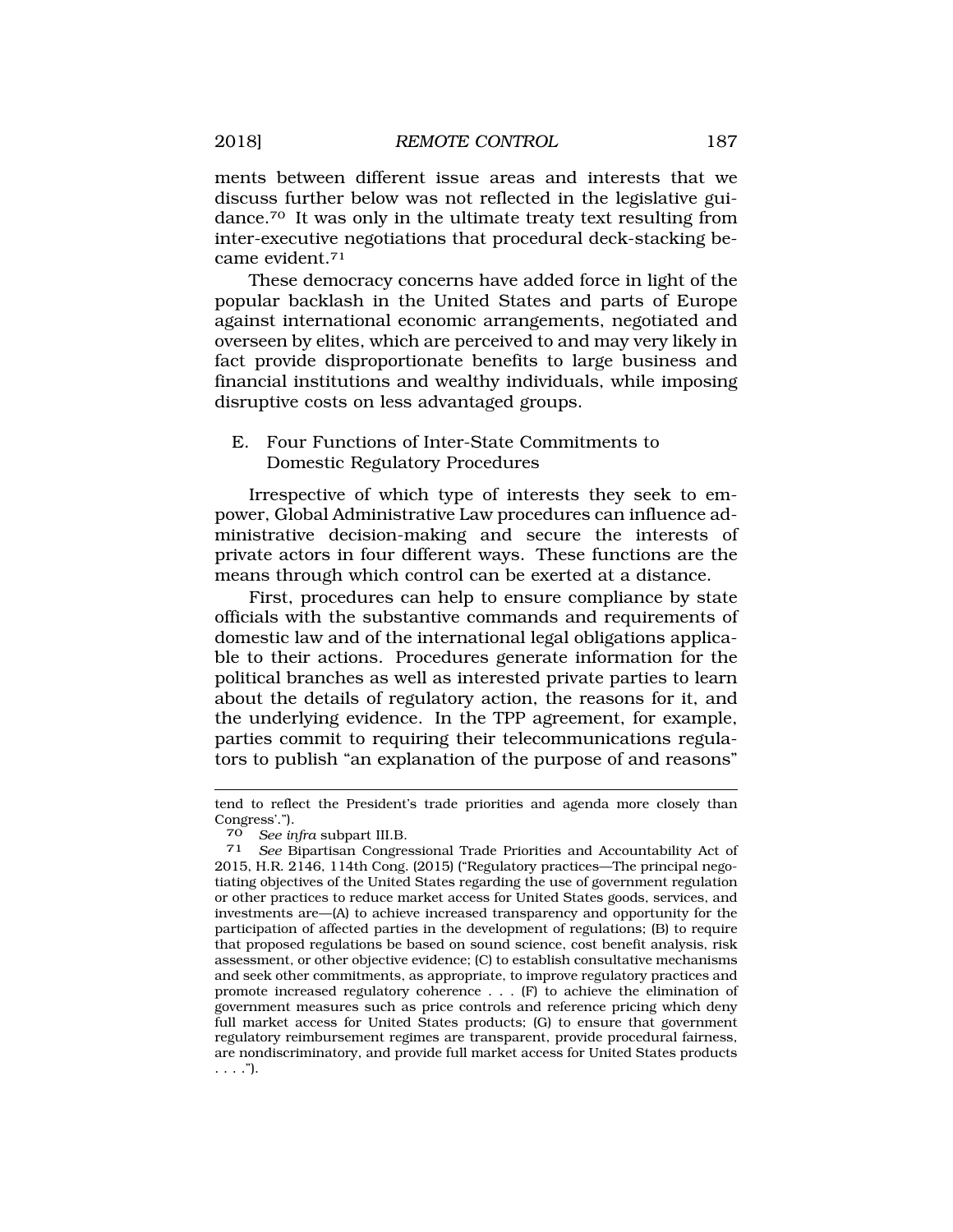for any proposed regulatory [action.72](http:action.72) The generation of information has a self-regulating function by incentivizing regulators to adhere to the law applicable to them and to be mindful of public concerns. Information can moreover mobilize direct control by political principals. The information may provide a basis for judicial review, initiated by private parties, of administrative decisions if the agency nonetheless [deviates.73](http:deviates.73) It may also help private actors to mobilize political support from other governments that can approach the decision-making states' political principals on their [behalf.74](http:behalf.74)

A second function of procedures stems from the inevitable ambiguities in laws, regulations, and treaties resulting from the need to reach a compromise and the uncertainty of future circumstances. Such ambiguity necessarily affords interpretive discretion to the public officials to whom implementation is [delegated.75](http:delegated.75) Obliging these officials to make decisions according to specific procedures that guarantee access to information and responsiveness to comments from the public can influence their exercise of discretion. The change in outcomes is likely to slant toward the interests of those private parties that use the procedures. This function is reflected in the requirement in the Comprehensive Economic and Trade Agreement (CETA) between Canada and the European Union to "ensure that transparency procedures regarding the development of technical regulations . . . allow interested persons of the Parties to participate at an early appropriate stage when amendments can still be introduced and comments taken into account."76 Similar commitments abound in many international economic regulatory [agreements.77](http:agreements.77)

Comprehensive Economic and Trade Agreement, Can.-EU, art. 4.6,1 Oct. 30, 2016, <http://trade.ec.europa.eu/doclib/docs/2014/september>/

<sup>72</sup> TPP12, *supra* note 2, at art. 13.22.1(b).

<sup>73</sup>*See id.* 74 *See* Richard B. Stewart, *Global Standards for National Societies*, *in* RE-SEARCH HANDBOOK ON GLOBAL ADMINISTRATIVE LAW 175, 185 (Sabino Cassese ed., 2016) [hereinafter Stewart, *Global Standards*].

<sup>75</sup> In the context of global governance, delegation also occurs between global regulatory actors and national administrators. Analogously to the domestic context, the global actors may develop more specific and concrete regulatory norms to reduce discretion. *Id.* 

See, e.g., United States-Colombia Trade Promotion Agreement art. 19.2(b), May 12, 2012 ("To the extent possible, each Party shall: . . . provide interested persons and Parties a reasonable opportunity to comment on . . . proposed [regulatory] measures."); European Union-South Korea Free Trade Agreement art. 12.3.2, Sept. 16, 2010 ("Each Party shall: (a) endeavour to publish in advance any measure of general application that it proposes to adopt or to amend, including an explanation of the objective of, and rationale for the proposal; (b) provide reasona-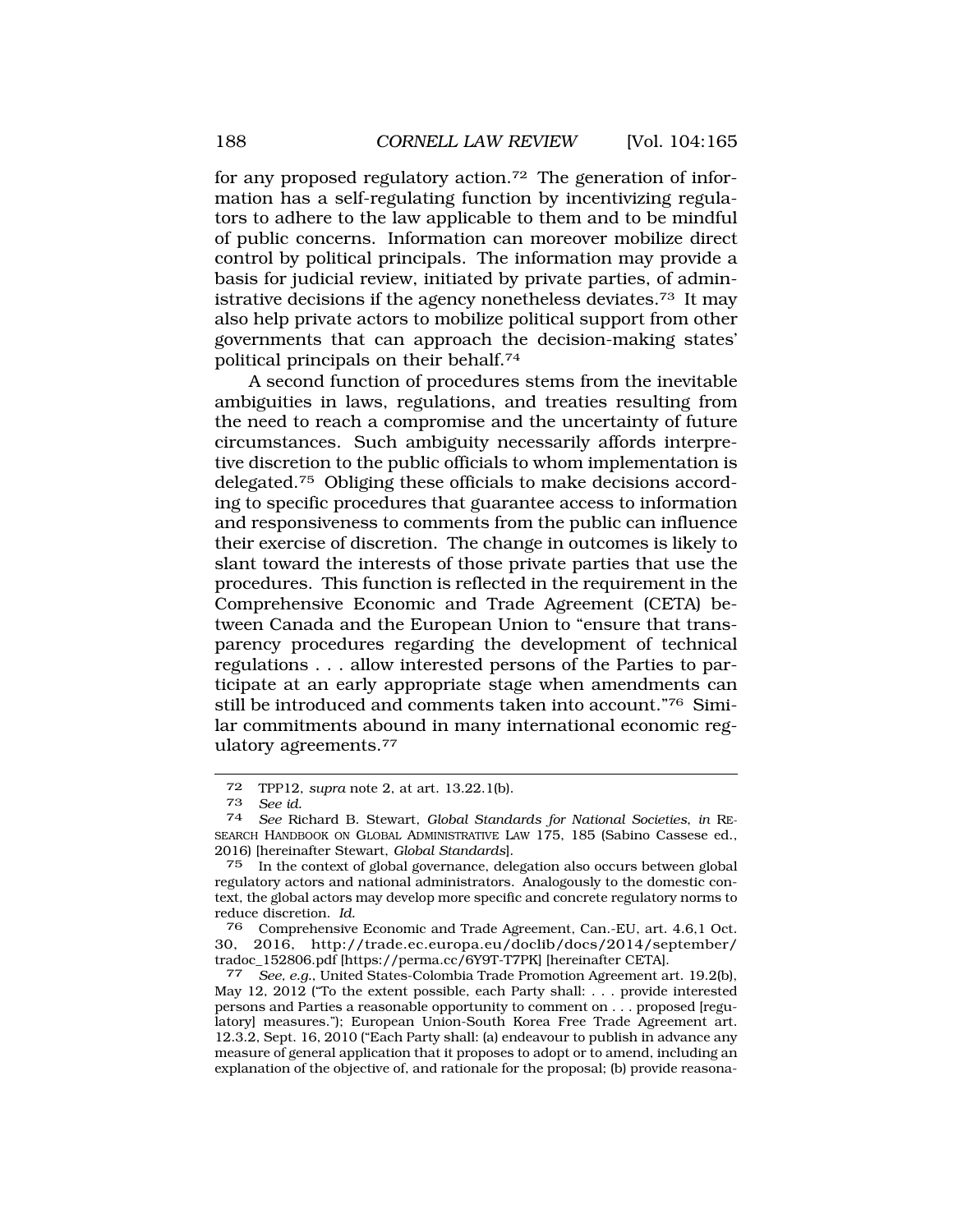Third, the systematic, predictable, and consistent application of these procedures throughout a state's administration can foster an open regulatory system in which private actors can operate with lower uncertainty and risk. In pursuing "freedom to operate," multinational businesses prefer on balance to locate operations in jurisdictions with systems of open and sound regulatory governance.<sup>78</sup> In their cumulative effects, practices of transparency, participation, reason-giving, and review can significantly improve the legibility of a regulatory state, especially to less informed outside actors, and root out informal [capture.79](http:capture.79) They can help the overall rationality of regulation and root out discriminatory or protectionist regulatory measures. This is of significant interest to transnational economic actors who seek to continuously maximize allocative efficiency along their global value chains ([GVCs\).80](http:GVCs).80) Over the long-term, these procedures may enhance firms' freedom to operate transnationally by driving processes of overall crosspolity regulatory alignment. By regulatory alignment we mean the promotion in compatibility of "regulatory institutions and practices" among states to facilitate cross-national business and market structures, without requiring strict harmonization or mutual recognition of the standards and regulations of different jurisdictions.<sup>81</sup>

The consequences of a domestic regulatory process incorporating Global Administrative Law procedures will depend not only on their supply but also on the nature of the demand for

80 *See* Donald Robertson, *The Regulation of Firms in Globally Intertwined Markets: The Case of Payment Systems*, *in* CONTESTED MEGAREGULATION: GLOBAL ECONOMIC ORDERING AFTER TPP (Benedict Kingsbury et al. eds., forthcoming 2019) (manuscript at 3) (on file with authors).

81 Benedict Kingsbury et al., *The Trans-Pacific Partnership as Megaregulation*, *in* CONTESTED MEGAREGULATION: GLOBAL ECONOMIC ORDERING AFTER TPP (Benedict Kingsbury et al. eds., forthcoming 2019) (manuscript at 17) (on file with authors); Iain Osgood, *Sales, Sourcing, or Regulation? New Evidence from the TPP on What Drives Corporate Interest in Trade Policy*, *in* CONTESTED MEGAREGULATION: GLOBAL ECONOMIC ORDERING AFTER TPP (Benedict Kingsbury et al. eds., forthcoming 2019) (manuscript on file with authors) (identifying harmonization as an important concern for corporations in trade policy).

ble opportunities for interested persons to comment on such proposed measure, allowing, in particular, for sufficient time for such opportunities; and (c) endeavour to take into account the comments received from interested persons with respect to such proposed measure.").

<sup>78</sup> *See* Dan Ciuriak, *Generalized Freedom to Operate* 2–4 (MEGAREG, Forum Paper No. 2016/3, 2016), [https://www.iilj.org/wp-content/uploads/2016/12/](https://www.iilj.org/wp-content/uploads/2016/12) Ciuriak\_IILJ-MegaRegForumPaper\_2016-3.pdf [\[https://perma.cc/4BK2-6GAJ](https://perma.cc/4BK2-6GAJ)].

<sup>79</sup> Richard B. Stewart, *The Normative Dimensions and Performance of Global Administrative Law,* 13 INT'L J. CON. L. 499, 500–02 (2015) (discussing the benefits from improved regulatory performance that Global Administrative Law may induce).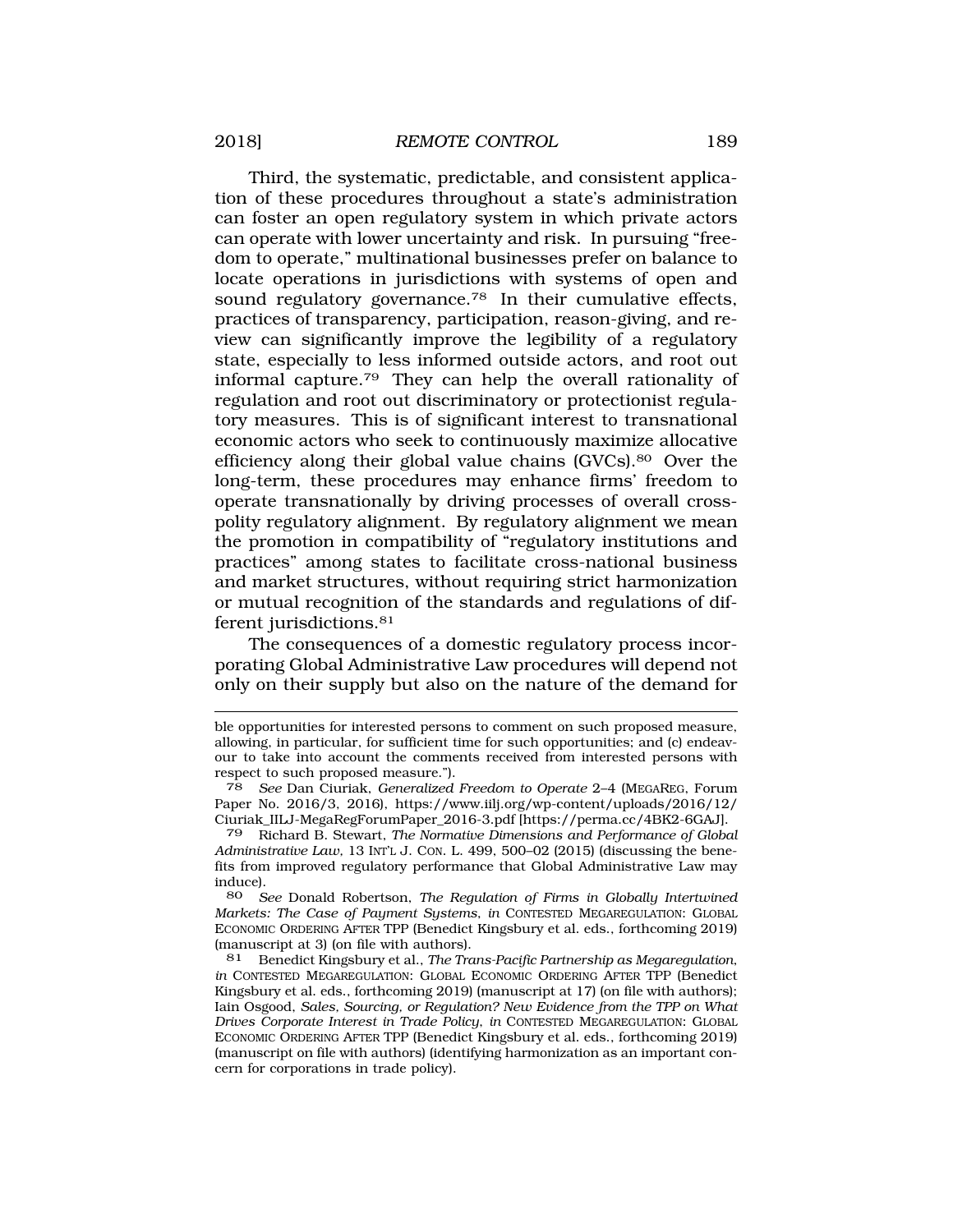them.82 This will vary between countries and issue areas, as organized economic interests that can identify monetary gains from targeted regulatory change are likely to have a high demand for use of such procedures.

Fourth, regulatory procedures can serve as focal points around which actors sharing material interests or normative agendas in specific issue areas can iteratively build up communities of [practice.83](http:practice.83) Whereas these communities used to be relatively specific to a domestic regulatory culture, today they routinely include regulators, firms, and civil society from other jurisdictions and regulatory domains.<sup>84</sup> These communities can evolve into transnationally operating networks that influence domestic regulatory decision-making not only by amplifying specific interests or building new coalitions but also by developing their own standards of appropriate action that frame the understanding of regulatory purpose and agenda.<sup>85</sup> The labor-petitions process established pursuant to the 2006 Dominican Republic-Central America Free Trade Agreement (CAFTA-DR), for example, allows organized labor groups to petition the parties' labor ministries in case they are concerned about local enforcement of labor laws.<sup>86</sup> This procedure facili-

<sup>82</sup> *See* Walter Mattli & Ngaire Woods, *In Whose Benefit? Explaining Regulatory Change in Global Politics*, *in* THE POLITICS OF GLOBAL REGULATION 1, 4 (Walter Mattli & Ngaire Woods eds., 2009).<br>83 See Karl Deutsch et a

See KARL DEUTSCH ET AL., POLITICAL COMMUNITY AND THE NORTH ATLANTIC AREA: INTERNATIONAL ORGANIZATION IN THE LIGHT OF HISTORICAL EXPERIENCE 46–50 (1957) (finding that a group holding similar motivations for political behavior is an essential requirement for developing integrated communities); KENNEDY, *supra* note 5, at 199–200 (explaining how transnational investors and corporations "play for rules" to "rig the game"); Richard B. Stewart, *The Reformation of American Administrative Law,* 88 HARV. L. REV. 1667, 1764 (1975) (recognizing that public interest lawyers helped to transform the traditional model of administrative law in their efforts to improve the administrative process).

<sup>84</sup> *See* David Bach & Abraham Newman, *Domestic Drivers of Transgovernmental Regulatory Cooperation,* 8 REG. & GOVERNANCE 395, 397–98 (2014) (providing a brief overview of the scholarship on transgovernmentalism); Lisa Kastner, *'Much Ado About Nothing?' Transnational Civil Society, Consumer Protection and Financial Regulatory Reform*, 21 REV. INT'L POL. ECON. 1313, 1320–22 (2014) (discussing the influence of transnational civil-society networks); *see, e.g.*, Louise Curran & Jappe Eckhardt, *Smoke Screen? The Globalization of Production, Transnational Lobbying and the International Political Economy of Plain Tobacco Packaging*, 24 REV. INT'L POL. ECON. 87, 97–100 (2017) (discussing transnational firm lobbying in the context of tobacco regulation).

<sup>85</sup> *See* James G. March & Johan P. Olsen, *The Logic of Appropriateness*, *in*  THE OXFORD HANDBOOK OF POLITICAL SCIENCE 478, 479–82 (Robert E. Goodin et al. eds., 2011).<br>86 Centu

<sup>86</sup> Central American-Dominican Republic-United States Free Trade Agreement art. 16.4.3, Aug. 5, 2004, <https://ustr.gov/trade-agreements/free-trade>agreements/cafta-dr-dominican-republic-central-america-fta/final-text [https:// perma.cc/UJW8-8CLC] [hereinafter CAFTA-DR].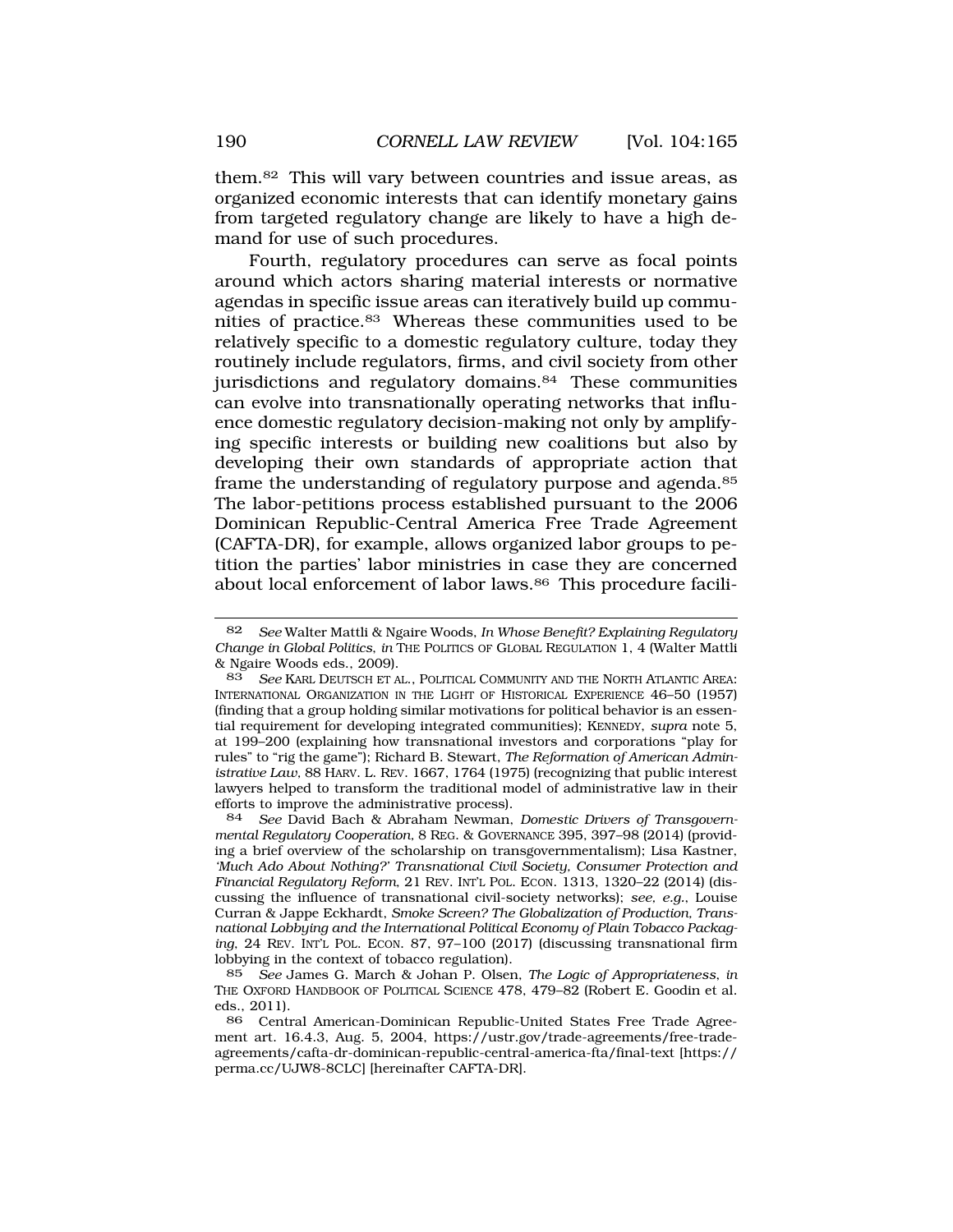<span id="page-26-0"></span>tated development of a new transnational alliance of labor interests to join in concerted action. In 2008, Guatemalan and U.S. labor groups jointly took advantage of the treaty procedure to petition the U.S. Department of Labor to bring a case against Guatemala for violating its obligations to allow for collective bargaining and ensure acceptable conditions of work.<sup>87</sup> The procedure served as a focal point for coalition building among NGOs and labor unions.

F. Tilting the Procedural Playing Field in Favor of Certain Interests

International commitments regarding states' regulatory procedures can, similar to McNollgast's analysis in the domestic context, be used to stack the deck in favor of certain interests. The prioritized private groups are likely to be those which are particularly influential with state executives, even though competing interests may also lobby the legislature, leading to contestation between the two branches and the different coalitions of constituents they represent over the procedures to be [adopted.88](http:adopted.88) Depending on the specific context, the procedures ultimately agreed on in treaties can systematically affect the outcome in conflicts between economic interests and environmental and social interests, between insiders and outsiders, or combinations of these interests. We identify four ways in which procedures can stack the deck.

First, the procedural set-up can be specifically designed with a view to support or hamper a particular substantive interest. In the patent-application process, for example, a procedure to challenge patents before they are granted has been

<sup>87</sup> The U.S. ultimately brought and consequently lost a state-to-state case. For general information, see U.S. TRADE REP., IN THE MATTER OF GUATEMALA – ISSUES RELATING TO THE OBLIGATIONS UNDER ARTICLE 16.2.1(A) OF THE CAFTA-DR, https:// [ustr.gov/issue-areas/labor/bilateral-and-regional-trade-agreements/guatemala](https://ustr.gov/issue-areas/labor/bilateral-and-regional-trade-agreements/guatemala)submission-under-cafta-dr [\[https://perma.cc/Y29S-A5JU\]](https://perma.cc/Y29S-A5JU).

<sup>88</sup> This is what may have happened in the EU during the TTIP negotiations where the European Parliament took a more critical stance against Investor-State Dispute Settlement than the European Commission. *Compare* European Parliament, Resolution of 8 July 2015 Containing the European Parliament's Recommendations to the European Commission on the Negotiations for the Transatlantic Trade and Investment Partnership (TTIP) (advocating for the replacement of ISDS with a system that gives foreign investors "no greater rights than domestic investors"), *with* European Commission Press Release IP/15/5651, Commission Proposes New Investment Court System for TTIP and Other EU Trade and Investment Negotiations (Sept. 16, 2015), <http://europa.eu/rapid/press-re> lease\_IP-15-5651\_en.htm [<https://perma.cc/LH5V-LFHQ>] (presenting the Commission's reform proposal for the ISDS). Successful lobbying from influential groups can, of course, also lead to agreement between the two branches.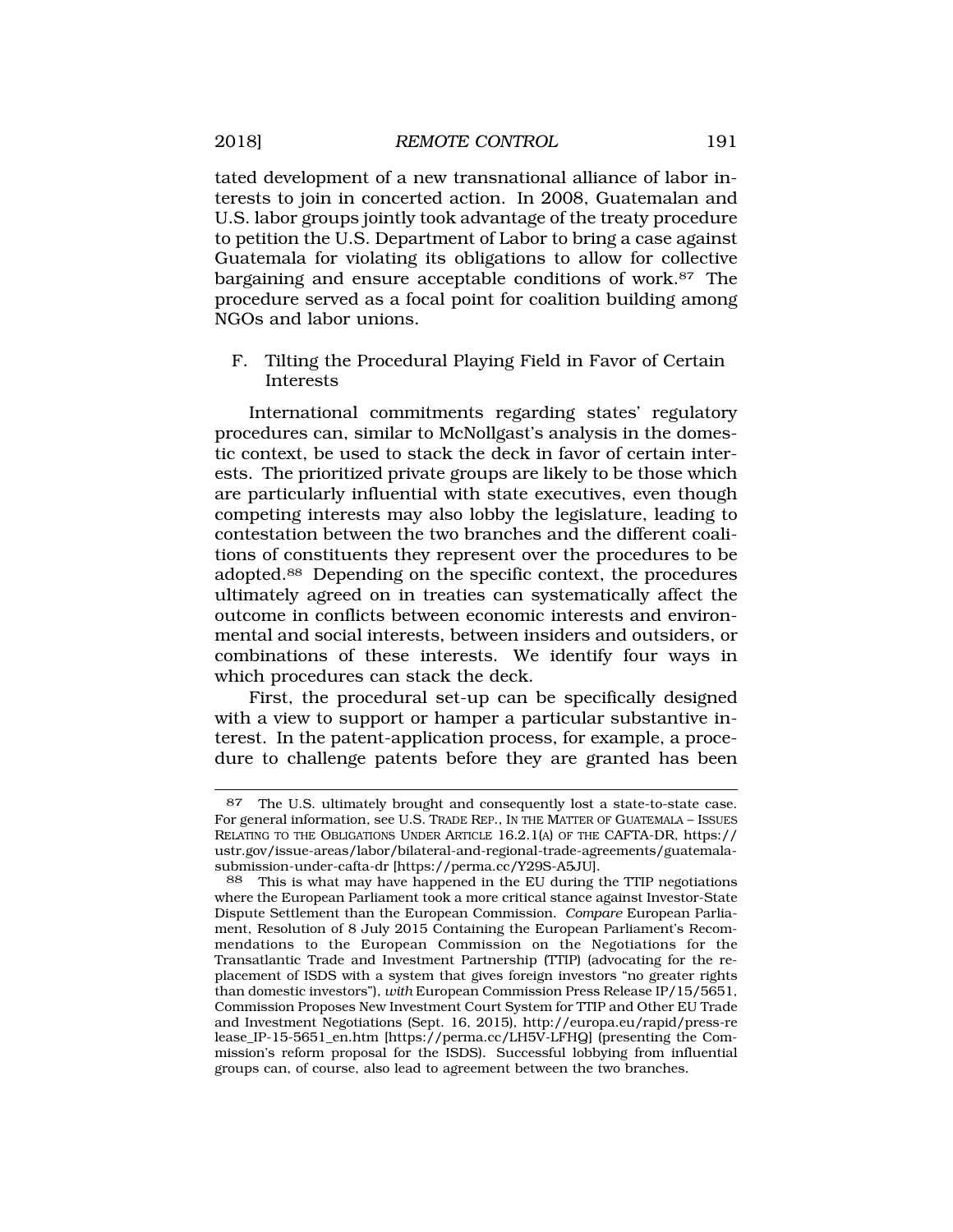seen as an effective way to prevent the approval of spurious [applications.89](http:applications.89) In India, civil society groups advocating for access to medicines have made effective use of this [procedure.90](http:procedure.90)  The 2012 economic agreement between South Korea and the United States prohibited this pre-grant opposition procedure, thereby favoring patent originators.<sup>91</sup>

Second, interest groups with more resources can be relatively advantaged by costly procedures. High evidentiary thresholds, requirements for extensive evidence and sophisticated analyses requiring the consultation of experts or commissioned studies, and multiple opportunities to seek review can all drive up the cost of [participation.92](http:participation.92) For example, the costs associated with investor-state arbitration arising under international treaties have been credited with establishing an inherent imbalance between 'lawyered-up' investors and respondent states with limited resources.<sup>93</sup>

Third, procedures can directly advantage certain interests by privileging some sources and types of information over others where certain stakeholders exclusively possess this in[formation.94](http:formation.94) Conversely, treaty commitments can also prohibit procedures that would require the release of information that business firms want to protect. In TPP's provisions on the reg-

92 *See* McNollgast, *Positive Political Theory of Law*, *supra* note 22, at 100; *see also* Marc Galanter, *Why the "Haves" Come Out Ahead: Speculations on the Limits of Legal Change,* 8 L. & SOC'Y REV. 95, 119–24 (1974) (discussing the inequitable consequences of multiple review stages).

94 *See* Wendy E. Wagner, *Administrative Law, Filter Failure, and Information Capture*, 59 DUKE L.J. 1321, 1328–34 (2010) (presenting a theory of information capture in the U.S. regulatory process).

<sup>89</sup> *See* Ruth Lopert & Deborah Gleeson, *The High Price of "Free" Trade: U.S. Trade Agreements and Access to Medicines*, 41 J. L. MED. & ETHICS 199, 203  $\begin{array}{c} (2013) \\ 90 \end{array}$ 

<sup>90</sup> *See* Amy Kapzcynski, *Harmonization and Its Discontents: A Case Study of TRIPS Implementation in India's Pharmaceutical Sector*, 97 CAL. L. REV. 1571, 1599  $\frac{(2009)}{91}$ .

See United States-Republic of Korea Free Trade Agreement art. 18.8.4, June 30, 2007, [hereinafter KORUS] ("Where a Party provides proceedings that permit a third party to oppose the grant of a patent, the Party shall not make such proceedings available before the grant of the patent."). In the first leaked version of the Trans-Pacific Partnership's IP chapter, the suggested version of Article 8.7 also prohibited pre-grant opposition. *See* Knowledge Ecology International, *The Complete Feb. 10, 2011 Text of the US Proposal for the TPP IPR Chapter*, art. 8.7, <http://keionline.org/sites/default/files/tpp-10feb2011-us-text-ipr-chapter.pdf> [<https://perma.cc/3CUY-S7XT>]. The Australia-United States Free Trade Agreement (AUSFTA), on the other hand, did not prohibit it. *See* Australia-United States Free Trade Agreement art. 17, May 18, 2004, [hereinafter AUSFTA].

<sup>93</sup> *See* Thomas Schultz & C´edric Dupont, *Investment Arbitration: Promoting the Rule of Law or Over-Empowering Investors? A Quantitative Empirical Study,* 25 EUR. J. INT'L L. 1147, 1151–52 (2014) (arguing that the international investment regime favors the "haves" over the "have-nots").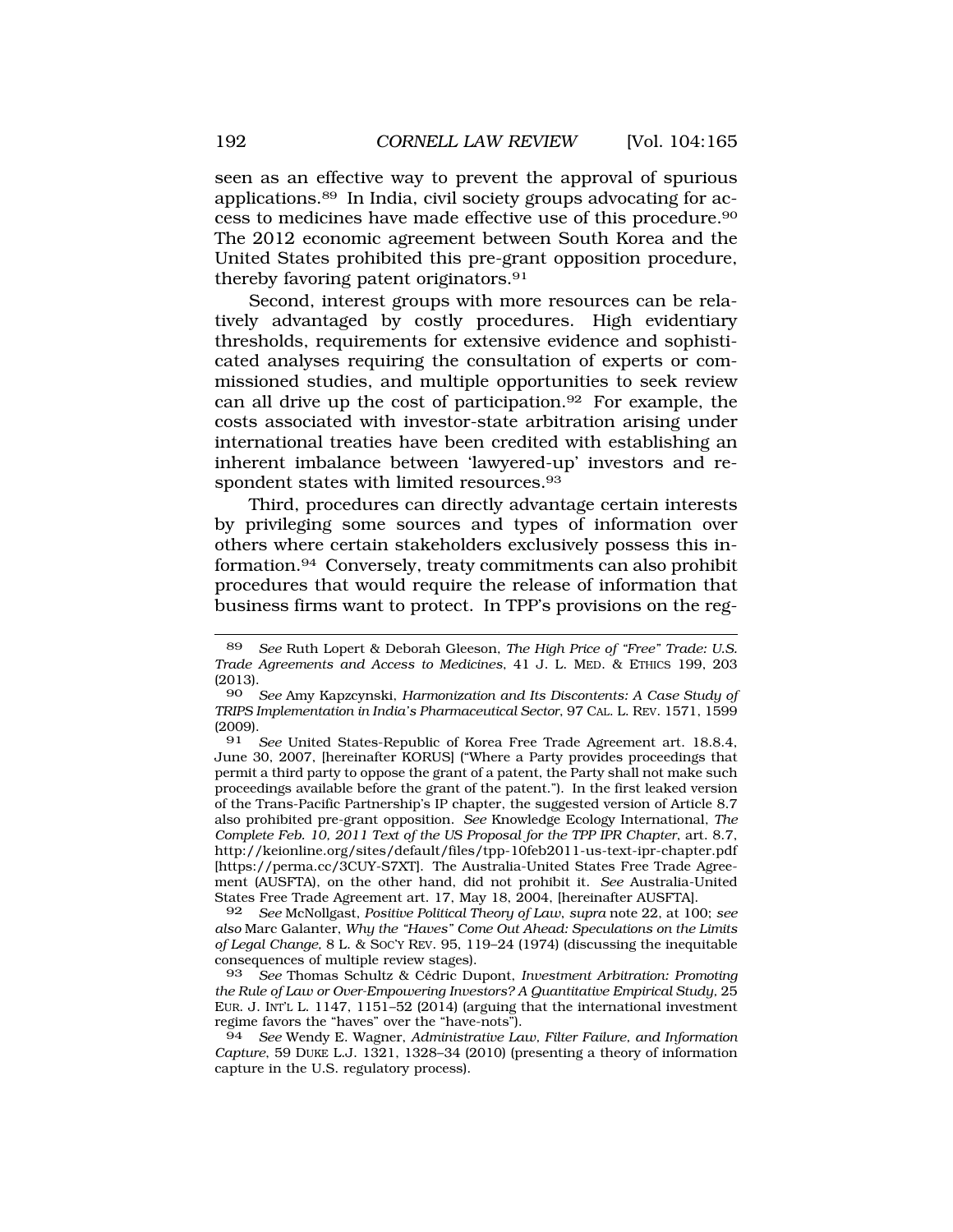<span id="page-28-0"></span>ulation of cosmetics, medical devices, and pharmaceuticals, for example, an identical provision prohibits the parties from requiring "sale data, pricing or related financial data" concerning the product in relation to their application of marketing [authorization.95](http:authorization.95) 

Fourth, provisions may remove obstacles that would otherwise exist in national laws to effective participation of environmental and social [interests.96](http:interests.96) Relaxed requirements for standing in administrative procedures and judicial review, burdens of proof in favor of environmental protection, and subsidized representation for resource-constrained civil society groups can work to support loosely organized interests that face inherent difficulties in [mobilizing.97](http:mobilizing.97) The Aarhus Convention, for example, requires states to grant standing for judicial review to any environmental NGO with respect to the state's implementation of its access to information obligations under the Convention, without having to establish a more specific [interest.98](http:interest.98)

# G. Review as Deck-Stacking or Democratic Corrective

The effectiveness of procedures for regulatory decisionmaking can be bolstered or weakened depending on whether procedures for review of administrative decisions by courts and tribunals are available. Without review, opportunities for input to administrative decision-makers in other countries may have

<sup>95</sup> TPP12, *supra* note 2, at annex 8-E, para. 12; *see also id.* at annex 8-C, par. 11 ("[N]o Party shall require sale data or related financial information . . . as part of the [authorization] determination."); *id.* at annex 8-D, par. 16 ("No Party shall require the submission of marketing information, including with respect to prices or cost, as a condition for the product receiving marketing authorization.").

<sup>96</sup> For legal strategies to regulate group behavior, see generally Eric A. Posner, *The Regulation of Groups: The Influence of Legal and Nonlegal Sanctions on Collective Action*, 63 U. CHI. L. REV. 133, 144–55 (1996). Particularly relevant are his discussions of subsidizing groups through group-based rules. *See id.* 

<sup>97</sup> *See generally* Robert O. Keohane, Stephen Macedo & Andrew Moravcsik, *Democracy-Enhancing Multilateralism*, 63 INT'L ORG. 1, 9–16 (2009) (using U.S. trade policy as an example where multilateral institutions in the form of the WTO can restrict the influence of special interest factions in national democratic processes). But in fact, environmental agreements often limit the mandated "standing" to challenge environmental measures to "interested person[s] residing or established in its territory." *See, e.g.*, TPP12, *supra* note 2, at art. 20.7.2. This is somewhat analogous to the well-developed debate in the U.S. about the political significance of strict/liberal standing rules. *See generally* Bressman, *supra* note 23, at 1796–804 (discussing the political significance of standing in the context of administrative law).

<sup>98</sup> Aarhus Convention on Access to Information, Public Participation in Decision-Making and Access to Justice in Environmental Matters art. 9.2, Jun. 25, 1998, 2161 U.N.T.S 447 [hereinafter Aarhus Convention].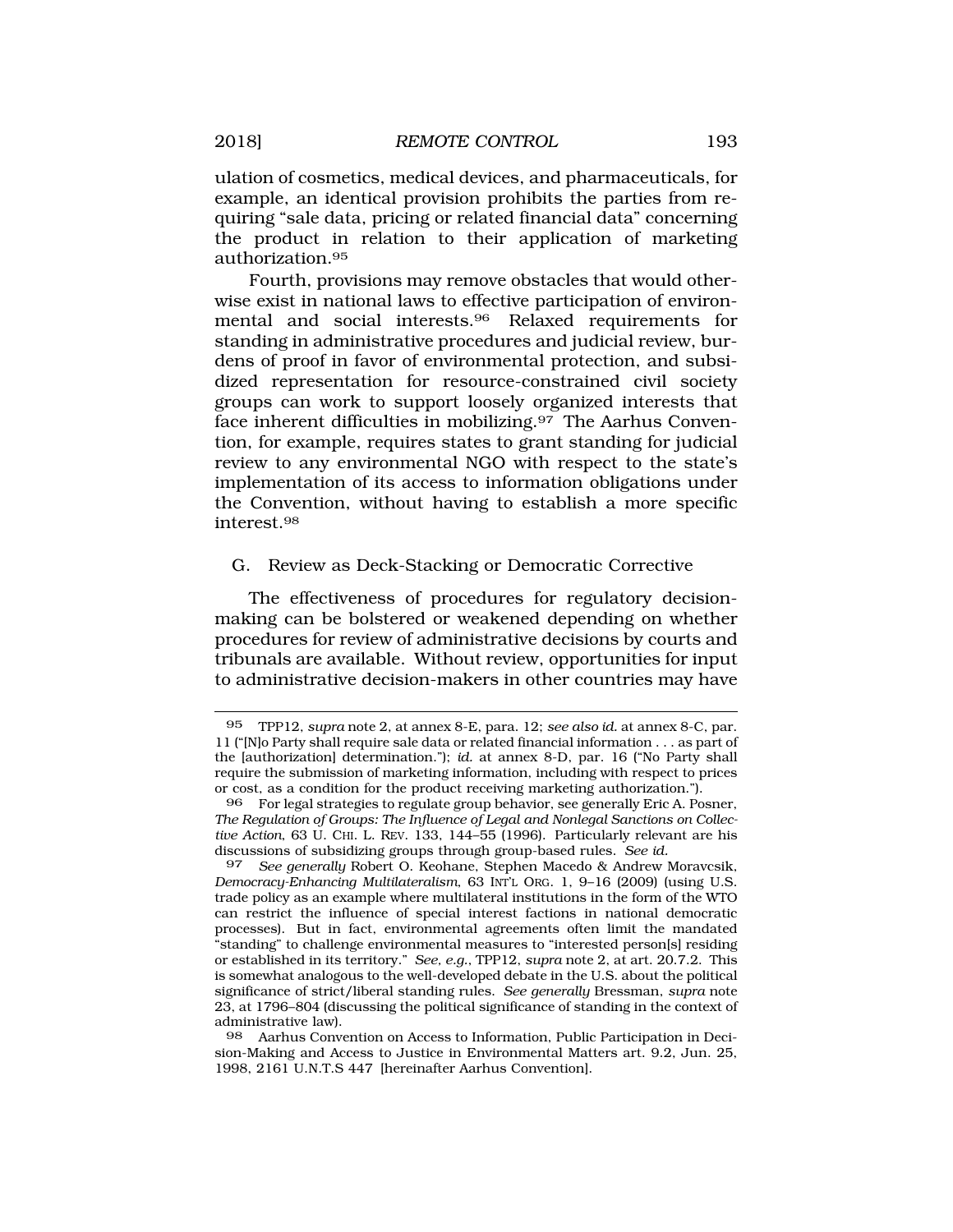much weaker impacts than in the purely domestic setting. Review may be critical in ensuring compliance with both the substantive and procedural obligations in international agreements and may function either as additional instruments for deck-stacking in favor of particular interest groups or as correctives to ensure consideration of the interests of larger publics or the [disregarded.99](http:disregarded.99) Viewing procedures as instruments of control across borders focuses the inquiry on the exact set-up of review bodies in relation to different issue areas and types of substantive obligations.100

First, existing domestic review mechanisms may be invoked by private parties seeking review of regulatory action. Review may be an effective way to enforce substantive and procedural obligations in treaties regarding the rights of private actors.101 Whether the domestic legal system, taking into account any relevant treaty provisions, makes such claims justiciable and gives private actors standing to pursue them are important questions determining the efficacy of these review mechanisms.102

Second, some treaties create new rights or mechanisms of domestic review by courts or tribunals that empower private actors, both transnational and domestic. The parties to an agreement can determine the character of the review body (judicial or administrative, existing or new, timing (i.e. *ex ante* or

<sup>99</sup> *See* Richard B. Stewart, *Remedying Disregard in Global Regulatory Governance: Accountability, Participation, and Responsiveness,* 108 AM. J. INT'L L. 211, 219–20, 230 (2014).<br>100 See Kingsbur

<sup>100</sup> *See* Kingsbury, *supra* note 34, at 203–28 (discussing the variation). For example, the IP chapter of the North American Free Trade Agreement provides strong, but relatively standard language:

<sup>3.</sup> Each Party shall provide that decisions on the merits of a case in judicial and administrative enforcement proceedings shall: (a) preferably be in writing and preferably state the reasons on which the decisions are based; (b) be made available at least to the parties in a proceeding without undue delay; and (c) be based only on evidence in respect of which such parties were offered the opportunity to be heard.

<sup>4.</sup> Each Party shall ensure that parties in a proceeding have an opportunity to have final administrative decisions reviewed by a judicial authority of that Party and, subject to jurisdictional provisions in its domestic laws concerning the importance of a case, to have reviewed at least the legal aspects of initial judicial decisions on the merits of a case. Notwithstanding the above, no Party shall be required to provide for judicial review of acquittals in criminal cases.

North American Free Trade Agreement art. 1714, Dec. 17, 1992, 32 I.L.M. 289. 102 *See generally* ANDRE´ NOLLKAEMPER, NATIONAL COURTS AND THE INTERNATIONAL RULE OF LAW 98–109 (2012) (discussing standing and the right of access as conditions to the international rule of law).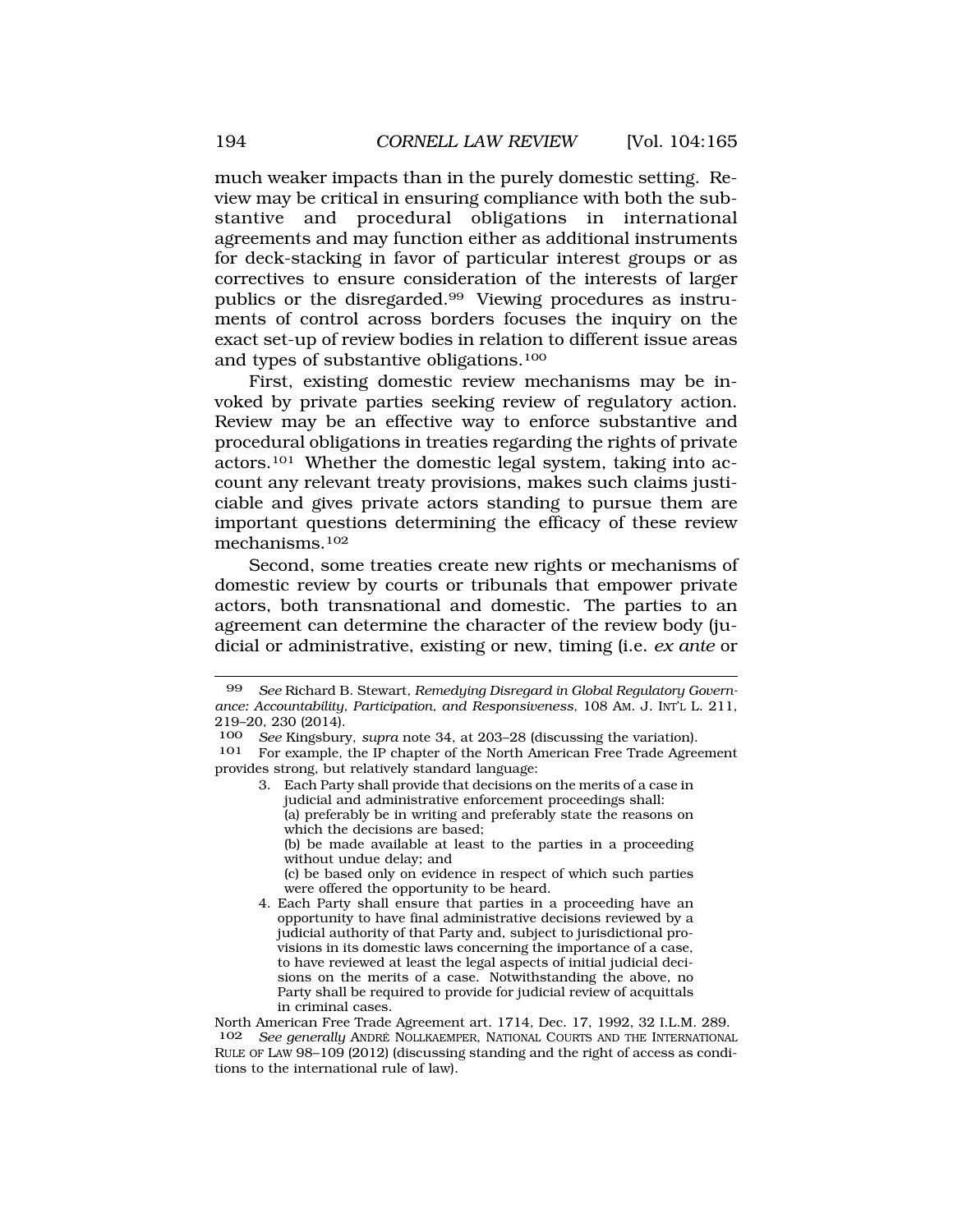*ex post*)), standing, standards of proof, and available remedies. These can be structured in line with State A's interests and that of its constituents.103 For example, national courts may be required to be open to applications for review in new types of cases and new types of applicants. They may be required to provide specified remedies, as for example, in the requirements of the TRIPS agreement for national courts to be able to issue preliminary injunctions against patent infringements.104 Benvenisti and Downs have argued that judicial review in national courts can also be a corrective to inequitable interestgroup influence in global governance.105 Treaty commitments that require national courts to be open to petitions from the general public may accordingly serve to protect the otherwise disregarded.106

Third, many treaties establish new review mechanisms beyond the state. These sometimes interlink with domestic review mechanisms or provide an additional layer of review over states' regulatory or judicial actions. They can either allow

5. [T]ribunals that conduct or review [such] proceedings . . . [shall be] impartial and independent and do not have any substantial interest in the outcome of the matter.

CAFTA-DR, *supra* note 86, at art. 17.3. For the importance of analyzing the specific legal question arising in national courts, see Kenneth Keith, '*International Law is Part of the Law of the Land': True or False?*, 26 LEIDEN J. INT'L L. 351, 357–60 (2013).

106 We are grateful to Eyal Benvenisti for this suggestion.

<sup>103</sup> Relatively standard treaty language in U.S. FTAs, for example, reads:

<sup>2.</sup> Each Party shall ensure that judicial, quasi-judicial, or administrative proceedings, in accordance with its law, are available to sanction or remedy violations of its environmental laws. (a) Such proceedings shall be fair, equitable, and transparent and, to this end, shall comply with due process of law and be open to the public, except where the administration of justice otherwise requires.

<sup>104</sup> Agreement on Trade Related Aspects of Intellectual Property Rights art. 50, Apr. 15, 1994, 1869 U.N.T.S. 299 [hereinafter TRIPS]; *see also* Paola Bergallo & Agustina Ram´on Michel*, The Recursivity of Global Lawmaking in the Struggle for an Argentine Policy on Pharmaceutical Patents*, *in* BALANCING WEALTH AND HEALTH: THE BATTLE OVER INTELLECTUAL PROPERTY AND ACCESS TO MEDICINES IN LATIN AMERICA 37, 69–71 (Rochelle C. Dreyfuss & César Rodríguez-Garavito eds., 2014) (detailing the contentious domestic politics of these changes and the ways in which the exact contours of implementation influence the relative power of different interests in the national courts).

<sup>105</sup> *See* BENVENISTI & DOWNS, *supra* note 5, at 149–62 (discussing the democratizing potential of national courts); *see also* Eyal Benvenisti, *Reclaiming Democracy: The Strategic Uses of Foreign and International Law by National Courts*, 102 AM. J. INT'L L. 241, 249–52 (2008) (explaining the logic of cooperation between national courts); Eyal Benvenisti, *Judicial Misgivings Regarding the Application of International Law: An Analysis of Attitudes of National Courts*, 4 EUR. J. INT'L L. 159, 160–74 (1993) (examining various national courts' treatment of international law).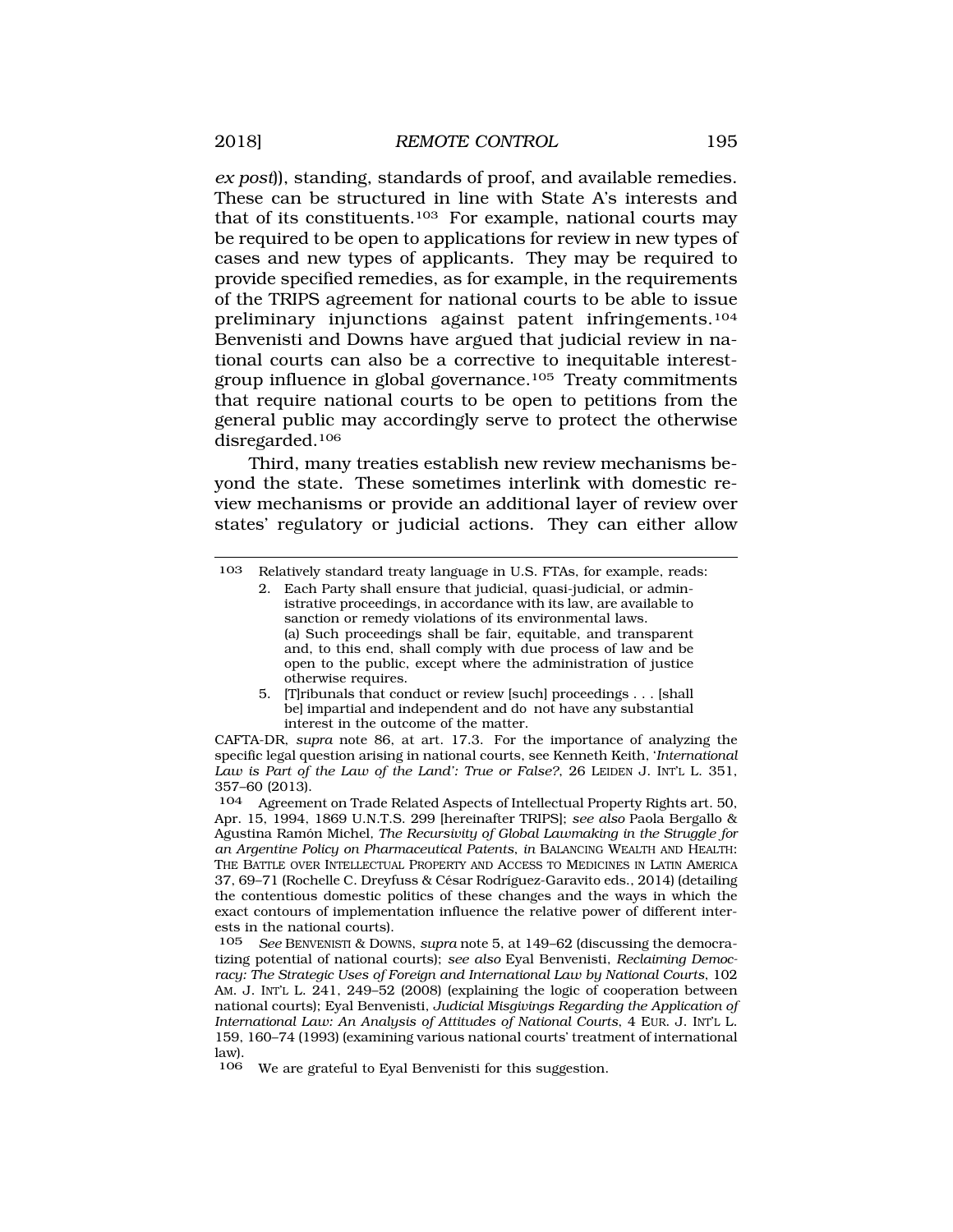<span id="page-31-0"></span>private actors to initiate and independently pursue their grievances (e.g. ISDS or regional human rights courts) or take the form of traditional state-to-state dispute settlement which requires governments to espouse the claims of private interests. A deck-stacking feature of the ISDS mechanism, widely found in bilateral investment as well as trade agreements and in TPP, is that it is available only to investors and not to representatives of environmental and social interests, that have unsuccessfully sought to participate.107 At first sight, the ISDS mechanism runs contrary to the McNollgast logic we develop, because the domestic procedural obligations here are bypassed. But investors can invoke investment treaties' general obligations of fair and equitable treatment against a state that is not keeping its domestic and international procedural obligations.108 This might include even the specific obligations that a state has made vis-à-vis its domestic regulatory procedures and mechanisms of administrative and judicial review, thereby linking domestic administration, administrative law provisions in international agreements, and international fora for review.109

# H. Four Attractions for Negotiators of Procedural Commitments in the Two-Level Game

With all this at hand, we identify four characteristics of procedural commitments that make them particularly attractive to treaty negotiators in Putnam's two-level game. Following Gourevitch, we emphasize the international sources of domestic politics—in this case, domestic regulatory decision-

<sup>107</sup> *But see* Urbaser S.A. and Consorcio de Aguas Bilbao Bizkaia, Bilbao Biskaia Ur Partzuergoa v. The Argentine Republic, ICSID Case No. ARB/07/26, Award, ¶¶ 1110–221 (Dec. 8, 2016) (declaring Argentina's counterclaim against the investor admissible in principle but failing on the merits).

<sup>108</sup> Benedict Kingsbury & Stephan W. Schill, *Investor-State Arbitration as Governance: Fair and Equitable Treatment, Proportionality and the Emerging Global Administrative Law* 8 (New York University Sch. of Law, Pub. Law and Legal Theory, Working Paper No. 09-46, 2009),<https://papers.ssrn.com/sol3/papers>. cfm?abstract\_id=1466980 [\[https://perma.cc/WP3N-B4YW](https://perma.cc/WP3N-B4YW)].

<sup>109</sup> One recent example is a Swiss pharmaceutical company's threatened use of ISDS under the Colombia-Switzerland bilateral investment treaty in response to Colombia's attempts to negotiate cost decreases for a cancer drug. *See Compulsory Licensing in Colombia: Leaked Documents Show Aggressive Lobbying by Novartis*, PUBLIC EYE (Apr. 12, 2017),<https://www.publiceye.ch/en/media/press>release/compulsory\_licensing\_in\_colombia\_leaked\_documents\_show\_aggressive\_ lobbying\_by\_novartis/ [\[https://perma.cc/JA87-5PCV\]](https://perma.cc/JA87-5PCV).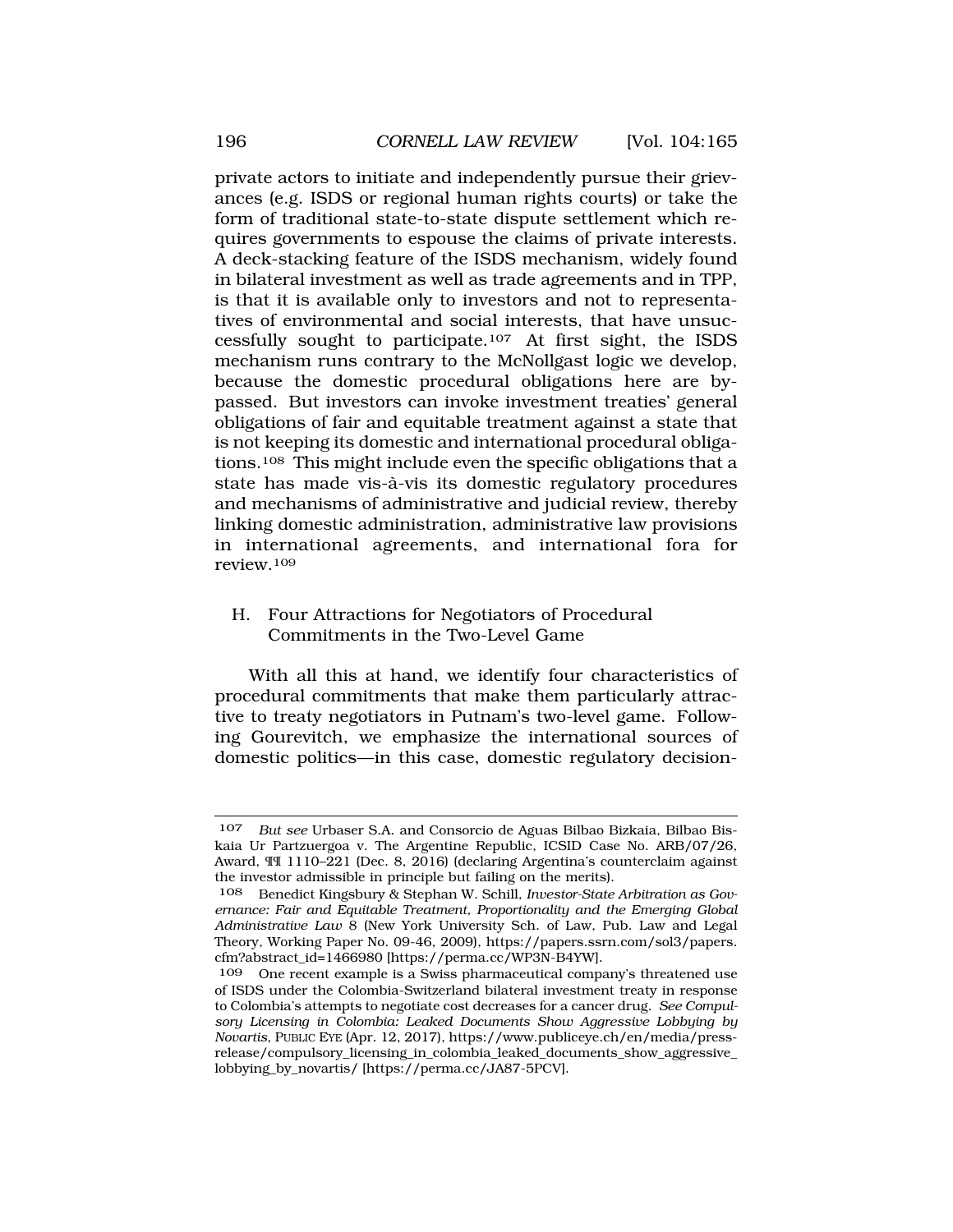making.110 The attractions we identify likely contributed to the rise in these types of treaty commitments and suggest that this technology of governance may continue to grow in importance and variety.

First, in treaty negotiations, transnational procedural obligations may be less contentious than substantive commitments because the diplomatic negotiators may underestimate their significance. Even where there is no agreement on detailed substantive obligations, regulatory procedures may steer outcomes in specific directions. Specific substantive policies may more easily be seen as impositions from abroad maladapted for the domestic context and the regulatory system's wider equilibrium.<sup>111</sup> Especially for negotiators from less developed countries, who are often spread quite thin, it may often not be obvious how and in whose favor new procedural obligations would impact the domestic regulatory process, whether the obligations conflict with other commitments, or how many resources will be required for implementation.112 To the extent that procedures are to function as enforcement mechanisms for substantive obligations, there is a need for at least thin agreement on the substantive standard at issue. But it may be much easier to agree on procedures coupled with vague substance than on specific substantive obligations. An example of significant procedural obligations agreed to by developingcountry negotiators with little appreciation of their implications is the WTO's SPS Agreement, where the substantive impact of the rules to either regulate in accordance with international standards or to support a regulation with scientific evidence has since become apparent.<sup>113</sup>

Second, in the political dynamics at the domestic or the international tables, administrative procedures may often be less salient in domestic politics, making it easier to obtain agreement. In cases of sharp substantive disagreement, procedures may offer a compromise. As Putnam noted, the composition of the interested stakeholders in the domestic-level game

<sup>110</sup> *See* Peter Gourevitch, *The Second Image Reversed: The International Sources of Domestic Politics,* 32 INT'L ORG. 881, 882–900 (1978) (explaining the impact of the international system on domestic politics).<br>111 See Stewart, Global Standards, supra note 74, at

<sup>111</sup> *See* Stewart, *Global Standards*, *supra* note 74, at 183–84.

<sup>112</sup> *See* Kevin Davis & Benedict Kingsbury, Obligation Overload 9–10 (Apr. 17, 2016) (unpublished manuscript) (on file with authors).

<sup>113</sup> See Tim Büthe, The Globalization of Health and Safety Standards: Delega*tion of Regulatory Authority in the SPS Agreement of the 1994 Agreement Establishing the World Trade Organization*, 71 LAW & CONTEMP. PROBS. 219, 225 (2008) (explaining the implications of the requirement to regulate in accordance with international standards or to support a regulation with scientific evidence).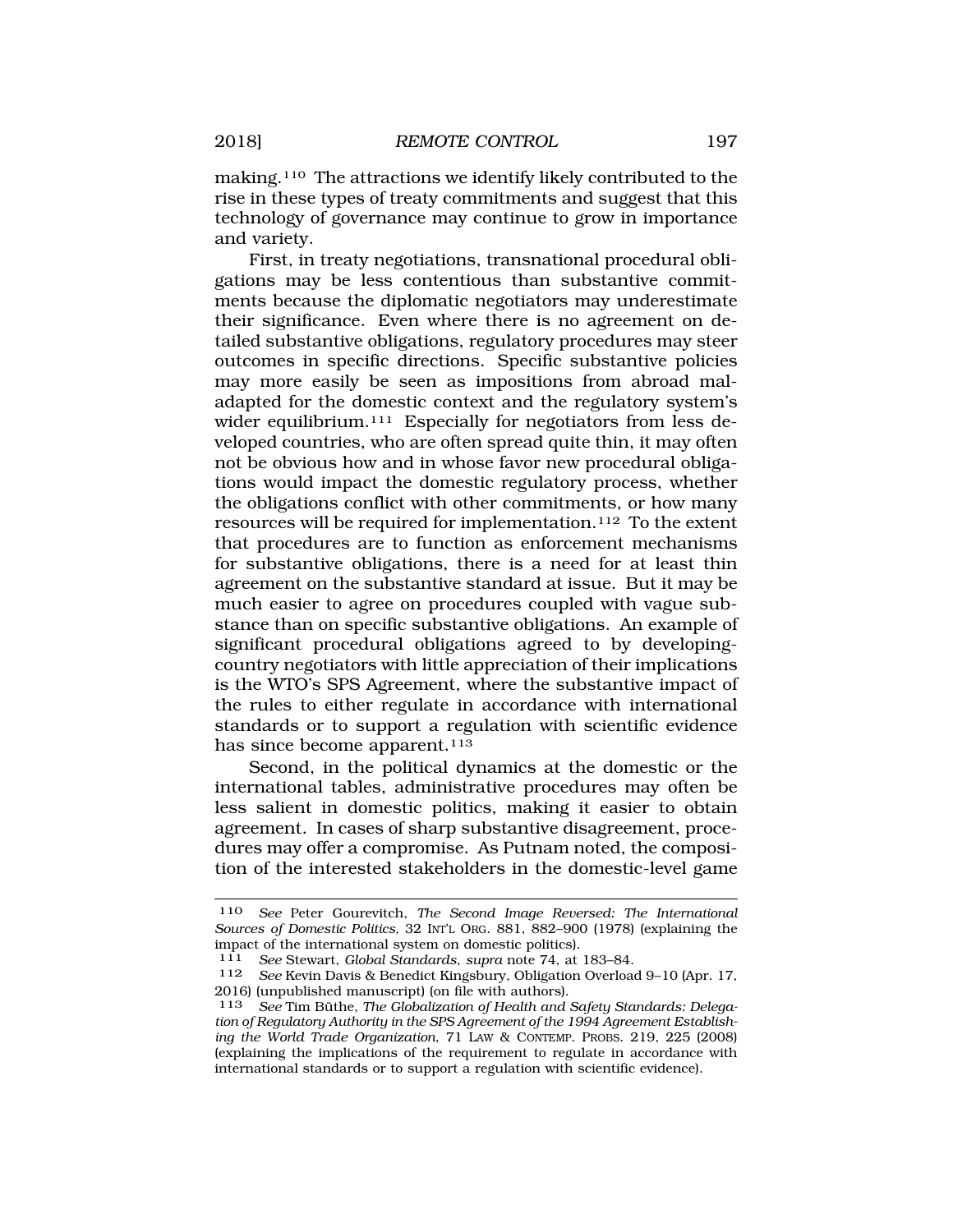will vary across issues, with politicized or politically salient issues drawing more interested participants, thereby making agreement more difficult, especially as the new participants are often less concerned about a scenario in which no agreement takes place at all.<sup>114</sup> For example, TPP negotiators were entangled in sharp disputes over the substantive issue of the exact number of years of exclusive data usage granted to the owners of biologics—an issue which had mobilized significant opposition in the domestic discourses of New Zealand, Australia, Chile, Canada, and others.115 It was therefore to be expected that, with the United States dropping out, the CPTPP would suspend this provision.<sup>116</sup> In reaction to such sharp substantive disagreements, an astute interest group may be able to increase its share of the negotiated pie by receding from demands for a longer protection period in favor of less salient but similarly valuable procedural objectives such as precluding pre-grant opposition to patents, which nevertheless create significant gains for them in the long-term. On occasion, however, procedural provisions may be salient and highly controversial, especially when they are seen to be closely aligned with substantive outcomes, as exemplified in the furor in Europe over the ISDS provisions in the draft TTIP treaty.117

Third, a significant feature of the two-level game is its potential for coalitions between different interest groups in different countries who each think they would benefit from procedural provisions.118 Coalitions may be built around procedures as opposed to substantive commitments. A commitment to the principle of access to information, for example, may generate coalitions between outsider economic interests and local and transnational environmental/social interests.<sup>119</sup>

<sup>114</sup> Putnam, *Two-Level Games*, *supra* note 7, at 444.

<sup>115</sup> The final outcome was an odd compromise provision that required either eight years of data exclusivity or five years plus other measures and market circumstances that would together "deliver a comparable outcome in the market." TPP12, *supra* note 2, at art. 18.51.

<sup>116</sup> *See* CPTPP, *supra* note 9.

<sup>117</sup> *See* Alexsia T. Chan & Beverly K. Crawford, *The Puzzle of Public Opposition to TTIP in Germany,* 19 BUS. & POL. 683, 695–98 (2017) (explaining the controversy surrounding the ISDS provisions).

<sup>118</sup> *See* Putnam, *Two-Level Games*, *supra* note 7, at 444 ("[T]ransnational alignments may emerge, tacit or explicit, in which domestic interests pressure their respective governments to adopt mutually supportive policies.").

<sup>119</sup> *Cf.* Osgood, *supra* note 81, manuscript at 12 (discussing various coalitions that formed regarding the TPP); *see also* Ala'i & D'Orsi, *supra* note 1, at 367–68 (noting the "dual use" potential of transparency for both trade liberalization by empowering economic actors and its potential role in government accountability, civil society participation, and addressing due process concerns).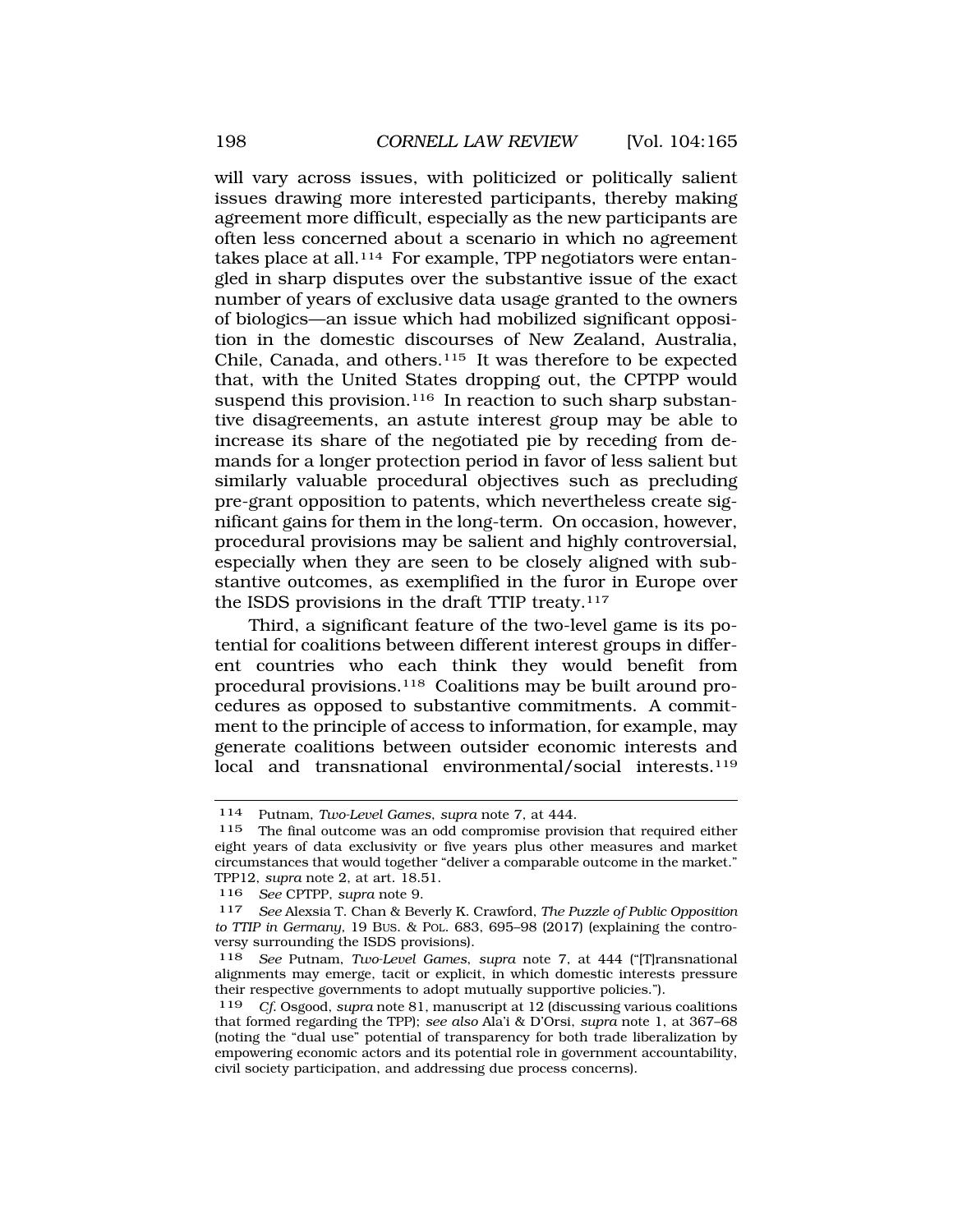From the perspective of economic actors, transparency obligations can help to flush out cronyism between rivals and government officials and enable them to obtain information about the agency's position in order to more effectively influence its decisions,<sup>120</sup> whereas environmental and social interests may also favor informational provisions which they can use not only to influence regulatory decisions but also to mobilize wider public support.121 Take, as an example, the case of *Claude-Reyes v. Chile* before the Inter-American Court of Human Rights. There, the court held in favor of the plaintiff, a reform-minded lawyer affiliated with NGOs, who claimed that Chile had violated his right of access to public information when the Chilean Foreign Investment Committee refused his request for information about the foreign investors seeking a government concession for a vast forestry project in the Tierra del Fuego archipelago.122 Here, there could well be overlapping interests between domestic forestry developers resisting foreign competition and environmental groups seeking to stop the project altogether. We expect other norms of good government, such as reasongiving or review to create similar potentials for coalition building—albeit with significant variation between contexts.

Because generic procedural commitments such as transparency in regulatory decision-making often do not make explicit the substantive ends to which they will be used, they allow for heterogeneous set of interests with disparate, if not contradictory, substantive agendas to build coalitions pushing for provisions on access to information.123 Obligations in treaties justified as realizations of the principle of transparency, for example, may receive wide support across the spectrum of interest groups which—sometimes too uncritically—generally favor more government disclosure. But the procedural provisions in the treaty may often end up being specific rather than generic and exhibit significant variation in terms of intensity, specificity, scope, and standing between different issue areas.

<sup>120</sup> The information, where it relates to activities and business competitors, has commercial value. Most U.S. FOIA requests are by businesses. Cory Schouten, *Who Files the Most FOIA Requests? It's Not Who You Think*, COLUM. JOURNALISM REV. (Mar. 17, 2017), <https://www.cjr.org/analysis/foia-report-media-journal>ists-business-mapper.php [<https://perma.cc/HTR6-UCYC>].

<sup>121</sup> This idea is the bedrock of the Aarhus Convention. *See* Aarhus Convention, *supra* note 98.

<sup>122</sup> Claude-Reyes v. Chile, Merits, Reparations, and Costs, Judgment, Inter-Am. Ct. H.R. (ser. C) No. 12.108, ¶¶ 9–11, 53–60 (Sept. 19, 2006).

<sup>123</sup> *See, e.g.*, Michael Mason, *Transparency for Whom? Information Disclosure and Power in Global Environmental Governance*, 8 GLOBAL. ENVTL. POL. 8, 11 (2008) (discussing such coalitions in the area of environmental governance).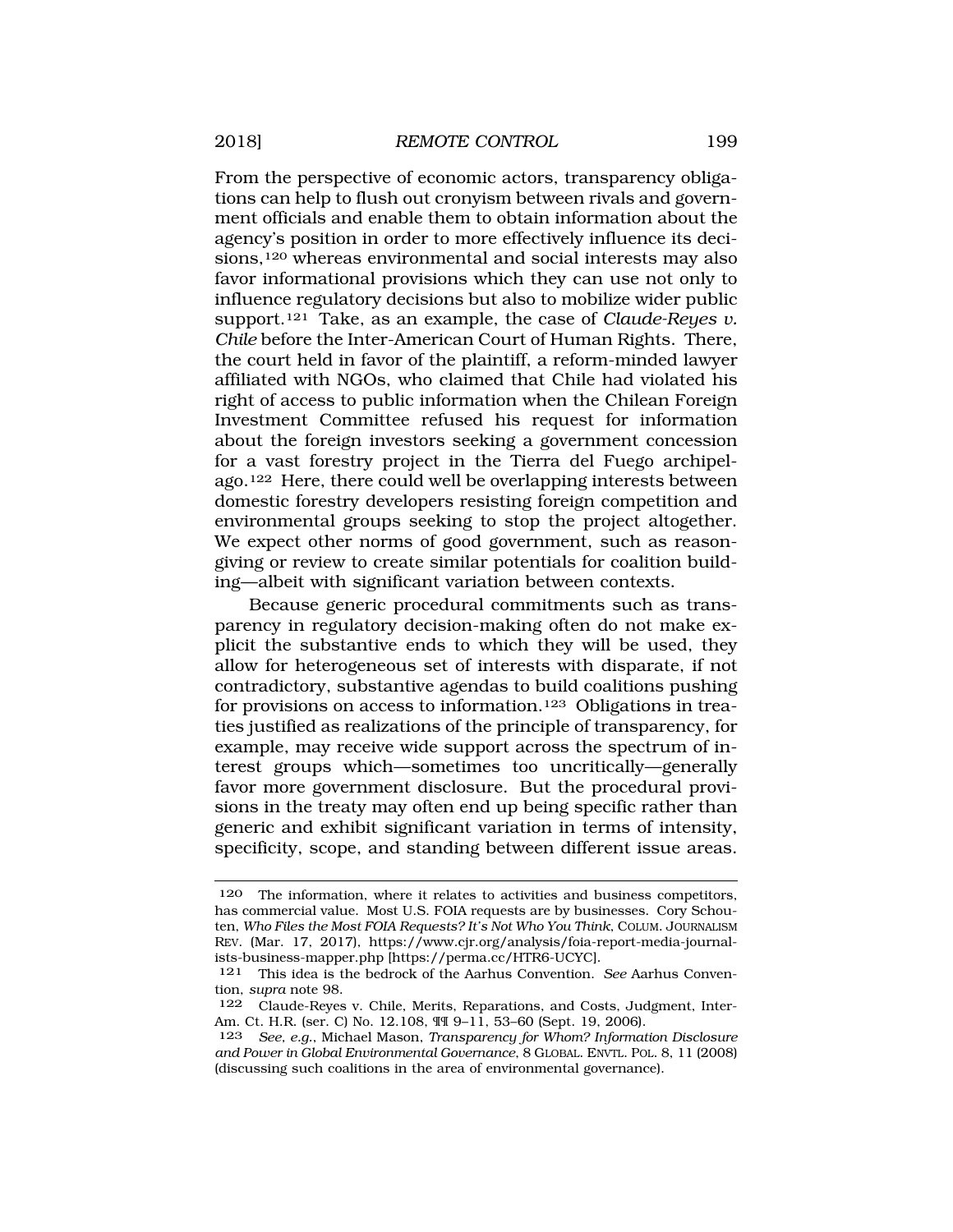<span id="page-35-0"></span>These varying procedures may favor specific substantive outcomes and interests, although only some of them may be sufficiently strong and targeted to function as instruments of transnational control.

Fourth, treaty commitments for domestic administrative procedures may be particularly attractive to the representatives of states with developed regulatory law and institutions and strong and transnationally active interest groups. Because commitments in international economic agreements are usually reciprocal—what applies to one party applies to all other parties equally—substantive constraints will equally apply to a powerful state.124 Procedural requirements in treaties that are based, as is often the case, on practices in jurisdictions such as the United States and European Union may create de facto nonreciprocal commitments.<sup>125</sup> The powerful jurisdictions will have already adopted these procedures and their constituencies have become experienced in using them to their advantage.126 Other jurisdictions will have to adopt and learn the new procedures. This situation represents an application of Büthe & Mattli's notion of institutional complementarity: where international institutions are derived from and congruent with those of one or a few domestic jurisdictions, that circumstance will enhance the power and influence of those jurisdictions and their private actors that have become adept at working the institutional machinery which is being internationalized.127

I. Limits to the Effectiveness of Procedural Requirements as Instruments of Transnational Control

Our exposition would be incomplete without noting the often-significant limitations of treaty-based procedural com-

<sup>124</sup> There are many examples of treaty obligations regarding trade and regulation that are not reciprocal—bound tariff rates perhaps being the most obvious.<br>125 Cf Stewart, Global Standards, supra pote 74, at 191 ("Procedures will do 125 *Cf.* Stewart, *Global Standards*, *supra* note 74, at 191 ("[P]rocedures will do little by themselves to overcome power differentials . . . without local NGOs and supportive government agencies that have the resources, expertise, ability to mobilize social and political support to take advantage of these procedures.").

<sup>126</sup> In the case of TPP, for example, the U.S. would have had to change no laws and almost no regulations to be in compliance. *See* The Trans-Pacific Partnership Implementation Act: [Draft] Statement of Administrative Action, [https://ustr.gov/](http:https://ustr.gov) sites/default/files/DRAFT-Statement-of-Administrative-Action.pdf [https:// perma.cc/2P3Q-KHPX].

<sup>127</sup> See generally TIM BÜTHE & WALTER MATTLI, THE NEW GLOBAL RULERS: THE PRIVATIZATION OF REGULATION IN THE WORLD ECONOMY 42–59 (2011) (developing the idea of institutional complementarity to explain national regulators' influence in global rulemaking).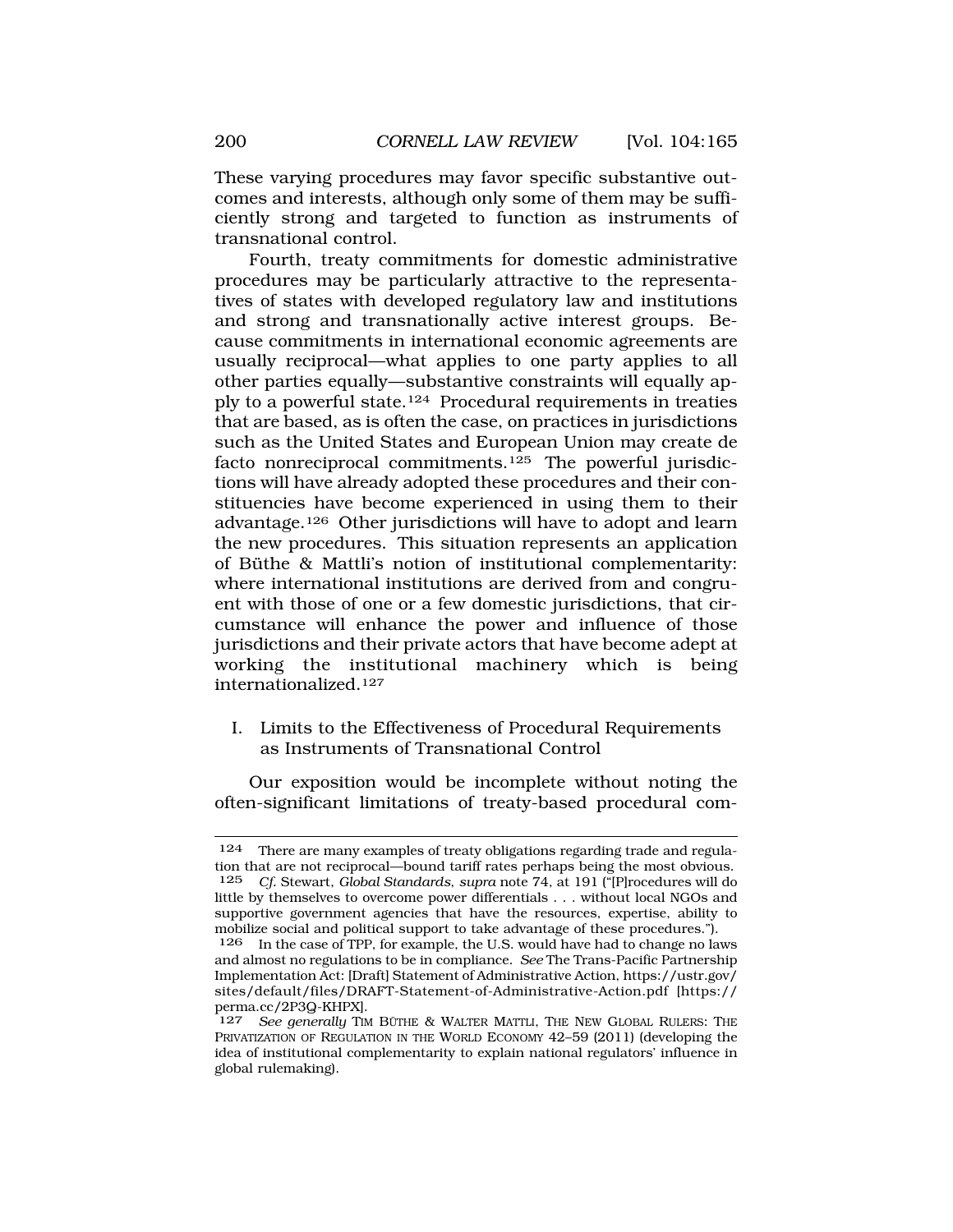mitments as instruments of transnational control. The effectiveness of procedural mechanisms established by treaty crucially depends on their implementation. Without good faith legislative and regulatory changes to give the treaty provisions effect, the procedural machinery set out in the treaty may amount to little. Developing countries may, for example, have an overwhelming number of obligations to comply with and may not be concerned with such procedures.128 Implementation will also depend on the available support from political principals. This may in part depend on whether the government sees a benefit from the procedures for its own agenda. In the case of TPP and Japan, for example, the external pressure created by the treaty comports with Prime Minister Abe's own reform agenda.129 In other cases, political officials may see the procedures as inimical to their ability to maintain control and to target benefits to their favored constituencies. In these cases, it will depend on the interests and abilities of State A to exert pressure on State B to remedy deficiencies in implementation.

Where government leaders in State B oppose the treaty goals and mechanisms, control through procedures may not be able to withstand conflicts with more direct control strategies deployed by those leaders, such as direct oversight, budgetary adjustments, and hiring and firing. In contrast to McNollgast's initial analytical setting, the transnationally operative procedures operate in a space where direct control of regulatory decision-making lies with a different political principal (State B). In cases where ingrained organized interests are close to the regulators or the political principals in State B, new procedures may do little to change outcomes.

Further, host states vary in sophistication and capacity.130 In cases of low capacity and resources, the establishment of new regulatory procedures may simply miss the inevitable reality of ad hoc administrative action. The treaty commitments may sometimes presuppose a structure of an administrative state that in fact does not exist. The lack of effective domestic mechanisms of review may also hinder the potential of treatybased procedures as instruments of control. Training and "ca-

<sup>128</sup> *See* Davis & Kingsbury, *supra* note 112, at 9–10.

See Davis, *supra* note 54, at 13-18.

<sup>130</sup> *See generally* Benedict Kingsbury & Megan Donaldson, *The Roles of Law in the Regulatory States of the South*, *in* THE RISE OF THE REGULATORY STATE OF THE SOUTH: INFRASTRUCTURE AND DEVELOPMENT IN EMERGING ECONOMIES 256, 257–64 (Navroz K. Dubash & Bronwen Morgan eds., 2013) (examining variation in specific factors across several regulatory states).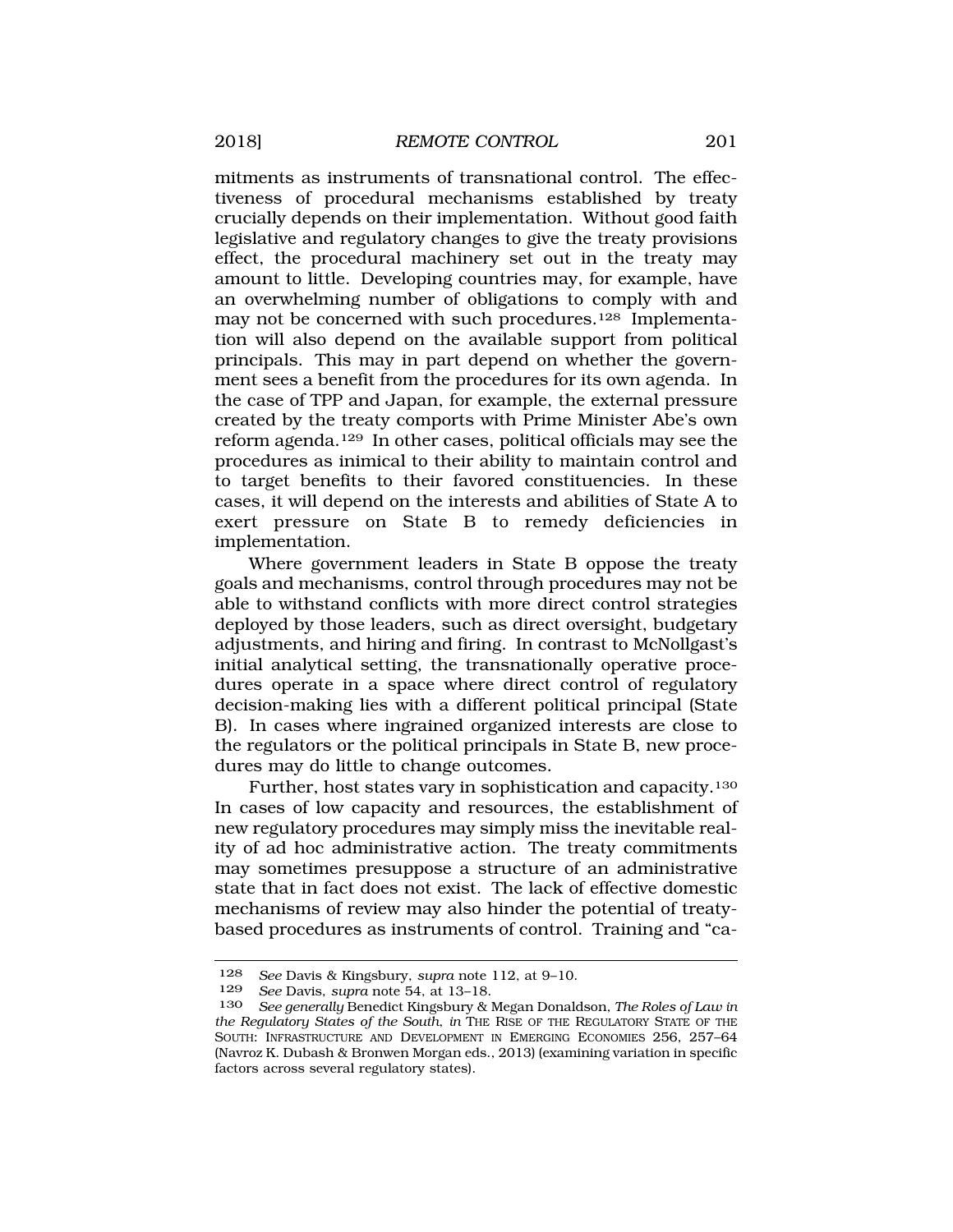<span id="page-37-0"></span>pacity building" efforts may be crucial for implementation.131 A further factor is the receptivity to new requirements on the part of the regulatory administration and courts. To the extent the new procedures deviate significantly from established routines and regulatory and administrative cultures, there may be significant contestation and resistance.

Finally, the effectiveness of the procedures supplied depends on the existence of demanders able and willing to use them.132 The nature of the demand for procedures will depend on the ecosystem of interest groups for which these mechanisms may be attractive avenues for exerting influence. In some cases, sophisticated networks of organized business interests may generate active and engaged use of procedures.133 In other cases, especially where potential users are representatives of environmental and social interests plagued by difficulties in organizing and funding, demand may be low, and some potential users may not even know about available procedural avenues for influencing decisions.134 Transnational networks of environmental, labor, human rights NGOs are, however, developing an increasingly sophisticated understanding of available procedures and have, in some cases, used them effectively.135

II

#### EXPLAINING THE RISE OF PROCEDURAL REQUIREMENTS IN INTERNATIONAL ECONOMIC AGREEMENTS

The proliferation of procedural requirements for domestic administration negotiated for in treaties over the past several

<sup>131</sup> *See, e.g.*, Tran Thi Kieu Trang & Richard A. Bales, *On the Precipice: Prospects for Free Labor Unions in Vietnam*, 19 SAN DIEGO INT'L L.J. 71, 84–85 (2017) (discussing capacity building as it relates to labor reform in Vietnam).<br>132 Mattli & Woods sunra note 82 at 4

Mattli & Woods, *supra* note 82, at 4.

<sup>133</sup> For example, businesses can use the enquiry points mandated pursuant to Article 10 of the TBT Agreement. *See* TBT Agreement, *supra* note 53, at art. 10. 134 Based on our research, the national enquiry points established under the TBT Agreement, for example, are rarely used by transnational civil society actors. *See* TBT Agreement, *supra* note 53, at art. 10.

<sup>135</sup> Examples of internationally active environmental NGOs using procedures are the Environmental Investigation Agency and the Center for International Environmental Law. *About EIA*, ENV'T INVESTIGATION AGENCY, [https://eia-global.org/](http:https://eia-global.org) about [[https://perma.cc/9MYF-H58Z\]](https://perma.cc/9MYF-H58Z); *Our Strategy*, CTR. FOR INT'L ENV'T L., <http://www.ciel.org/about-us/strategy>[[https://perma.cc/Z9G6-4JWT\]](https://perma.cc/Z9G6-4JWT). *But see*  César Rodríguez-Garavito, *[Ethnicity.gov](http:Ethnicity.gov): Global Governance, Indigenous Peoples, and the Right to Prior Consultation in Social Minefields*, 18 IND. J. GLOBAL LEGAL STUD. 263, 282–90 (2011) (documenting the role of partially internationally mandated procedures for consultation and consent and their ambiguous effects on indigenous peoples' rights).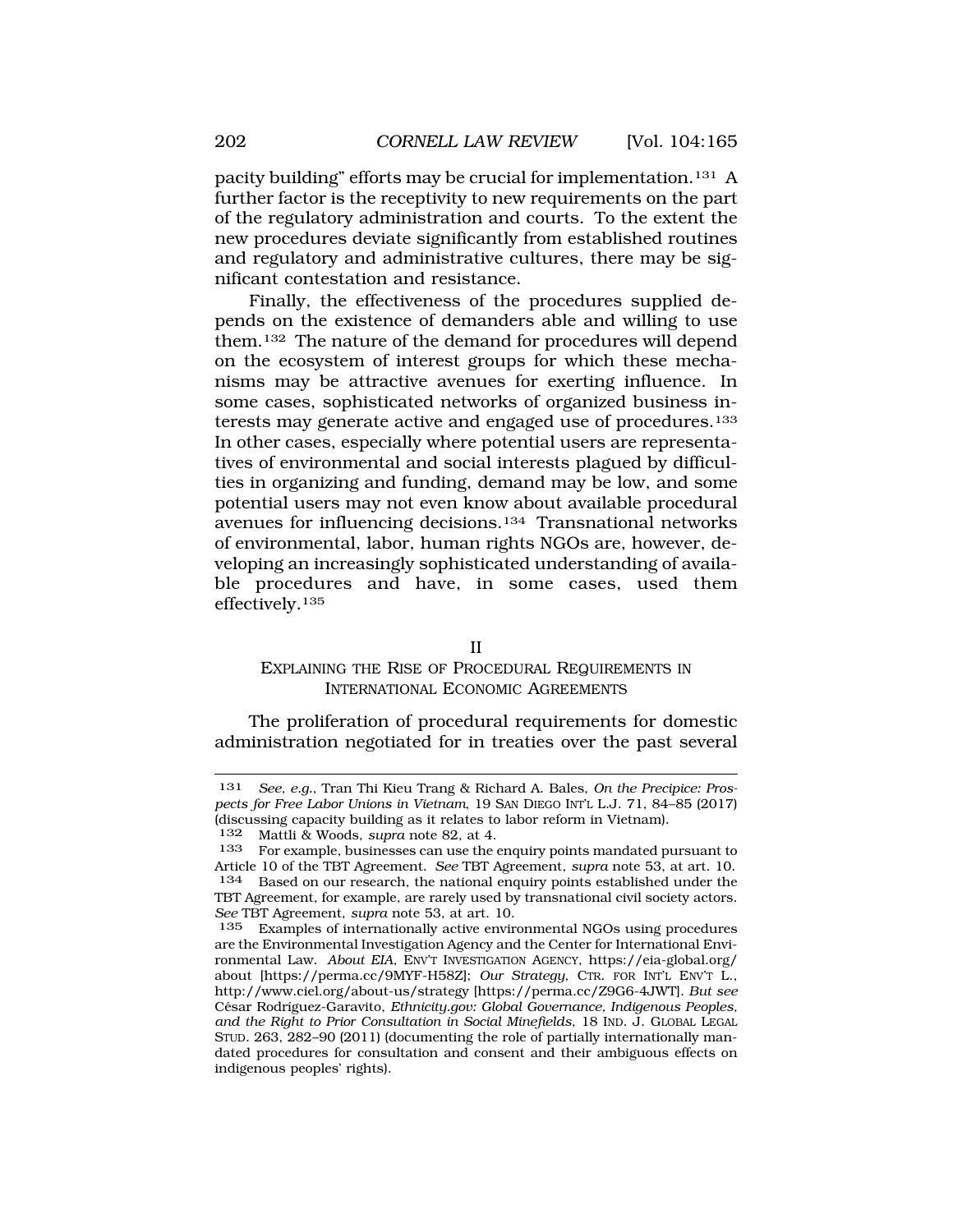<span id="page-38-0"></span>decades reflects the logic of the McNollgast framework and the political economy of Putnam's two-level game. Yet this logic is not new. It may be the turn in international law toward the regulation of private conduct of firms and individuals and the governance demands of an ever-deeper integrated world economy that help to explain the emergence of these types of commitments as a significant legal technology of global regulatory governance.136 This Part of the Article outlines the proliferation with reference to our theoretical framework.

Our sketch starts with the 1947 General Agreement on Tariffs and Trade (GATT), spans the 1995 Uruguay Round agreements, and continues in the 2000s with the bilateral trade agreement practices of the United States and European Union.137 The evolution of procedural commitments in these treaties is the result of executive-branch officials seeking to satisfy the demands of powerful economic constituencies for stronger disciplines on states' regulatory practices. Starting with the side-agreements for the North American Free Trade Agreement (NAFTA), there has also been political pressure to include environmental, labor, and other concerns of social protection into economic treaties, and here too procedural commitments have found application, although they are often weak.

# A. GATT Article X

The foundational regulatory process innovation of the postwar economic order is Article X of the 1947 GATT.<sup>138</sup> Article X

138 Article X of the Agreement required parties to publish "[l]aws, regulations, judicial decisions and administrative rulings of general application" which affected the movement of goods or capital "in such a manner as to enable govern-

<sup>136</sup> *See generally* ANNE PETERS, BEYOND HUMAN RIGHTS: THE LEGAL STATUS OF THE INDIVIDUAL IN INTERNATIONAL LAW 495–530 (Jonathan Huston trans., 2016) (discussing the effects and implication of the increasingly individualized nature of international law).

<sup>137</sup> For purposes of clear exposition, we focus our genealogy on treaties, but suspect that more informal inter-state agreements also fit our framework. Examples are the procedures governing the Financial Action Task Force or those of the Basel Committee on Banking Supervision Financial Action Task Force. *Procedures for the FATF Fourth Round of AML/CFT Mutual Evaluations*, FIN. ACTION TASK FORCE, [http://www.fatf-gafi.org/media/fatf/documents/methodology/FATF-4th-](http://www.fatf-gafi.org/media/fatf/documents/methodology/FATF-4th)Round-Procedures.pdf [<https://perma.cc/EGQ3-FQ45>] (last updated June 2018); *Basel Committee Charter*, BASEL COMMITTEE ON BANKING SUPERVISION, https:/ [/www.bis.org/bcbs/charter.htm](www.bis.org/bcbs/charter.htm) [\[https://perma.cc/Z5GD-9SLL\]](https://perma.cc/Z5GD-9SLL) (last updated June 5, 2018); *see also* James Thuo Gathii, *The Financial Action Task Force and Global Administrative Law*, 2010 J. Prof. Law. 197, 200–04 (discussing FATF reforms as global administrative law); Michael S. Barr & Geoffrey P. Miller, *Global Administrative Law: The View from Basel,* 17 EUR. J. INT'L L. 15, 21–23 (2006) (discussing the merits of the Basel process).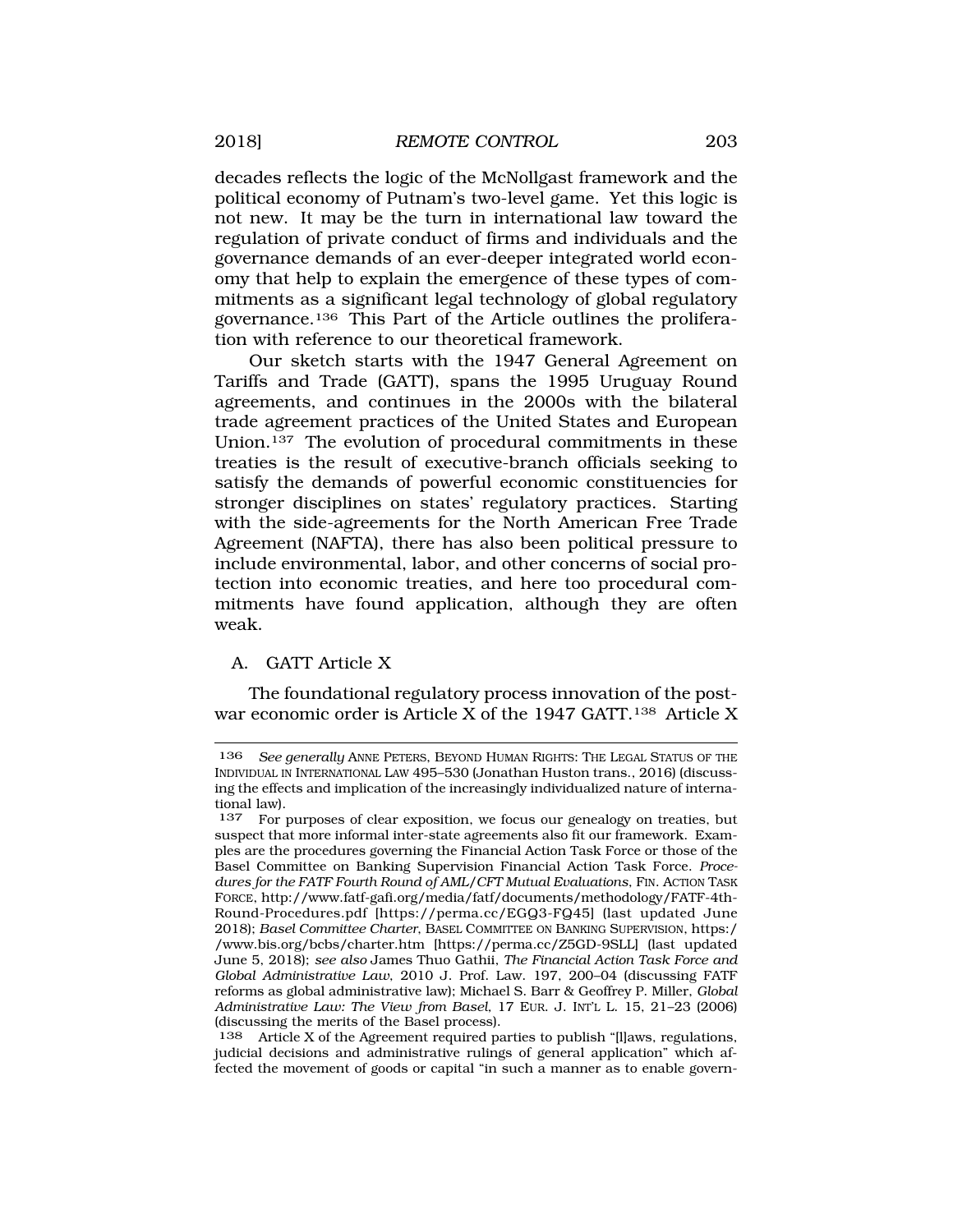grew out of the United States' desire to create better opportunities for its businesses in the newly constituting system of global commerce, at a time when the reforms of the U.S. Administrative Procedure Act had created a new model of regulatory governance based on public access information, participation, and reason giving.139 Negotiators of other countries dismissed the need for such procedures in the GATT on the ground that experienced traders knew very well what regulations apply to the products that they traded. John Jackson succinctly explained why this answer was not satisfactory, and why Article X was needed:

It is an answer which may please those traders that are already engaging in trade in a particular product, since the information which they have has a commercial value to them. But the lack of information inhibits the entry into that market by new traders and limited entry thus decreases the amount of competition for that market. Thus the lack of information is a nontariff trade barrier resulting in joint benefits to the importing nation's government and the established traders.<sup>140</sup>

This account clearly exhibits the logic of procedural commitments as instruments of control at a distance to benefit economic actors from other states. These export interests had a major role in negotiating the agreement.<sup>141</sup> Despite its longterm transformative potential, Article X was not particularly controversial among the negotiators and regarded as "a procedural provision lacking in substantive force."142 This history

ments *and traders* to become acquainted with them." General Agreement on Tariffs and Trade art. X.1, opened for signature Oct. 30, 1947, 61 Stat. A-5 T.I.A.S. 1700, 55 U.N.T.S. 187 (entered into force Jan. 1, 1948) (emphasis added). The genealogy of generic commitments to notify, publish, and provide for participation of private actors in domestic decision-making has been traced even further back to the 1923 International Convention Relating to the Simplification of Customs Formalities which required publication "in such a manner as to enable persons concerned to become acquainted with [customs formalities] and to avoid the prejudice which might result from the application of customs formalities of which they are ignorant." International Convention Relating to the Simplification of Customs Formalities art. 4, Nov. 3, 1923, 14 League of Nations O.J. 1032 [hereinafter Customs Convention]; *see also* Steve Charnovitz, *Transparency and Participation in the World Trade Organization,* 56 RUTGERS L. REV. 927, 929 (2004); Gao, *supra* note 55, at 329. The United States was not a party to this Convention. 139 Ala'i & D'Orsi, *supra* note 1, at 370.

140 JOHN H. JACKSON, WORLD TRADE AND THE LAW OF GATT 462 (1969).

141 *See* DOUGLAS A. IRWIN, CLASHING OVER COMMERCE: A HISTORY OF US TRADE POLICY 494–500 (2017) (detailing the empowerment of export interests in the U.S. trade policy process in the post-War era compared to earlier periods).

142 Ala'i & D'Orsi, *supra* note 1, at 370; *see also* Sylvia Ostry, *China and the WTO: The Transparency Issue*, 3 UCLA J. INT'L L. & FOREIGN AFF. 1, 3–5 (1998)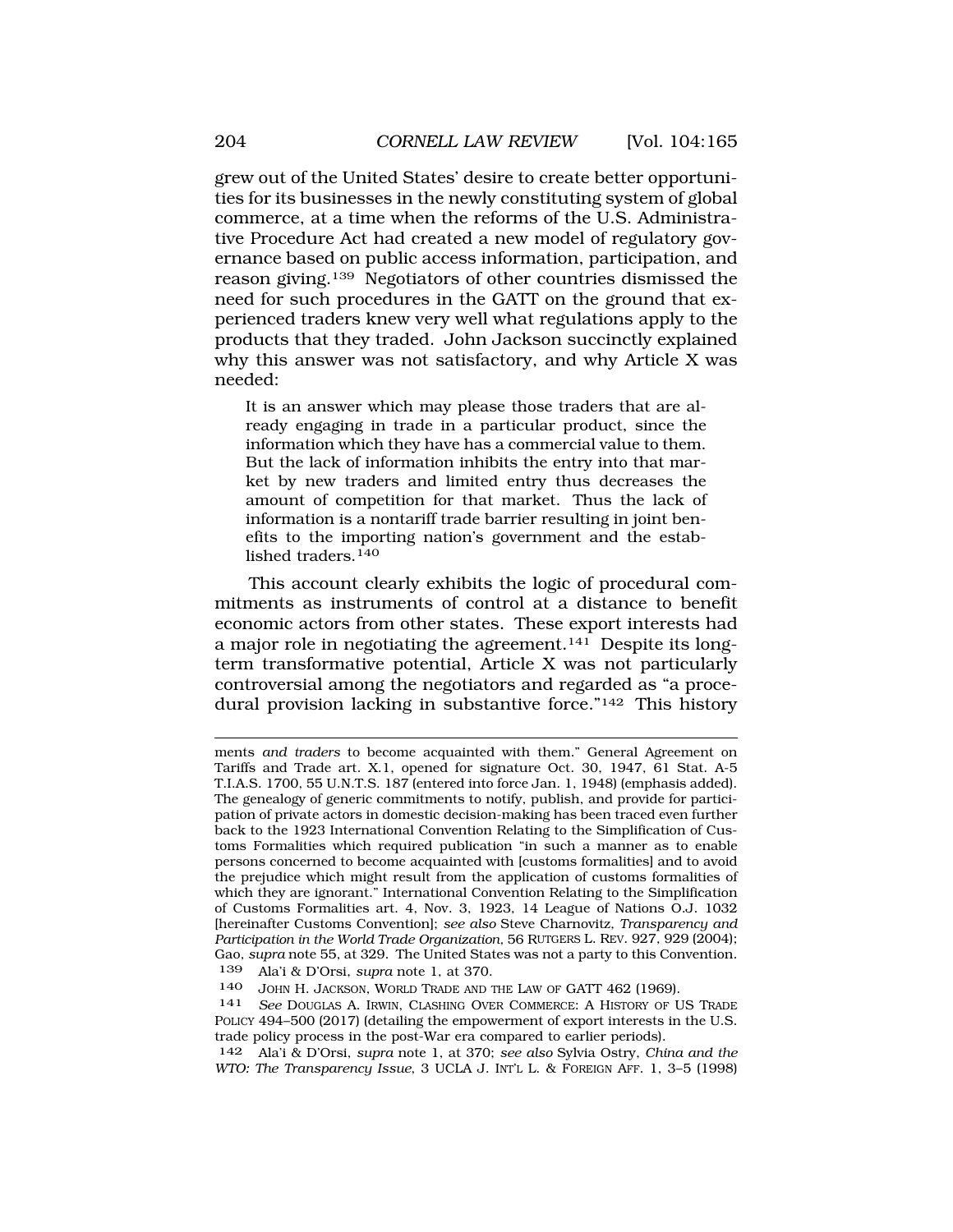<span id="page-40-0"></span>comports with our hypothesis that it may be easier to successfully negotiate for procedural as opposed to substantive obligations. Article X came to life as it started to be invoked in conflicts over trade policy. Beginning in the 1980s, the United States began to invoke Article X's transparency commitment against Japan.143 U.S. firms' inability to penetrate the Japanese market, despite lower tariffs, spurred a focus on Japan's regulatory processes.144 Of particular interest was the government's practice to issue "administrative guidance" which was selectively shared with mostly domestic firms and effectively excluded U.S. businesses.145

### B. The WTO Agreements

The procedural machinery was greatly expanded and substantively transformed with the Uruguay Round agreements and the creation of the World Trade Organization, which included a powerful new dispute-settlement system with a standing Appellate Body. With the package of WTO Agreements in 1995—and on the apparent suggestion of an expert group chaired by Swiss banker Fritz Leutwiler—a new principle of participation rights for private actors in domestic regulatory administration gained ground in international economic law.146 Today, some even consider the WTO's "transparency and accountability mechanisms" to be its most important aspect—more so than negotiation rounds or even its famous dispute-settlement system.147

In 1997, the Appellate Body found that Article X:2 of the GATT embodied a principle of "fundamental importance—that of promoting full disclosure of governmental acts affecting Members and private persons and enterprises, whether of do-

<sup>(</sup>explaining that Article X received little attention during the often contentious negotiations).

<sup>143</sup> Ala'i & D'Orsi, *supra* note 1, at 370. 144 IRWIN, *supra* note 141, at 603.

Id. at 602–04 (presenting the contentious debate in the first Reagan administration about policy response to Japan's regulatory barriers for market access by U.S. firms and products). In the second Reagan administration, U.S. policy switched to a focus on exchange rates that resulted in the 1985 "Plaza Accord" where Japanese and European officials agreed to seek increases in their currencies relative to the dollar. *Id.* at 605.

<sup>146</sup> Charnovitz, *supra* note 138, at 936–37. *Cf.* GATT, TRADE POLICIES FOR A BETTER FUTURE: PROPOSALS FOR ACTION 46–47 (1985) (advocating expanding the right to file complaints beyond the parties to the agreement).

<sup>147</sup> Petros C. Mavroidis & Robert Wolfe, *From Sunshine to a Common Agent: The Evolving Understanding of Transparency in the WTO,* 21 BROWN J. WORLD AFF. 117, 118 (2015). For a more detailed discussion, see Stewart & Badin, *supra* note 33, at 569–74.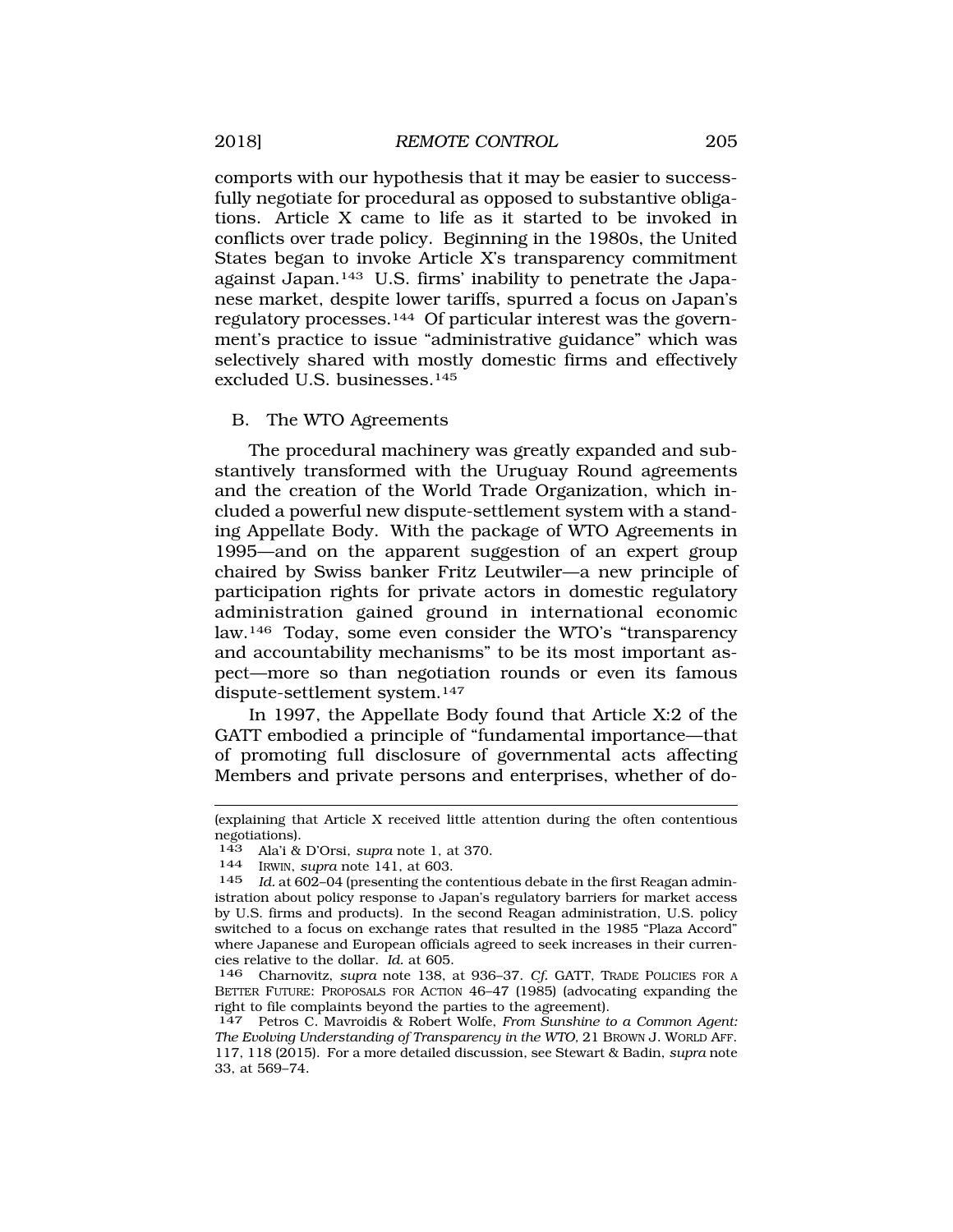mestic or foreign nationality."148 It stated that transparency included the instrumental purpose to allow not only the WTO member states but individual traders and firms the opportunity to "protect and adjust their activities or *alternatively to seek modification of such measures.*"149 The Appellate Body's linkage of access to information and the ability to engage the regulatory process, displays the logic of procedural entitlements as instruments of transnational control.150

The other WTO Agreements create a considerable variety of private procedural rights in domestic decision-making.151 Some are generic in that they apply across a broad range of issues and do not specify or limit who can invoke them, but in practice are used primarily by business firms. An example is the TBT Agreement's requirement for local enquiry points about regulation and regulatory proposals which are accessible to all interested persons.152 This spawned a wide-ranging creation of locally nested points of access for private firms. Others are targeted and reflect deck-stacking. Article 31 of the TRIPS Agreement, for example, entitles patent holders to specific rights of notice and participation in governmental decisions to override patents for public purposes.153 Specifically targeted is also Article 3 of the Agreement on Safeguards which prescribes how members' regulatory authorities are to conduct their domestic investigations to determine whether safeguards are ade-

<sup>148</sup> Report of the Appellate Body, *United States—Restrictions on Imports of Cotton and Man-Made Fibre Underwear*, 21, WTO Doc. WT/DS24/AB/R (adopted Feb. 25, 1997).

<sup>149</sup> *Id.* (emphasis added).

<sup>150</sup> Charnovitz, *supra* note 138, at 935.

See id. at 936-38 (providing an overview of private procedural rights ranging from the Antidumping Agreement to the TBT Agreement).

<sup>152</sup> TBT Agreement, *supra* note 53, art. 10.1 ("Each Member shall ensure that an enquiry point exists which is able to answer all reasonable enquiries from other Members and *interested parties in other Members* as well as to provide the relevant documents regarding: 10.1.1 any technical regulations adopted or proposed within its territory . . . .") (emphasis added).

<sup>153</sup> *See* TRIPS, *supra* note 104, at art. 31. The agreement for China's accession to the WTO goes further than the WTO agreements—for example, in its commitment to provide a mandatory public comment period. *See* Gao, *supra* note 55, at 336 (discussing the Accession Protocol's requirement to impose a comment period); World Trade Organization, Ministerial Conference Decision of November 23, 2001, WTO Doc. WT/L/432 ¶ 2 (2001) ("China shall establish or designate an official journal dedicated to the publication of all laws, regulations and other measures pertaining to or affecting trade in goods, services, TRIPS or the control of foreign exchange and . . . shall provide a reasonable period for comment to the appropriate authorities before such measures are implemented, except for those laws, regulations and other measures involving national security, specific measures setting foreign exchange rates or monetary policy and other measures the publication of which would impede law enforcement.").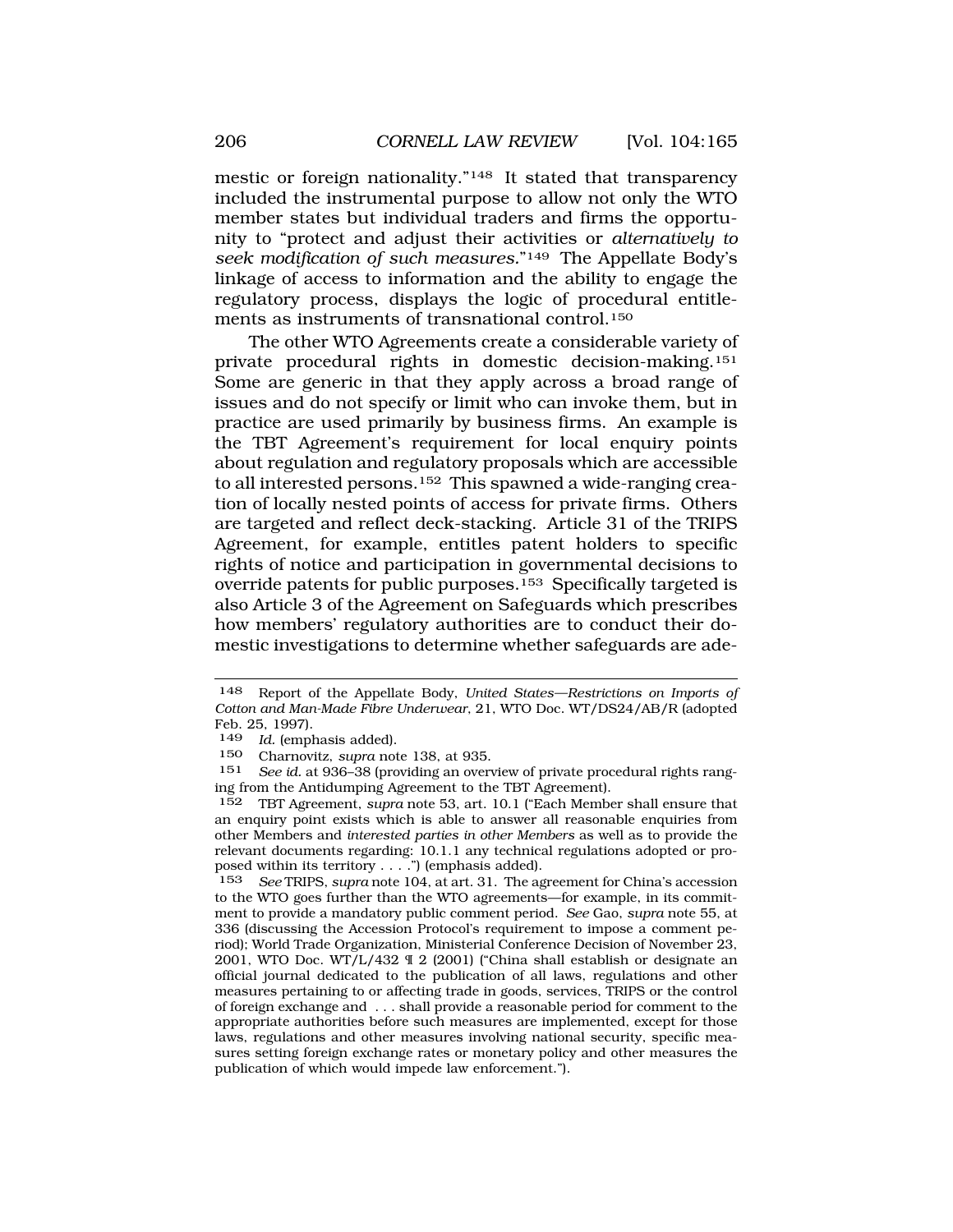<span id="page-42-0"></span>quate.154 But it exemplifies the possibilities for procedural deck-stacking as a means to include more diffuse interests into the calculus of regulatory decision-making. "[A]ll interested parties," explicitly including importers and exporters (presumably to be able to counteract the concerns voiced by the domestic industry seeking protection from foreign competition) are to have the opportunity to:

present evidence and their views, including the opportunity to respond to the presentations of other parties and to submit their views, inter alia, as to whether or not the application of a safeguard measure would be in the public interest.155

The regulatory authorities are consequently required to publish a reasoned decision "on all pertinent issues of fact and law."156 This provision's procedural machinery empowers traders vis-à-vis the domestic industry asking for the safeguard in two ways. It makes the "public interest" the relevant unit of analysis and thereby draws attention to the diffuse, but in aggregate, significant cost to consumers through higher prices which can result from safeguards. It also requires publication of all parts of the factual and legal analysis which improves traders' ability to identify flaws in the reasoning, makes it harder to fudge the analysis to reach a predetermined result, and provides some of the information needed to seek judicial review.

# C. U.S. and EU Treaty Practice: WTO "Plus" Procedures

The Uruguay Round left developing economies with a strong sense of having been pushed into an unfair deal and resulted in subsequent negotiations marked by deadlock.<sup>157</sup> Particular suspicion plagued the regulatory issues in the Doha negotiating agenda, at a time when further tariff liberalization made these particularly important.158 Multinational firms pushed for further disciplines on state regulation that impeded trade in goods and services. During the late 1990s and 2000s, the United States and the European Union developed tem-

158 *Id.* at 230–31 (calling the Singapore issues a "conference-buster").

<sup>154</sup> Agreement on Safeguards, Apr. 15, 1994, WTO Agreement, Annex 1A, *in*  THE LEGAL TEXTS: THE RESULTS OF THE URUGUAY ROUND OF MULTILATERAL TRADE NEGO-TIATIONS 276, art. 3 (1999).

<sup>155</sup> *Id.* 

<sup>156</sup> *Id.* 

<sup>157</sup> *See* Sungjoon Cho, *A Bridge Too Far: The Fall of the Fifth WTO Ministerial Conference in Cancún and the Future of Trade Constitution, 7 J. INT'L ECON. L. 219,* 221–25 (2004) (chronicling the various rounds of trade negotiations that followed the Uruguay round).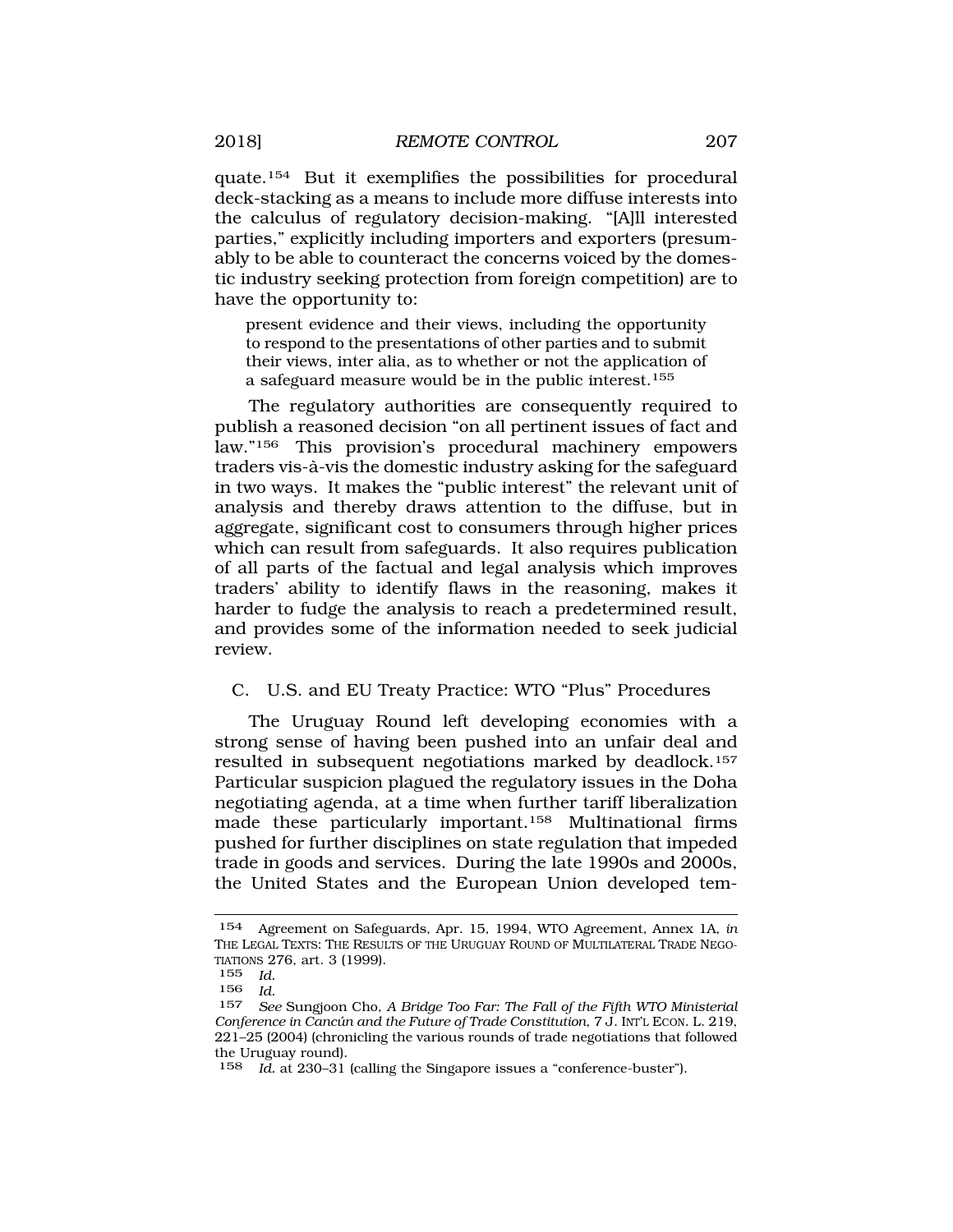plates for a range of regulation-targeted generic and specific procedural provisions which they included in a series of bilateral trade agreements.159

The 2004 U.S.-Chile FTA includes a representative example of a widely used WTO "Plus" provision.160 It requires the parties to allow "persons of the other Party to participate in the development of . . . technical regulations . . . on terms no less favorable than those accorded to its own persons" and mandates a process for public comments on planned regulatory action resembling the notice-and-comment rulemaking process established in the U.S. Administrative Procedure Act.161 When in 2014, Chile proposed to introduce mandatory STOPsign styled front-of-package labels on food and drinks high in calories, sugar, fat, or salt, transnational economic interests filtering their demands through industry organizations—made effective use of these procedural entitlements.162 The U.S. based Grocery Manufacturers Association (GMA), representing the U.S. food and beverage industry, FoodDrink Europe, the Brazilian-Chilean Chamber of Commerce, and other economic interests submitted extensive comments; domestic NGOs but no foreign environmental/social groups did the same.163 GMA asserted that the proposed regulation violated the requirement

<sup>&</sup>lt;sup>159</sup> We suspect a similar story could be told for the EU.<br>160 See e.g. CETA supra note 76 at art 4.6; TPP12.

<sup>160</sup> *See, e.g.*, CETA, *supra* note 76, at art. 4.6; TPP12, *supra* note 2, at art. 26.2.

<sup>161</sup> United States-Chile Free Trade Agreement, U.S.-Chile, art. 7.6.1, further specified in art. 7.7.2-7, June 6, 2003, [https://photos.state.gov/libraries/oman/](https://photos.state.gov/libraries/oman) 328671/fta/technical-barriers.pdf [[https://perma.cc/7HME-H4EQ\]](https://perma.cc/7HME-H4EQ); Administrative Procedure Act, 5 U.S.C. § 553(c) (2012).<br>162 See Lorena Rodriguez. Presentation at the

<sup>162</sup> *See* Lorena Rodriguez, Presentation at the World Trade Organization: The Implementation of New Regulation on Nutritional Labelling in Chile, https:// [www.wto.org/english/tratop\\_e/tbt\\_e/8\\_Chile\\_e.pdf](www.wto.org/english/tratop_e/tbt_e/8_Chile_e.pdf) [<https://perma.cc/Z2Q2>- 3DBD]. *See generally* COUNCIL ON FOREIGN RELATIONS, INDEPENDENT TASK FORCE RE-PORT NO. 72, THE EMERGING GLOBAL HEALTH CRISIS: NONCOMMUNICABLE DISEASES IN LOW- AND MIDDLE-INCOME COUNTRIES 9–18 (2014).

<sup>163</sup> *See* Grocery Manufacturers Association, *Comments on the Proposal from Chile*, Notified to the World Trade Organization as CHL/282 on 22 August 2014 (Aug. 22, 2014), [http://www.chilecrecesano.com/medios/2014/Octubre/](http://www.chilecrecesano.com/medios/2014/Octubre) GMA.pdf [<https://perma.cc/N8TG-G9WY>]; FoodDrink Europe, *Food-DrinkEurope's comments on WTO notification G/TBT/N/CHL/282 - Proposed Amendment to the Chilean Food Health Regulations, Supreme Decree No. 977/96*  (Sep. 26, 2014), [http://trade.ec.europa.eu/doclib/docs/2015/october/](http://trade.ec.europa.eu/doclib/docs/2015/october) tradoc\_153860.pdf [\[https://perma.cc/EC5M-VXDF](https://perma.cc/EC5M-VXDF)]; Cámara Chileno Brasileña de Comercio, *Consulta pública propuesta sobre modificación del Reglamento Sanitario de los Alimentos (RSA) para la implementación de la ley 20.606* (Oct. 18, 2014).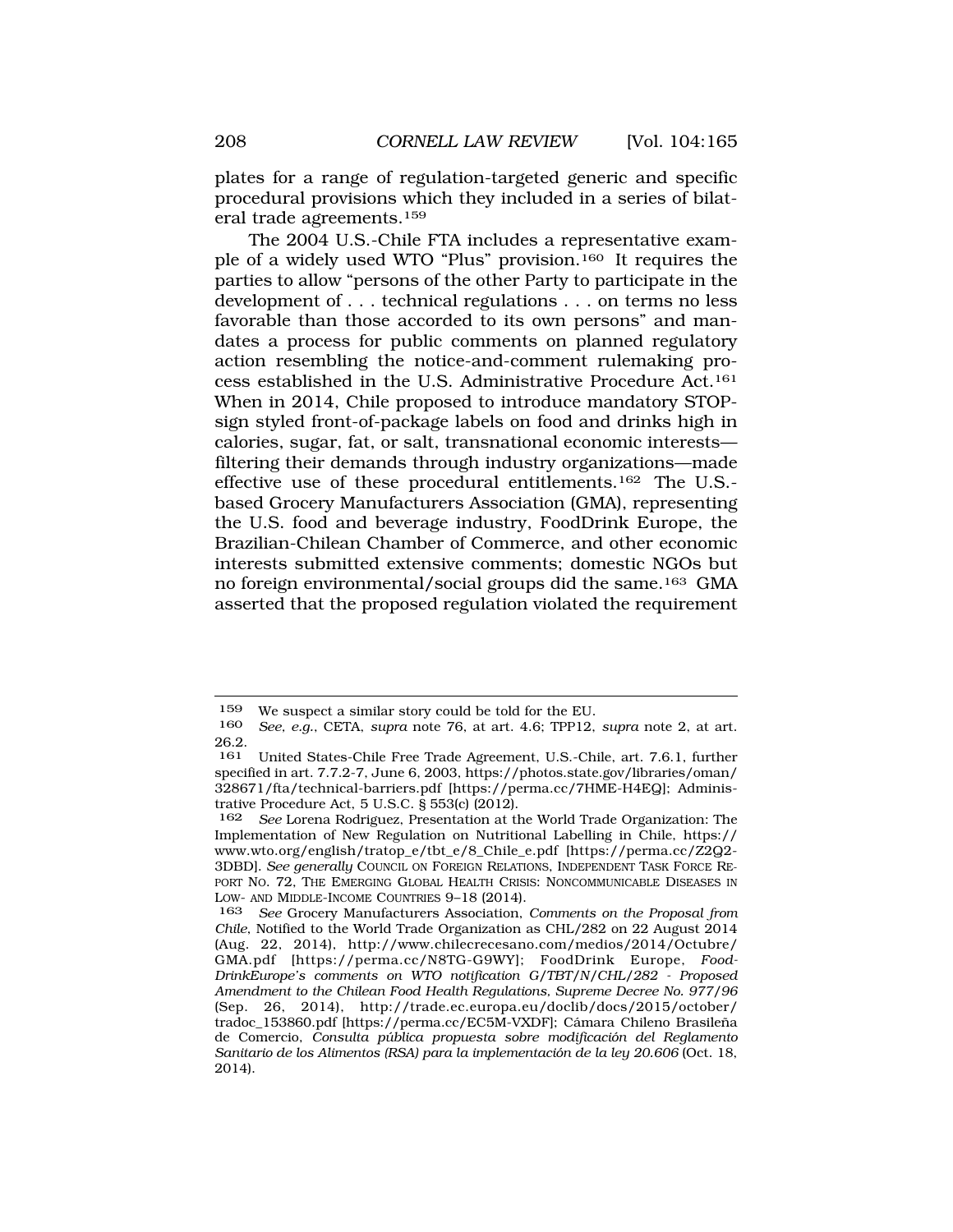in Article 2.2 of the TBT Agreement for regulations not to be "more trade restrictive than necessary."164

While we cannot establish causality, after receiving these comments, and after other WTO members—including most prominently the European Union and United States—raised "concerns" at the WTO's TBT Committee, Chile still pushed ahead with what became the world's strictest front-of-package label but revised its regulation by changing the phrasing on the labels from "exceso de" (in excess of certain limits) to "alto en" (high in).165 This example shows how inter-state procedural obligations create a pathway for foreign economic actors to potentially influence regulatory decision-making in another state. They can further use this machinery to help enforce (their interpretation of) substantive international commitments, as the GMA did for the TBT Agreement.

A further example of WTO "Plus" treaty practice comes in the 2016 EU-Vietnam FTA. In its chapter on transparency is the requirement to "provide for mechanisms available for interested persons seeking a solution to problems that have arisen from the application of measures of general application under this Agreement."166 This effectively amounts to a bolstering of the local enquiry points already required by the TBT Agreement. It creates a general right for private actors to complain to the government about asserted problems resulting from alleged faulty implementation or noncompliance with the agreement. Effective use of these mechanisms not only opens an additional interface for private actors to lobby the government but may produce significant information to be used in eventual actions for review (i.e., through ISDS mechanisms).

Another example involving issue-specific procedures in FTAs concerns government drug-reimbursement schedules

<sup>164</sup> *See* Grocery Manufacturers Association, *supra* note 163. *But see* Robert Howse, *The World Health Organization 20 Years On: Global Governance by Judiciary*, 27 EUR. J. INT'L. L. 9, 54–56 (2016) (describing the "more trade restrictive than necessary" determination).

<sup>165</sup> Rodriguez, *supra* note 162. Chile's labeling requirement has been gaining international recognition which explains the interest of large transnational businesses in influencing its exact regulatory contours. *See, e.g.*, Andrew Jacobs, *In Sweeping War on Obesity, Chile Slays Tony the Tiger*, N.Y. TIMES (Feb. 7, 2018), <https://www.nytimes.com/2018/02/07/health/obesity-chile-sugar-regulations>. html [<https://perma.cc/6589-2A49>].<br>166 EU-Vietnam Free Trade Agree

<sup>166</sup> EU-Vietnam Free Trade Agreement, EU-Viet., Ch. 18, art. 4.4, (as finally negotiated on Feb. 1, 2016) [hereinafter EU-Vietnam FTA]. There is also non-EU or U.S. WTO Plus treaty practice. *See, e.g.*, the ASEAN-Australia and New Zealand FTA Agreement Establishing the ASEAN-Australia-New Zealand Free Trade Area, ASEAN-Austl. and N.Z., Ch. 8, art. 11, Annex on Financial Services, art. 5.4, Feb. 27, 2009.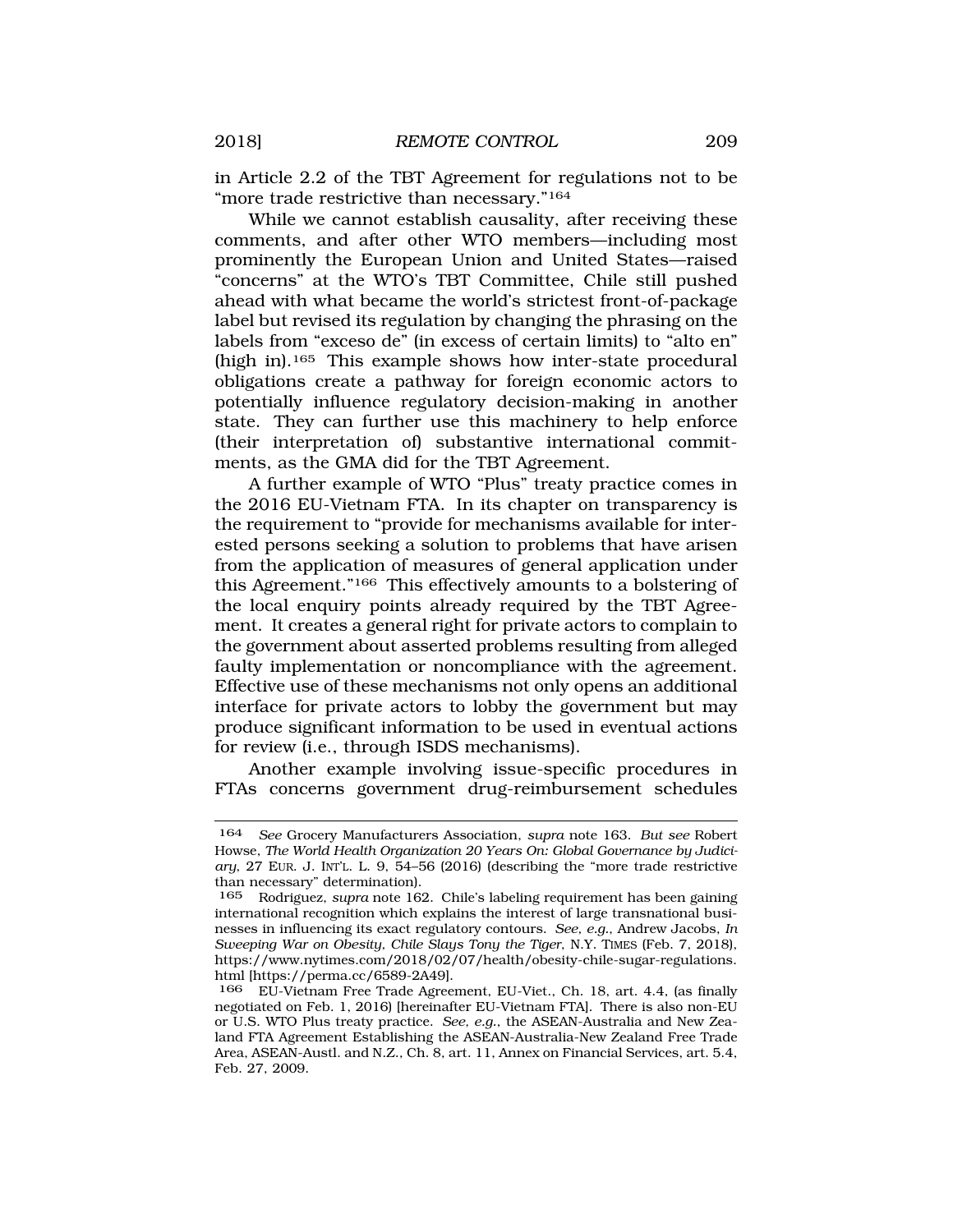which specify the drugs that will be covered by public health insurance and the reimbursement amount. These schedules are an arena of conflict between originator or proprietary pharmaceutical companies (in contrast to generics) and advocates for wider and cheaper access to medicines.167 Unless drugs offer an additional clinical benefit over a comparable existing drug, they cannot receive a higher price.168 Originator drug companies consider these reimbursement schedules a "fourth hurdle" to the sale of their products in addition to demonstrating a drug's safety, efficacy, and quality.169 For advocates of public health care models, they are a legitimate use of concentrated buying power to reduce drug prices.

Both U.S.- and EU-led bilateral treaties have included strong, precise, and strikingly similar procedural obligations for states' decision-making about including drugs on these reimbursement schedules.170 A notable example is chapter 5 of KORUS, which combines substantive obligations to set the reimbursement price fairly, non-discriminatorily, and "based on competitive market-derived prices,"171 with procedural requirements to allow the "manufacturer of the pharmaceutical product" to apply for an increased reimbursement amount,<sup>172</sup> have the regulator make their determinations of reimbursement within a reasonable time,<sup>173</sup> disclose to applicants "all procedural rules, methodologies, principles, criteria . . . and guidelines used to determine pricing and reimbursement,"174 provide applicants the opportunity to comment and guarantee

173 *Id.* at art. 5.3.5(b).

<sup>167</sup> *See* Ruth Lopert & Sara Rosenbaum, *What is Fair? Choice, Fairness, and Transparency in Access to Prescription Medicines in the United States and Australia,* 35 J.L. MED. & ETHICS 643, 644 (2007). Additionally, Abbott argues that, "More recently, the PT&IA template advanced by the United States initiates a deeper intrusion into the public health regulatory arena. The new template provides for intervention by pharmaceutical originator companies into government decision-making regarding whether to include particular drugs in national health formularies, and into decisions regarding pricing." Frederick M. Abbott, *The Evolution of Public Health Provisions in Preferential Trade and Investment Agreements of the United States*, *in* CURRENT ALLIANCES IN INTERNATIONAL INTELLECTUAL PROPERTY LAWMAKING: THE EMERGENCE AND IMPACT OF MEGA-REGIONALS 45, 47 (Pedro Roffe & Xavier Seuba eds., 2017).

<sup>168</sup> Lopert & Rosenbaum, *supra* note 167, at 645.

<sup>169</sup> *Id.* 

<sup>&</sup>lt;sup>170</sup> See Andreas Dür & Dirk de Bièvre, *Inclusion without Influence? NGOs in European Trade Policy*, 27 J. PUB. POL'Y 79, 93–97 (2007) (documenting the influence of the pharmaceutical industry in the EU's policy debates around access to medicines).<br>171 KOR

KORUS, *supra* note 91, at art. 5.2(b).

<sup>172</sup> *Id.* at art. 5.3.2(b)(2).

*Id.*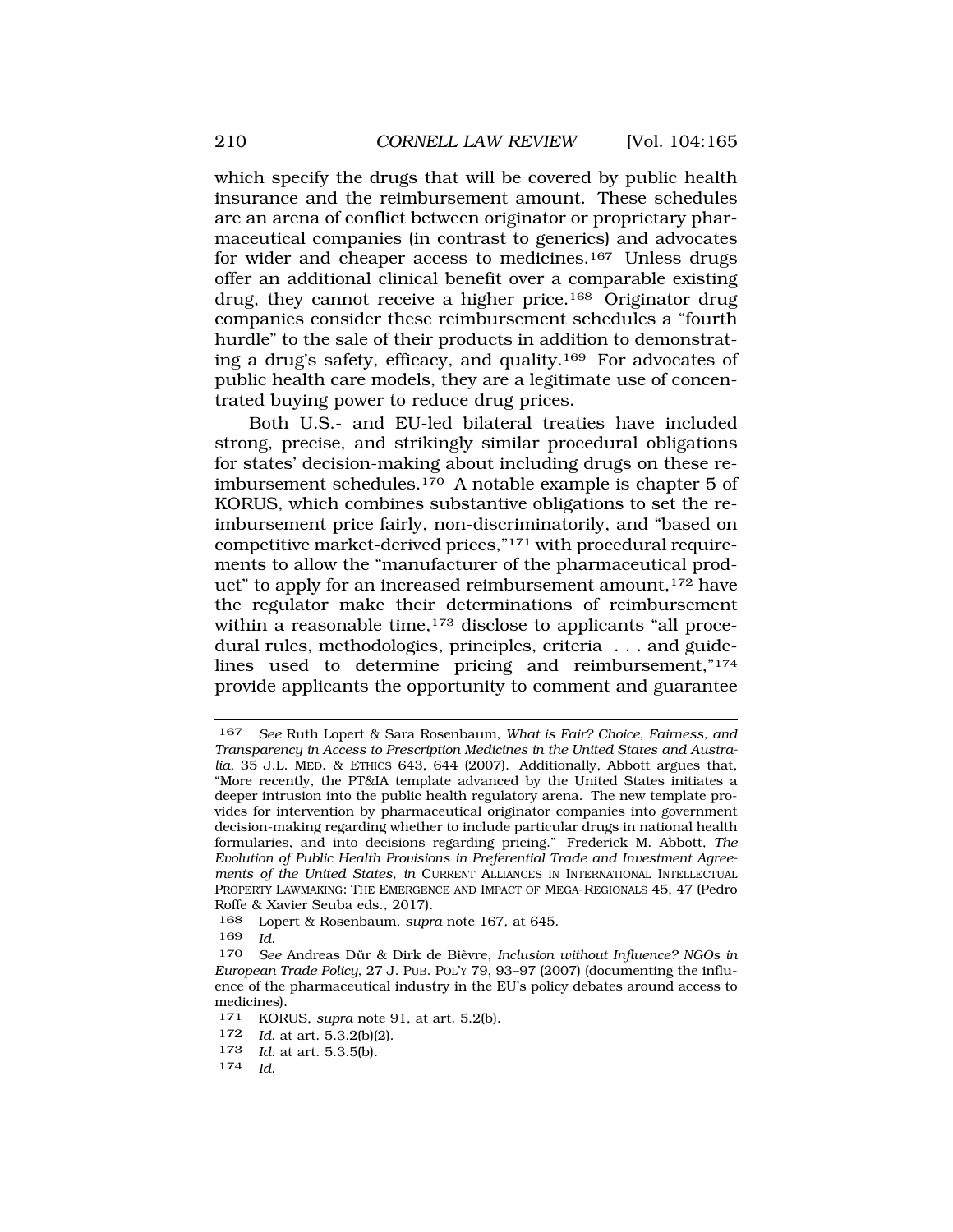them "meaningful, detailed written information" regarding the pricing and reimbursement decision,<sup>175</sup> and provide them with the "membership list of all committees related to pricing or reimbursement . . . ."176 KORUS further requires the establishment of an independent review body which can be invoked by "an applicant directly affected,"177 excluding groups advocating for affordable access to medicines and other social interests.178 This elaborate procedural machinery clearly stacks the deck in favor of the originator pharmaceutical industry with the purpose to lower the "fourth hurdle."179

The "fast-track" legislation for KORUS even asked for "the elimination of government measures such as price controls and reference pricing which deny full-market access for United States products."180 USTR negotiators reportedly demanded that the "fourth hurdle" be eliminated, but the Korean negotiators refused.181 KORUS illustrates how, as we discussed above, procedural commitments—in this instance giving originator pharmaceutical companies rights to influence the listing process—can present a possible pathway to agreement, where

179 We have no direct evidence of the KORUS process leading to different outcomes, but the internal appeal mechanism of Korea changed the outcomes in 13% of appeals. Sung Eun Park et al., *Evaluation on the First 2 Years of the Positive List System in South Korea,* 104 HEALTH POL'Y 32, 34 (2012). As of October 2015, the KORUS' own review body had not been active. Eun-Young Bae et al., *Eight-year Experience Using HTA in Drug Reimbursement: South Korea,* 120 HEALTH POL'Y 612, 613 (2016). With our methods, however, it is not possible to find out whether the shadow of its existence has a disciplining effect on the Korean health authorities' internal process. *Cf.* Robert H. Mnookin & Lewis Kornhauser, *Bargaining in the Shadow of the Law: The Case of Divorce*, 88 YALE L.J. 950, 968–70 (1979) (explaining how the outcome the law will impose if a case goes to trial shapes a party's bargaining position). As Frederick Abbott notes, the detailed decision-making procedures' right for independent review create prospects of "facing time-consuming litigation involving pharmaceutical industry lawyers [which] will pressure public health authorities to lean towards approval so as to avoid it." Abbott, *supra* note 167, at 54.

180 Trade Act of 2002, 19 U.S.C. § 3802(b)(8)(D) (2012).

181 Lopert & Gleeson, *supra* note 89, at 205.

<sup>175</sup> *Id.* at art. 5.3.5(d).

<sup>176</sup> *Id.* at art. 5.3.5(g).

<sup>177</sup> *Id.* at art. 5.3.5(e). KORUS additionally established a "Medicines and Medical Device Committee" which is to meet at least once a year and is co-chaired by health and trade officials. *Id.* at art. 5.7.

<sup>&</sup>lt;sup>178</sup> A side letter between the U.S. and South Korea further concretizes the structure of the review body: it is to be independent of the health care authorities, is not to be staffed by the authorities' employees, and its staff is to be appointed for a fixed period and not be subject to removal by the authorities. KORUS, Pharmaceuticals Products and Medical Devices Confirmation Letter (Independent Review Process), ¶ 2, [https://www.uskoreaconnect.org/wp-content/uploads/](https://www.uskoreaconnect.org/wp-content/uploads) 2018/05/5.1.pdf [\[https://perma.cc/P4UE-HGLA](https://perma.cc/P4UE-HGLA)] .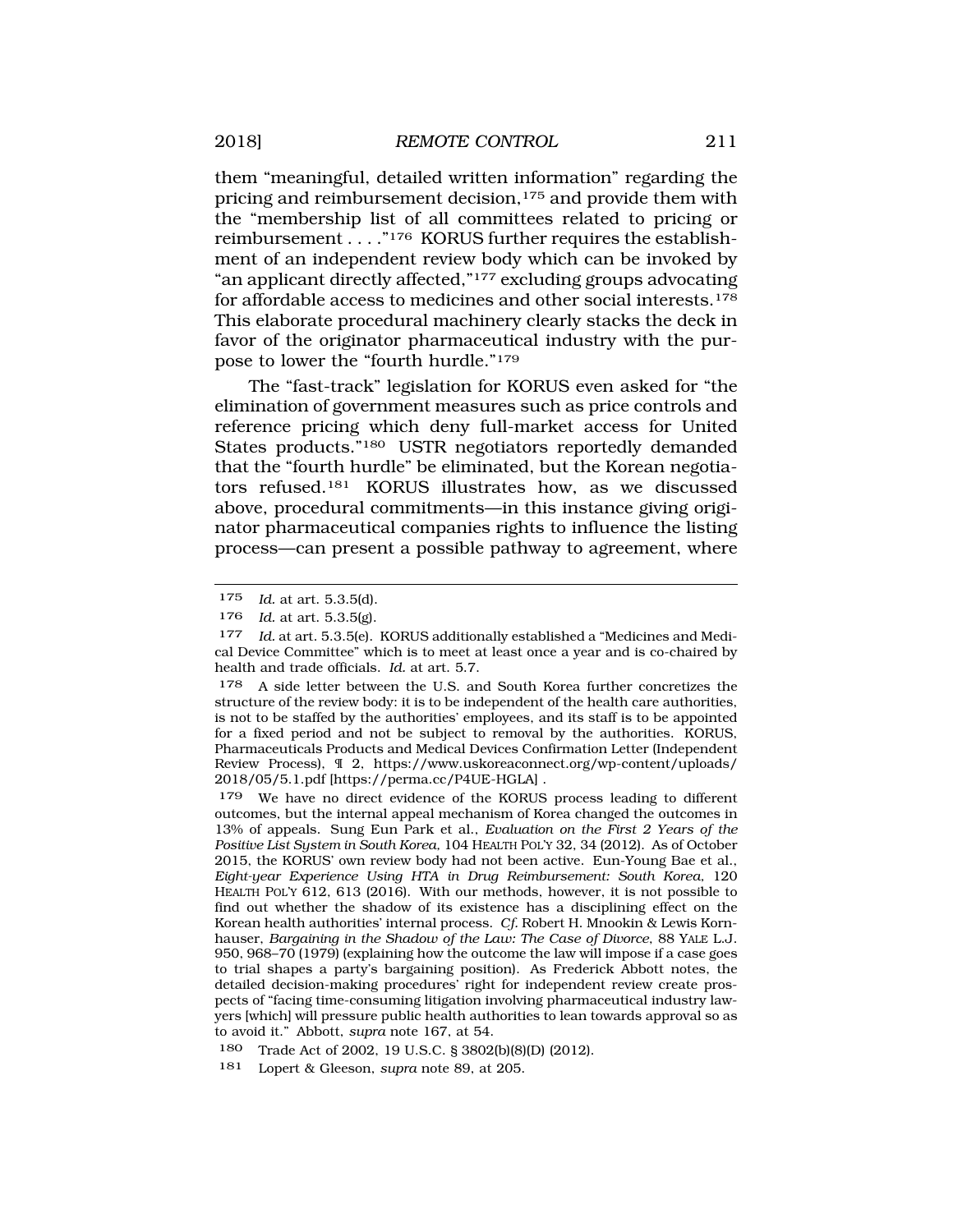disagreements over substance otherwise stand in the way.182 Nonetheless the leading U.S. pharmaceuticals industry group, the Pharmaceutical Research and Manufacturers of America (PhRMA), and the USTR itself have signaled their dissatisfaction with Korea's implementation of its transparency, reasongiving, and review commitments for the reimbursement process.183 As mentioned in our discussion of this strategy's limits, the balance of control often ultimately lies with the implementing authorities.184

Another dimension of the treaty dynamic is that procedural provisions agreed to in one bilateral FTA are often followed, with variations, in subsequent treaties, creating a network of

<sup>182</sup> *See supra* subpart I.H.

<sup>183</sup> THE PHARMACEUTICAL RESEARCH AND MANUFACTURERS OF AMERICA (PHRMA), COMMENTS TO 2017 NATIONAL TRADE ESTIMATE REPORT ON FOREIGN TRADE BARRIERS (NTE) 120 (2016), [http://phrma-docs.phrma.org/files/dmfile/PhRMA-2017-](http://phrma-docs.phrma.org/files/dmfile/PhRMA-2017) NTE-Comments.pdf [\[https://perma.cc/JVH3-5BL6](https://perma.cc/JVH3-5BL6)] ("Under Article 5.3(5)(e) of the U.S.-Korea Free Trade Agreement and the side letter thereto, Korea agreed to 'make available an independent review process that may be invoked at the request of an applicant directly affected by a [pricing/reimbursement] recommendation or determination.' The Korean Government has taken the position, however, that reimbursed prices negotiated with pharmaceutical companies should not be subject to the IRM because the National Health Insurance Service (NHIS) does not make 'determinations' and merely negotiates the final price at which a company will be reimbursed. However, this interpretation totally negates the original purpose of the IRM, which we believe should apply to the negotiation process for prices of all reimbursed drugs, particularly patented medicines."); UNITED STATES TRADE REPRESENTATIVE, THE 2016 NATIONAL TRADE ESTIMATE REPORT ON FOREIGN TRADE BARRIERS 284 (2016), <https://ustr.gov/sites/default/files/2016-NTE-Re> port-FINAL.pdf [[https://perma.cc/4F6H-KQAW\]](https://perma.cc/4F6H-KQAW) ("The U.S. medical devices sector continues to cite concerns regarding transparency and the availability of opportunities for meaningful engagement regarding such regulation, including with respect to the October 2013 medical device reimbursement plan based on import pricing or manufacturing cost. The United States has expressed its concern that the reimbursement pricing of medical devices should be determined in a fair, nondiscriminatory, and transparent manner and urged MOHW to engage directly with stakeholders to address their concerns. The United States will continue to monitor these issues closely.").

<sup>184</sup> *See supra* subpart I.I. The KORUS pharmaceuticals example also illustrates the potential alignment of insider and outsider interests. The PhRMA is the major industry association of the originator pharmaceutical industry. In South Korea, PhRMA's "local sister association" is the Korean Research-based Pharma Industry Association (KRPIA), which in its membership has a significant overlap with the multinational businesses also represented in PhRMA, is likely to benefit from the new procedures. Out of KRPIA's 38 member companies, 17 were also listed members of PhRMA. *Compare Member Companies,* KOREAN RESEARCH-BASED PHARMA INDUSTRY ASS'N, <http://members.krpia.or.kr/company/member.asp> [<https://perma.cc/MN7G-TNH9>], *withPhRMA Welcomes Five New Member Companies*, PHARMACEUTICAL RES. & MANUFACTURERS OF AM. (July 15, 2016), http:// <www.phrma.org/press-release/phrma-welcomes-five-new-member-companies> [[https://perma.cc/6TZB-FHJU\]](https://perma.cc/6TZB-FHJU).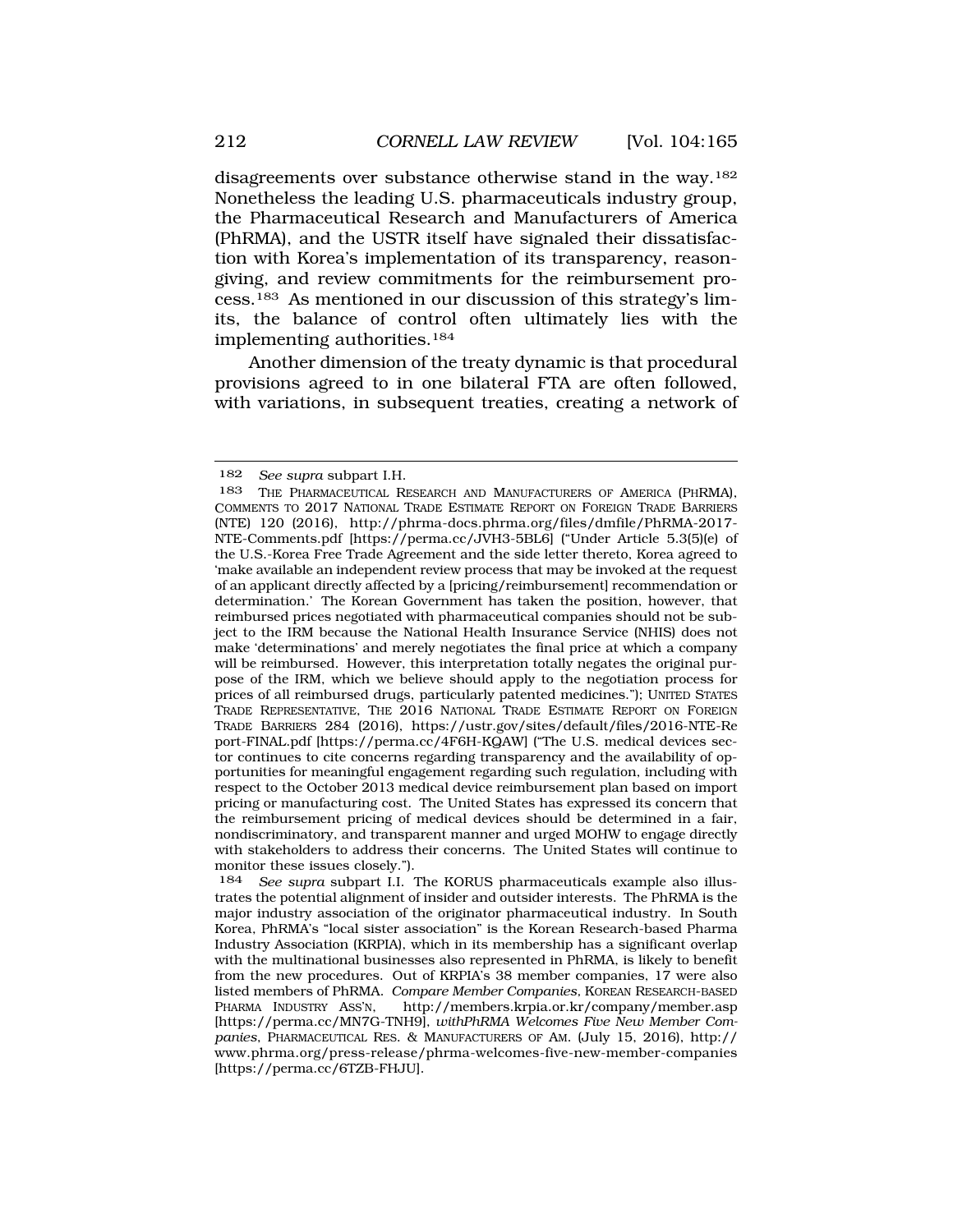<span id="page-48-0"></span>obligations when multilateral mechanisms are blocked.185 Thus, the procedural provisions in KORUS built on similar, but overall less demanding procedures in the 2005 United States-Australia Free Trade Agreement.186 For well-organized repeat players such as the multinational pharmaceutical companies, the negotiation for procedural commitments in one agreement can be part of longer-term strategy across a range of agreements. The pervasive influence of the pharmaceutical industry is reflected in the circumstance that in bilateral FTAs negotiated by the European Union feature almost identical procedural obligations.187 Pharmaceutical provisions very like those in the U.S.-Australia Agreement were subsequently adopted in TPP12,188 regionalizing these and other procedural versions in FTAs. The TPP12 procedures were suspended in CPTPP as New Zealand complained vociferously about adverse budgetary implications for its healthcare system,189 showing the limits to procedural commitments' ability to escape public attention.190

### D. Procedures for Environmental and Social Protection

To develop our theory and show its applications, we have thus far focused on procedural commitments for the primary or even exclusive use by economic actors. The WTO Agreements, which feature no affirmative agenda for environmental or social protection, have been used primarily by business interests.191

<sup>185</sup> *See, e.g., Jean Frédéric Morin et al., The Trade Regime as a Complex Adaptive System: Exploration and Exploitation of Environmental Norms in Trade Agreements*, 20 J. INT'L ECON. L. 365, 383–89 (2017) (examining this phenomenon in the context of environmental norms in trade agreements).

<sup>186</sup> *See* Lopert & Rosenbaum, *supra* note 167, at 650; Lopert & Gleeson, *supra*  note 89, at 204.<br>187 See e a

<sup>187</sup> *See, e.g.*, EU-Vietnam FTA, *supra* note 166, at Annex 2-A ("Pharmaceutical Products and Medical Devices") (mirroring the obligations in TPP Art. 26-A*)*; EU-Singapore Agreement, EU-Singapore, Annex 2-C ("Pharmaceutical Products and Medical Devices") (2015) (mirroring); EU-Korea Agreement, EU-Korea, Annex 2-D ("Pharmaceutical Products and Medical Devices") (2010) (mirroring).

<sup>188</sup> *See* TPP12, *supra* note 2, at Annex 26-A (Transparency and Procedural Fairness for Pharmaceutical Products and Medical Devices). This annex was suspended in TPP11. CPTPP, *supra* note 9, ¶ 20, Annex II—List of Suspended Provisions.<br>189 See

<sup>189</sup> *See* Deborah Gleeson et al., *How the Trans Pacific Partnership Agreement Could Undermine PHARMAC and Threaten Access to Affordable Medicines and Health Equity in New Zealand*, 112 HEALTH POL'Y 227, 232 (2013).

<sup>190</sup> We contacted the Ministry for further information regarding the calculation of its costs but did not receive a response.

<sup>191</sup> *See generally* GREGORY C. SHAFFER, DEFENDING INTERESTS: PUBLIC-PRIVATE PARTNERSHIPS IN WTO LITIGATION 19–64 (2003) (documenting the complex interactions between private firms and governments in WTO disputes); Daniel C. Esty, *We the People: Civil Society and the World Trade Organization, in NEW DIRECTIONS IN* INTERNATIONAL ECONOMIC LAW: ESSAYS IN HONOUR OF JOHN H. JACKSON 87, 93–99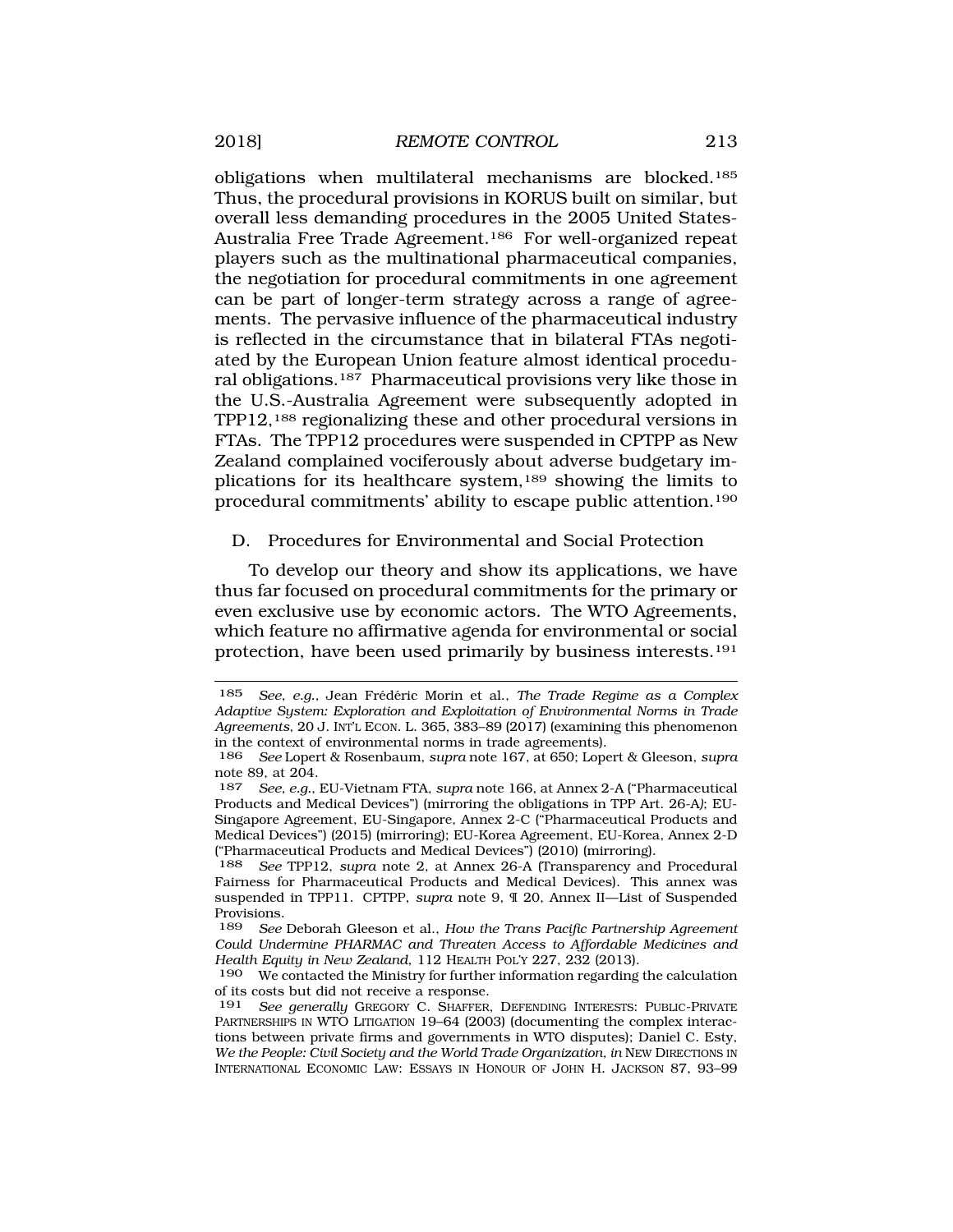The emphasis is strongly on disciplining state regulation of markets, and the FTA practice by the United States and European Union has carried this agenda forward.

But environmental and labor treaties also regularly include procedural requirements for domestic regulatory decisionmaking in order to advance their substantive goals.192 The place of environmental and labor concerns in international economic agreements and the inclusion of procedural provisions to address them have been contested.<sup>193</sup> Starting with NAFTA, however, U.S. trade agreements have included chapters on labor and the environment, largely as a political price to be paid to domestic coalitions of what Suzanne Berger has called "turtle defenders and Teamsters."194 Since then, U.S. and EU FTAs typically include general procedural commitments that can be invoked by environmental and social interests. These arrangements, however, often lack the level of legalization found in the provisions for economic actors and fail to address the collective action problems faced by diffuse public interests. Enforcement under these agreements ultimately relies on institutionalized variants of diplomatic protection without direct means of legal accountability.195 The relatively strong provisions in the 2006

193 For discussions on environmental issues, see generally Daniel C. Esty, *Bridging the Trade-Environment Divide*, 15 J. ECON. PERSP. 113 (2001); Robert Howse, *The Appellate Body Rulings in the* Shrimp/Turtle *Case: A New Legal Baseline for the Trade and Environment Debate*, 27 COLUM. J. ENVTL. L. 491 (2002); Richard B. Stewart, *International Trade and Environment: Lessons from the Federal Experience*, 49 WASH. & LEE L. REV. 1329 (1992). For discussions on labor issues, see generally MARY JANE BOLLE, CONG. RESEARCH SERV., RS22823, OVERVIEW OF LABOR ENFORCEMENT ISSUES IN FREE TRADE AGREEMENTS (2016) (giving a descriptive overview of U.S. practice on trade-labor linkages); Alvaro Santos, *The Lessons of TPP and The Future of Labor Chapters*, *in* MEGAREGULATION CONTESTED: GLOBAL ECONOMIC ORDERING AFTER TPP (Benedict Kingsbury et al. eds., forthcoming 2019) (on file with authors).

195 The reliance on diplomatic protection has, in effect, meant very little enforcement. *See, e.g.*, *TPP Text Analysis: The Environment Chapter Fails to Protect* 

<sup>(</sup>Marco Bronckers & Reinhard Quack eds., 2000) (discussing the influence of business interests and civil society at the WTO).

<sup>192</sup> *See, e.g.,* Aarhus Convention, *supra* note 98, at art. 6 (concerning public participation in decision-making); CAFTA-DR, *supra* note 86, at art. 16.3 (concerning procedural guarantees and public awareness regarding the parties' labor laws). *But see* César A. Rodríguez-Garavito, *Global Governance and Labor Rights: Codes of Conduct and Anti-Sweatshop Struggles in Global Apparel Factories in Mexico and Guatemala*, 33 POL. & SOC'Y 203, 220–27 (2005) (giving an empirical account of the limits of transparency as an instrument of governance).

<sup>194</sup> Suzanne Berger, *Globalization Survived Populism Once Before—and It Can Again*, BOS. REV. (Jan. 30, 2018), <http://bostonreview.net/class-inequality/su>zanne-berger-globalization-survived-populism [\[https://perma.cc/5HZS-Z75Q](https://perma.cc/5HZS-Z75Q)*]. See generally* J. Samuel Barkin, *Trade and Environment*, *in* THE OXFORD HANDBOOK OF THE POLITICAL ECONOMY OF INTERNATIONAL TRADE 445–52 (Lisa L. Martin ed., 2015).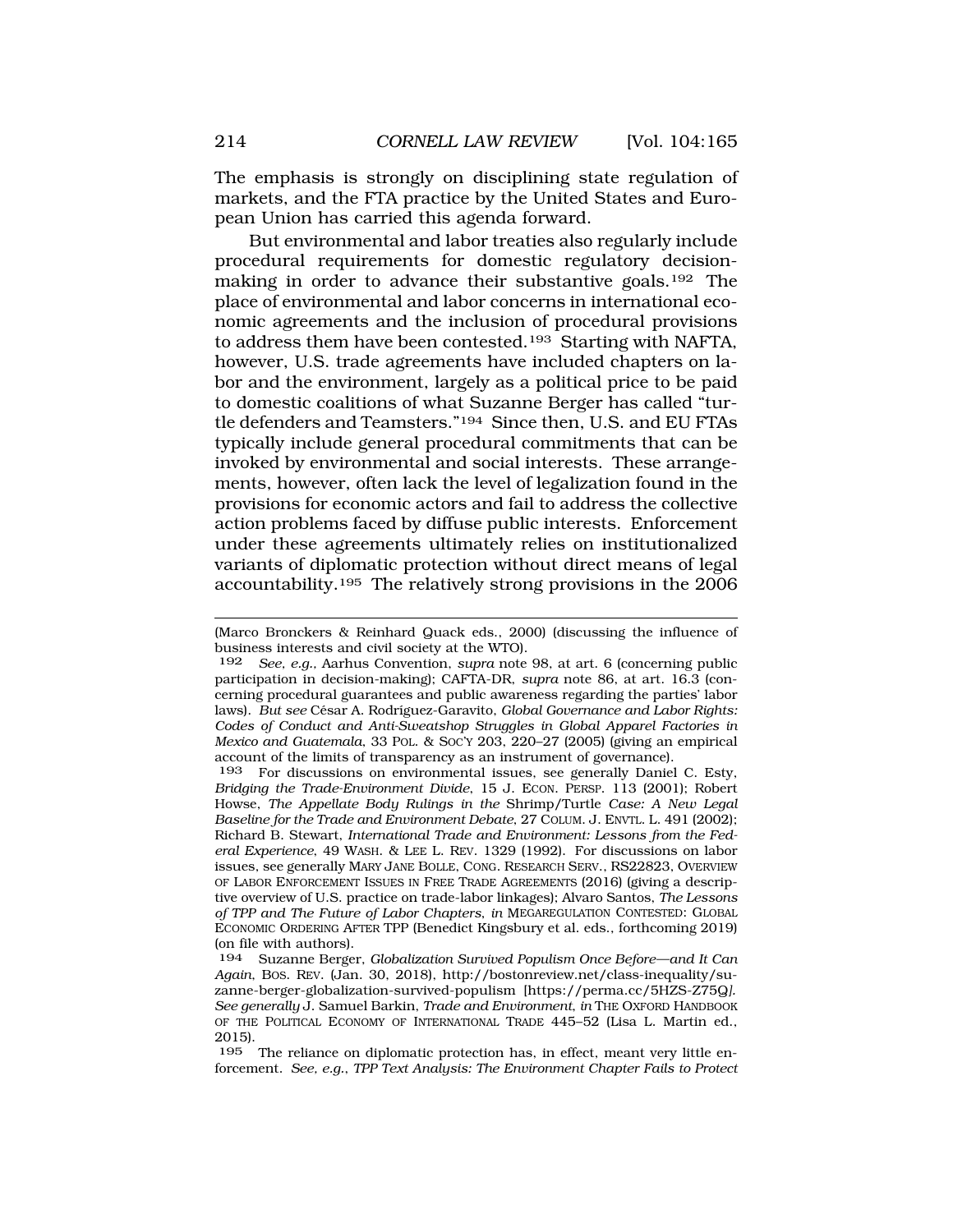U.S.-Peru Forestry Annex establish a high-water mark that has not been matched since.

To get the North American Free Trade Agreement (NAFTA) through Congress, President Clinton negotiated two side agreements, one on labor issues and one on the environment. The latter, the North American Agreement on Environmental Cooperation (NAAEC) included a new procedure for private persons and organizations in Canada, Mexico, and the United States to petition a newly created Commission for Environmental Cooperation (CEC) to review a party's alleged failure to effectively enforce its domestic environmental laws.196 Upon receiving a valid submission and the implicated government's response, the CEC secretariat can ask the three governments to vote on whether to prepare a factual record. Many proposals do not obtain the first vote; no factual record is created.197 Further, the parties appear informally to have agreed not to resort to dispute settlement even if a record reveals persistent failures to enforce environmental laws and have taken steps to ensure that the CEC's Secretariat does not become an advocate for environmental protection.198 It is accordingly unsurprising that this arrangement has been ineffective.199

197 Interview with employee of CEC (Oct. 25, 2016).<br>198 Victor Lichtinger, Remarks at JPAC Roundtable i

*the Environment*, SIERRA CLUB 7–8 (Oct. 29, 2015), [https://www.sierraclub.org/](http:https://www.sierraclub.org) [sites/www.sierraclub.org/files/uploads-wysiwig/tpp-analysis-updated.pdf](https://sites/www.sierraclub.org/files/uploads-wysiwig/tpp-analysis-updated.pdf) [[https://perma.cc/SC6P-DPNF\]](https://perma.cc/SC6P-DPNF) ("[T]he state-state dispute settlement mechanism for environmental provisions in all U.S. trade agreements since 2007 has failed to produce a single formal case against documented environmental violations.").

North American Agreement on Environmental Cooperation art. 14.1, Sept. 14, 1993, 32 I.L.M. 1480, 1483 [hereinafter NAAEC]. This illustrates a 'fire alarm' model of enforcement which, contrary to the 'police patrol' model of continuous oversight of agents' compliance, relies on the ability of government to use information already held or easily discoverable by private actors leading to overall lower administrative costs. *See* Kal Raustiala, *Police Patrols & Fire Alarms in the NAAEC*, 26 LOY. L.A. INT'L & COMP. L. REV. 389, 407 (2004).

<sup>198</sup> Victor Lichtinger, *Remarks at JPAC Roundtable Discussion on The Roles of the NAAEC and of the CEC: Original Intent and Evolution Over the Last 23 Years*, COMMISSION FOR ENVTL. COOPERATION (Nov. 9, 2017), [http://www.cec.org/content/](http://www.cec.org/content) jpac-9-november-2017 [<https://perma.cc/H2BY-UWQY>]. There has never been a state-to-state dispute settlement proceeding. *See also* Ten-Year Review and Assessment Committee, *Report of the Ten-Year Review and Assessment Committee: Ten Years of North American Environmental Cooperation*, COMMISSION FOR ENVTL. COOPERATION 42 (June 15, 2004) [http://www3.cec.org/islandora/en/item/](http://www3.cec.org/islandora/en/item) 11382-ten-years-north-american-environmental-cooperation-report-ten-year-re view-and-assessment-en.pdf [\[https://perma.cc/Y65J-A49Y](https://perma.cc/Y65J-A49Y)].

<sup>199</sup> Geoffrey Garver, *Forgotten Promises: Neglected Environmental Provisions of the NAFTA and the NAAEC*, *in* NAFTA AND SUSTAINABLE DEVELOPMENT: HISTORY, EXPERIENCE, AND PROSPECTS FOR REFORM 30 (Hoi L. Kong & L. Kinvin Wroth eds., 2015) ("[T]he governments' mostly tepid responses to factual records to date suggest this is not a particularly promising means to hold the Parties to account for weak enforcement. The NAAEC does not require a government that is the subject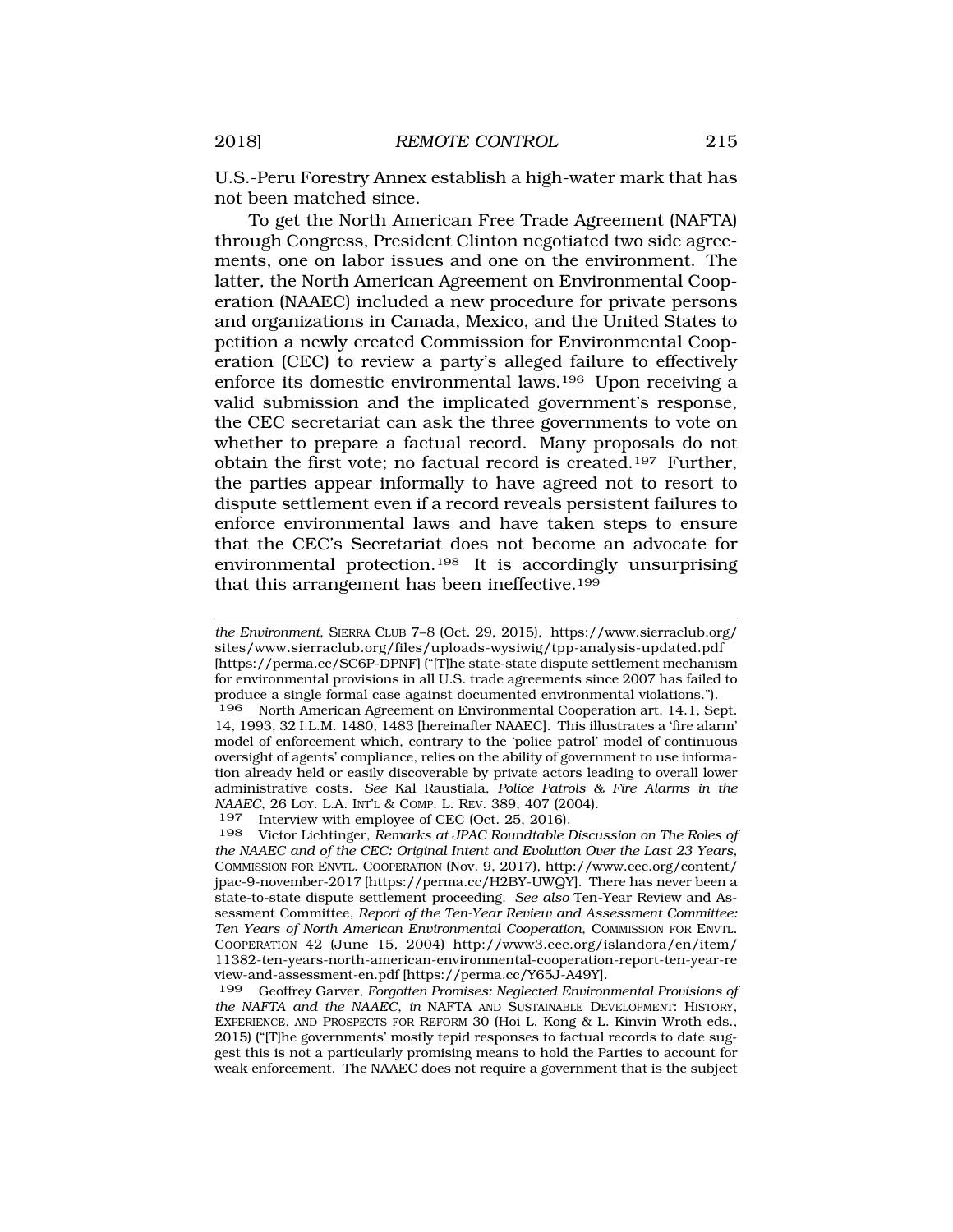The 2006 U.S.-Peru FTA's Annex on Forest Sector Governance was the result of significant lobby efforts by environmental interest groups to Democrat lawmakers after the 2006 U.S. midterm elections, which gave them the majority in both chambers of Congress.200 Innovative and highly targeted, it requires Peru to reform not only its regulatory processes, but also its institutions.201 Peru needs to increase the number of enforcement personnel to protect indigenous areas from illegal logging,202 develop an "anti-corruption plan" for officials charged with protecting the forests,<sup>203</sup> and create an independent agency, OSINFOR, to supervise verification of all timber concessions and permits.204 While it is playing an important role in tracking illegal logging, it has also been facing public pro-

of a factual record to take any action or to respond in any other way following its publication. Despite calls to make some kind of commitment to follow up on factual records, the council has stated firmly in the past that the follow-up to factual records is a matter of domestic policy of the individual governments.").

200 Trade Promotion Agreement, U.S.-Peru, Annex 18.3.4 (Annex on Forest Sector Governance), Apr. 12, 2006 [hereinafter U.S.-Peru FTA]. The global regulation of forest conservation and commercialization has generated innovative governance structures, relying in important part on procedures. *See, e.g.*, Sikina Jinnah, *Strategic Linkages: The Evolving Role of Trade Agreements in Global Environmental Governance*, 20 J. ENVTL & DEV. 191, 194–95 (2011) (discussing the novelty of the U.S.-Peru TPA and presenting some, if inconclusive, evidence on the agreement's effects on the trade in endangered bigleaf mahogony); Christine Overdevest & Jonathan Zeitlin, *Assembling an Experimentalist Regime: Transnational Governance Interactions in the Forest Sector*, 8 REG. & GOV'T 22, 23 (2014); Shaffer, *supra* note 3, at 6 ("For example, the EU created a Forest Law Enforcement Governance and Trade (FLEGT) initiative in 2003 which engages developing countries in Voluntary Partnership Agreements (VPAs) to create export licensing systems to control for illegally harvested timber, and the U.S. amended the Lacey Act, 16 U.S.C. §§ 3371-3378 (2012) in 2008 to criminalize the import of logs that violate export country laws."); 2007 EIA ANN. REP. 8 (2007), [https://issuu.com/](http:https://issuu.com) eia-global/docs/eia.annualreport\_p16 [<https://perma.cc/N86V-2VGW>]; U.S. COMMITTEE ON FIN., No. 110-249. UNITED STATES-PERU TRADE PROMOTION AGREEMENT IMPLEMENTATION ACT 34 (Dec. 14, 2007) (describing the forest sector annex).

201 U.S.-Peru FTA, *supra* note 200, at arts. 18.7, 18.8.

202 U.S.-Peru FTA*, supra* note 200, at Annex 18.3.4 (Annex on Forest Sector Governance)  $\S 3(a)(i)$ .<br>203 *Id*  $S 3(a)(ii)$ 

*Id.* § 3(a)(ii).

<sup>204</sup> *Id.* § 3(g)(iii) ("OSINFOR shall be an independent and separate agency"); s*ee also* Matt Finer et al., *Logging Concessions Enable Illegal Logging Crisis in the Peruvian Amazon*, 4 SCI. REP. 1, 2 (2014) (asserting that this was implemented in 2008 when OSINFOR "gained greater independence" by being placed within the Presidency of the Council of Ministers). But Finer and others argue that "lack of oversight and enforcement *prior* to OSINFOR inspections" makes the established certification regime ineffective. *Id.* (emphasis added). Private actors are not given an independent procedure to ask for review. *See id.* at 4; OSINFOR, *Organismo de Supervisi´on de los Recursos Forestales y de Fauna Silvestre*, https:// [www.osinfor.gob.pe](http:www.osinfor.gob.pe) [\[https://perma.cc/DE8V-JMZT\]](https://perma.cc/DE8V-JMZT).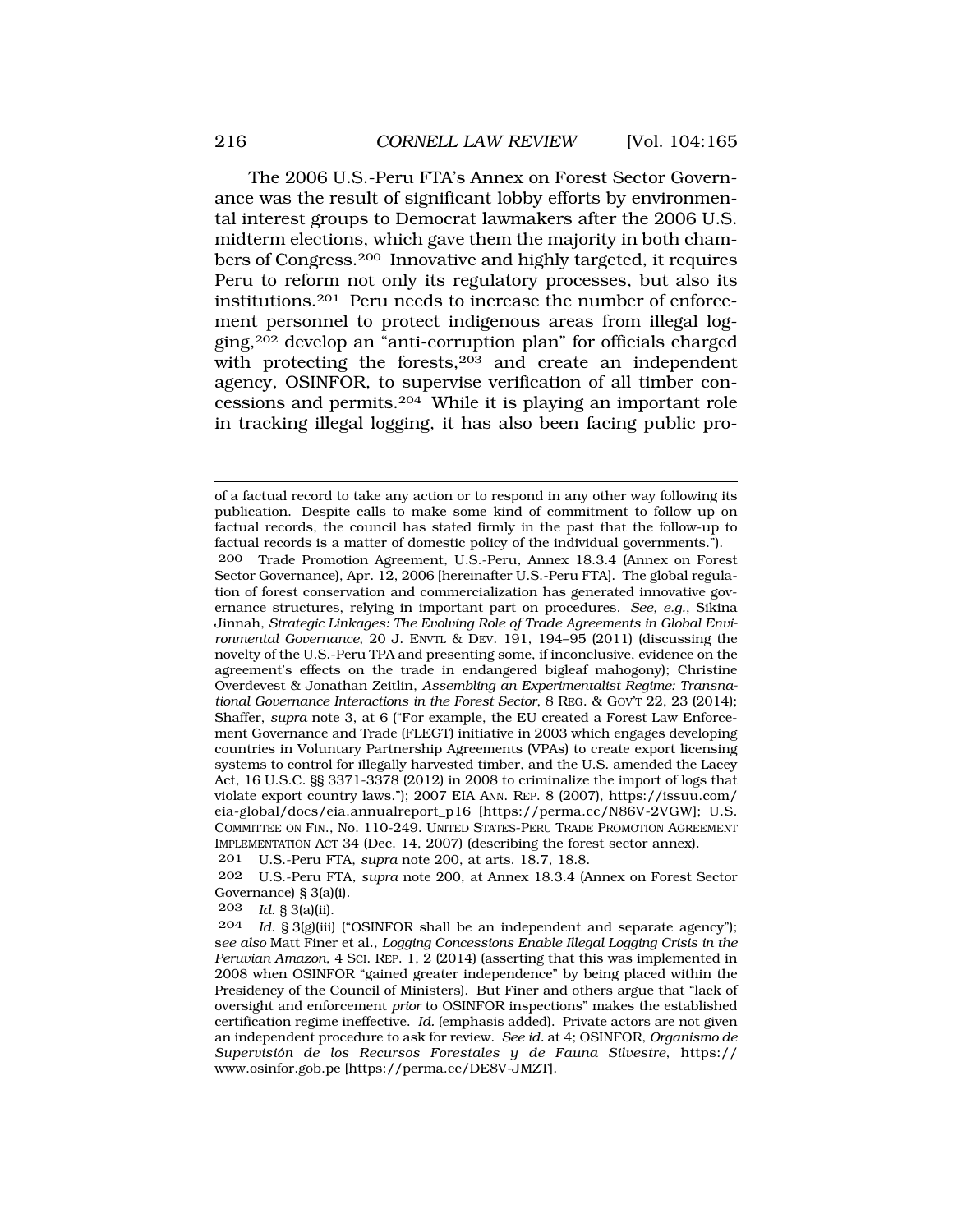tests with banners claiming that "[OSINFOR] works for the gringos."205

The Forestry Annex includes a complex set of procedures for Peru's forest regulatory practices. To combat illegal logging, Peru is required to implement "a competitive and transparent process to award concessions"206 and to publicize the approved concession plans.207 The agreement further requires Peru to take into account comments from private actors when undertaking to strengthen oversight and enforcement mechanisms and to establish a public commenting procedure for any requirements of the Annex.208 A transnationally operating civil society group—the Environmental Inspection Agency (EIA) has made use of the published information to identify more than one hundred shipments of illegally logged cedar and bigleaf mahogany to the United States<sup>209</sup> While showing the value of information access, the investigation also revealed that the government systematically approved cutting bigleaf mahogany in places where it did not in fact exist, which allowed traders to pair the granted approvals with illegally cut trees to "launder" them as legal for purposes for U.S. export.210 This led some to argue that the FTA's governance structure for cutting and trading timber enables rather than restricts illegal logging.211

The treaty further commits Peru to permit U.S. officials to join in Peruvian site visits of exporters and producers.212 This commitment represents a significant innovation in international treaties dealing with natural resources management, facilitating intergovernmental actions to police and correct implementation shortfalls as a complement to privately initiated procedures; our international extension of the McNollgast framework presumed that such strong oversight mechanisms would commonly be off-limits in relations between sovereign states. The potential for the U.S. government's role was further

<sup>205</sup> Richard Conniff, *Chasing the Illegal Loggers Looting the Amazon Forest*, WIRED (Oct. 24, 2017, 6:00 AM), <https://www.wired.com/story/on-the-trail-of>the-amazonian-lumber-thieves/ [[https://perma.cc/8NPW-FB3G\]](https://perma.cc/8NPW-FB3G).

<sup>206</sup> U.S.-Peru FTA, *supra* note 200, at Annex 18.3.4 (Annex on Forest Sector Governance) § 3(g)(i).

<sup>207</sup> *Id.* § 3(g)(ii).

<sup>208</sup> *Id.* §§ 19 & 3(h)(i).

<sup>209</sup> ENVIRONMENTAL INVESTIGATION AGENCY, THE LAUNDERING MACHINE: HOW FRAUD AND CORRUPTION IN PERU'S CONCESSION SYSTEM ARE DESTROYING THE FUTURE OF ITS FORESTS 33, 37 (2012).

<sup>210</sup> *Id.* at 33.

<sup>211</sup> Finer et al., *supra* note 204*,* at 1; Sierra Club, *supra* note 195, at 4.

<sup>212</sup> U.S.-Peru FTA, *supra* note 200, at Annex 18.3.4 (Annex on Forest Sector Governance) § 10(b).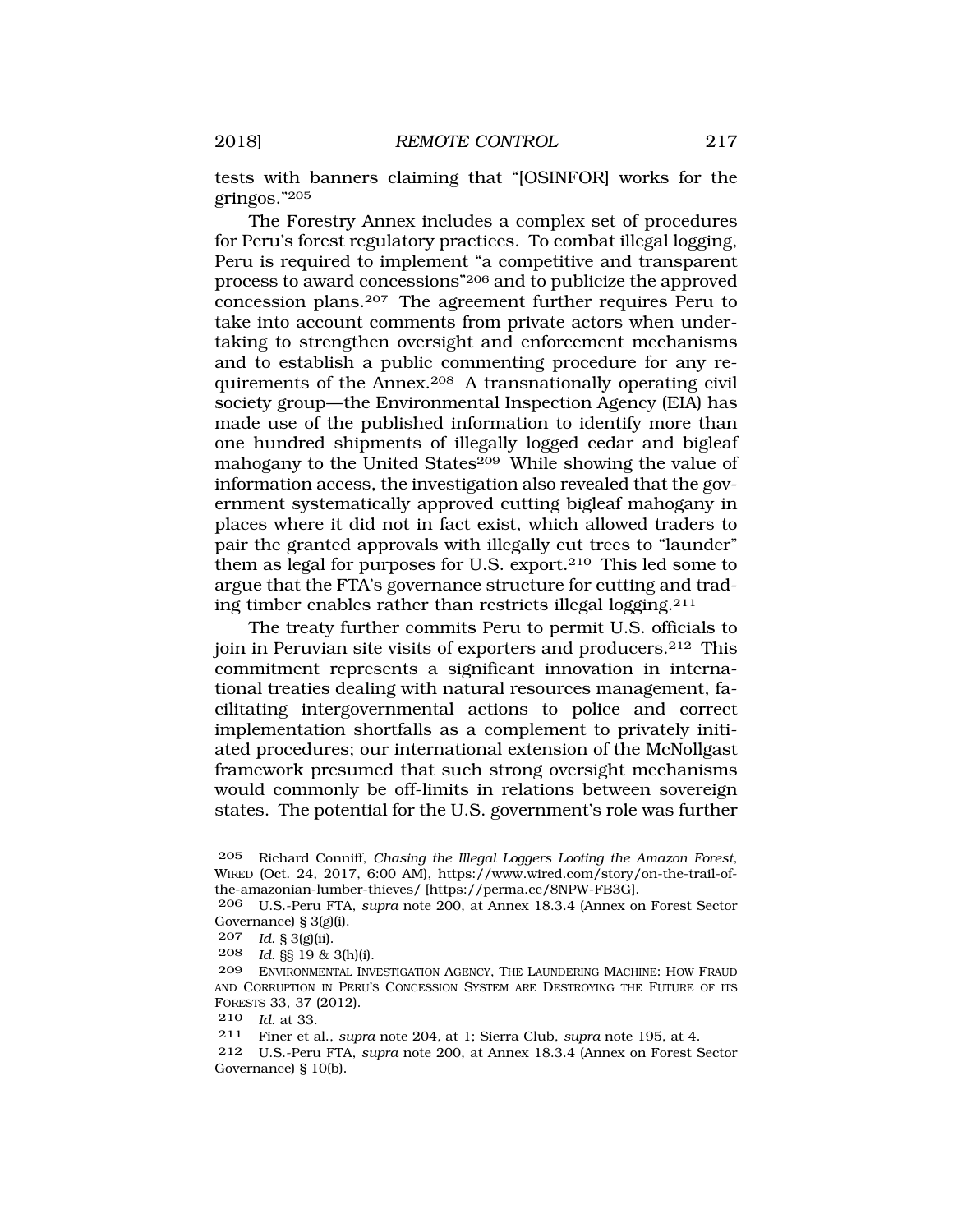strengthened by the United States implementing legislation for the U.S.-Peru FTA, which established an Interagency Committee on Trade in Timber Products from Peru.213 The Committee, like the CEC Commission, retains wide discretion regarding these investigative and enforcement activities.214 It is solely for the Committee to decide what action, if any, will be taken once they receive a verification or audit report.215 In an unprecedented action, in 2016, the Committee found that a shipment of timber to the United States from a specific company was unlawful.216 In late 2017, the Committee directed the U.S. Customs and Border Protection to deny entry to shipments from a specific Peruvian company for three years.<sup>217</sup>

215 *See* Interagency Comm. on Trade in Timber Prods. From Peru, *supra* note 213.

216 Interagency Comm. on Trade in Timber Prods. from Peru, *Statement Regarding July 2016 Timer Verification Report From Peru*, OFFICE OF THE U.S. TRADE REPRESENTATIVE (Aug. 17, 2016), [https://ustr.gov/sites/default/files/Timber-](https://ustr.gov/sites/default/files/Timber)Committee-Report-8172016.pdf [[https://perma.cc/R54X-2BY3\]](https://perma.cc/R54X-2BY3). *See generally*  Todd Tucker, *Enforcing Environmental Rules in Trade Shows Politicization's Benefits*, ROOSEVELT INSTITUTE (Oct. 24, 2017),<http://rooseveltinstitute.org/enforcing>environmental-rules-trade-shows-politicizations-benefit/ [[https://perma.cc/](http:https://perma.cc) 25ZE-XXN2] (discussing positive aspect of the "politicization" of trade enforcement under the Trump administration).

217 *USTR Announces Unprecedented Action to Block Illegal Timber Imports from Peru*, OFFICE OF THE U.S. TRADE REPRESENTATIVE (Oct. 2017), [https://ustr.gov/](http:https://ustr.gov)

<sup>213</sup> United States-Peru Trade Promotion Agreement Implementation Act, Public Law No. 110-138, § 501 (2007). Section 501 is the primary statutory authority for the Interagency Committee. The Interagency Committee was established by Presidential Memorandum dated May 1, 2009. Section 501 of the United States-Peru Trade Promotion Agreement Implementation Act, 74 Fed Reg. 20,865 (May 1, 2009). The five-member Interagency Committee is chaired by the USTR and includes representatives from Department of Justice, Department of Agriculture, Department of Interior, and Department of State. Representatives from the Department of Homeland Security and the U.S. Agency for International Development have observer status. *See* Interagency Comm. on Trade in Timber Prods. From Peru, *Description of the Organization, Functions, and Internal Procedures of the Interagency Committee*, OFFICE OF THE U.S. TRADE REPRESENTATIVE (Aug. 10, 2011), <https://ustr.gov/sites/default/files/uploads/Countries%20Regions/afri> ca/agreements/pdfs/FTAs/peru/DOC.PDF [[https://perma.cc/D25S-CUXV\]](https://perma.cc/D25S-CUXV).

<sup>214</sup> To fulfill its function to monitor Peru's progress, the Committee can demand audits of traders and verifications of shipments from the Peruvian government. *See* Interagency Comm. on Trade in Timber Prods. From Peru, *supra* note 213. The Committee encourages "the involvement of interested persons" and the public can submit information to assist in establishing any violations of forest protection rules and regulations. *Id.* Crucially, however, the "submission of information to the Interagency Committee in this regard does not create any substantive or procedural rights with respect to the Interagency Committee's deliberations or determinations." *Id.* This governance structure ultimately retains all control of managing the process for the government. Private interests are information providers and initiators but have no independent ability to advance the process. The pathway to escalating potential conflict leads to traditional state-to-state dispute settlement. *See infra* at subpart IV.C.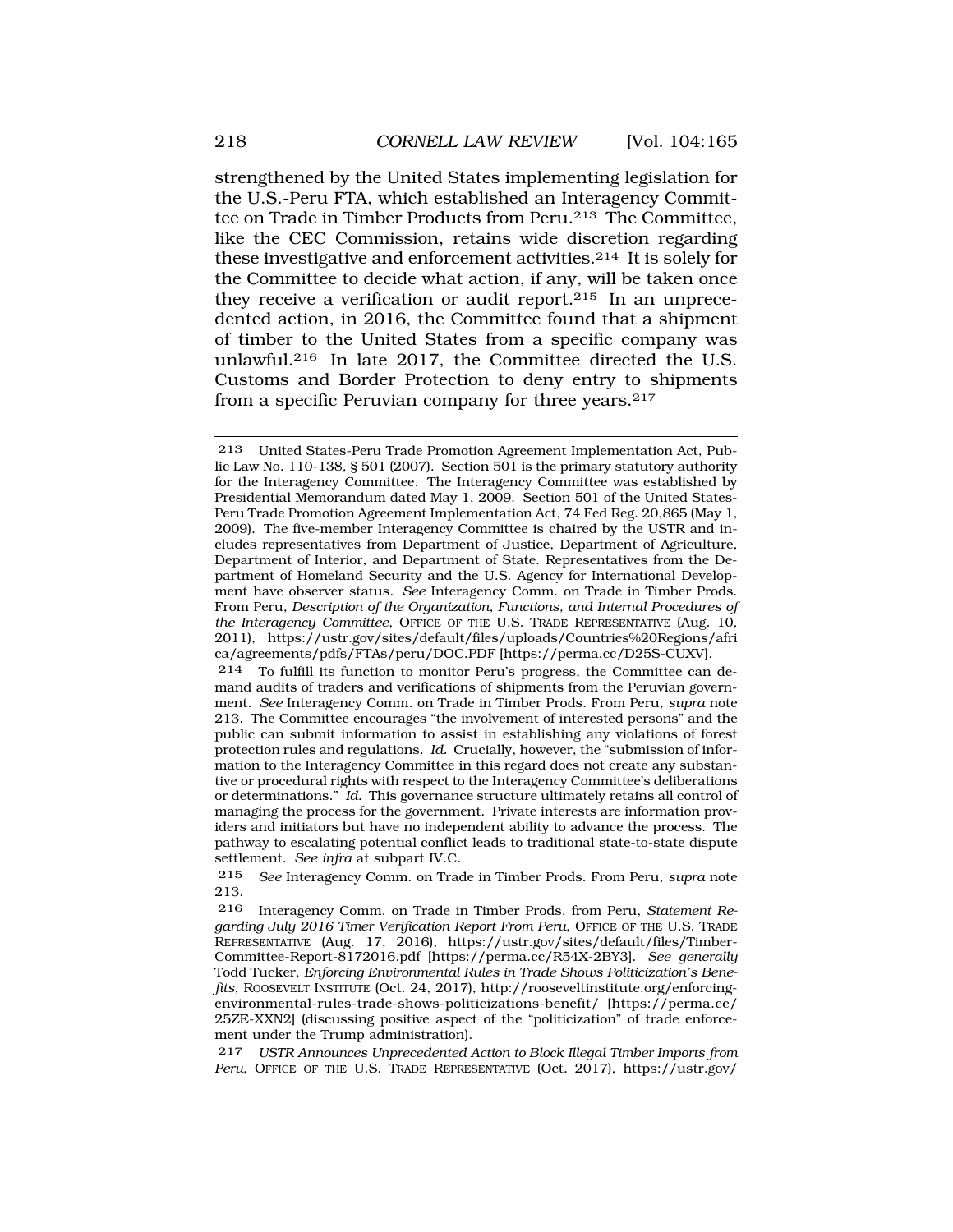<span id="page-54-0"></span>The Forestry Annex illustrates that environmental groups can succeed in changing resource management by focusing on a specific issue, mobilizing strong congressional support, and securing institutional changes in addition to procedural rights.218 Subsequent trade agreements, including TPP, have, however, been limited to generic procedural requirements and are much weaker. This history indicates the limitations of governance at a distance, and the stark contrast in strength of legalization between provisions that favor transnationally active firms on the one hand, and those that deal with environmental and labor interests on the other.

#### III

#### VARIATION IN LEGALIZATION OF TRANSNATIONAL REGULATORY PROCEDURES: EXAMPLES FROM THE TPP

The TPP, as signed by the United States and eleven other countries in February 2016, was a high point in the use of treaty-based administrative procedures and a major attempt by the U.S. to "export" its regulatory capitalist model of statemarket relations and administrative governance across the Pacific. Most of TPP's features were retained as part of CPTPP, which Japan revived in 2017, and which was signed in March 2018.219 The agreement includes more than one hundred commitments to various regulatory procedures.220 The content of the CPTPP, which incorporates almost all of the initial TPP agreement wholesale and then suspends a series of provisions listed in an annex, cannot be understood without accounting for the U.S. as the major protagonist of the basic agreement—a treaty among the eleven parties negotiated from a blank slate would certainly look different. Nonetheless, the resilience of the treaty's procedural machinery suggests that this approach has considerable attractions as a technique of international regulatory ordering that does not depend on the United States as its agent.

A focus on variations in the procedural provisions in the thirty-chapter TPP—as well as on some of the CPTPP's suspensions—is particularly useful to illustrate our political economy account. Many other variables such as different time periods,

about-us/policy-offices/press-office/press-releases/2017/october/ustr-announ ces-unprecedented-action [[https://perma.cc/AP7J-M558\]](https://perma.cc/AP7J-M558).

<sup>218</sup> *See* U.S.-Peru FTA*, supra* note 200, at Annex 18.3.4 (Annex on Forest Sector Governance).

<sup>219</sup> *See* CPTPP, *supra* note 9.

<sup>220</sup> A table of all these commitments will be made accessible upon publication.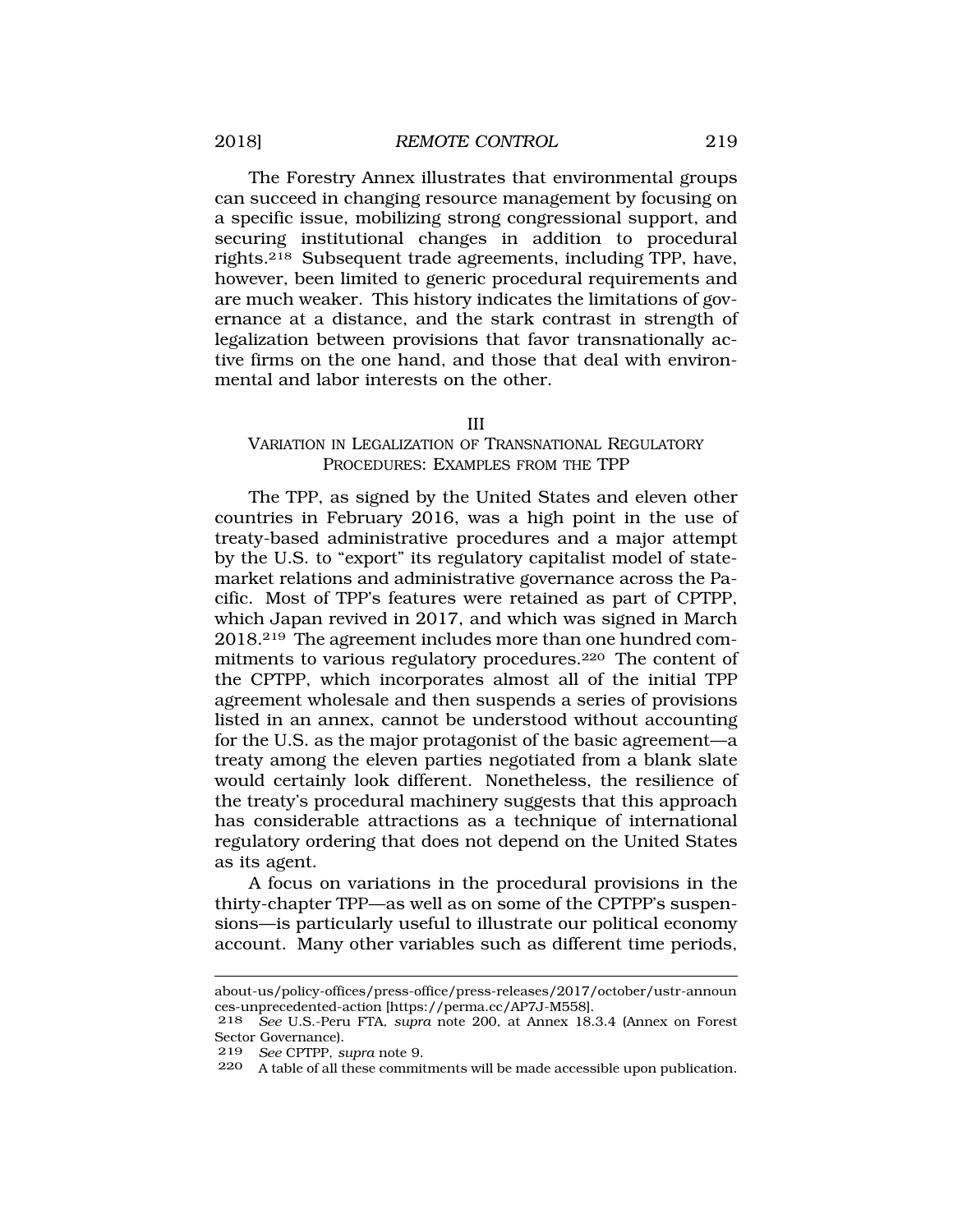treaty templates, and parties, are held constant. We use the analytical machinery developed in Part I to explain the systematic asymmetries in the procedures that TPP requires for economic regulatory decision-making on the one hand, and for social regulation (environment and labor) on the other. This unevenness is likely to be at least partly explained by the McNollgast framework and Putnam's two-level negotiating structure, where the relative strength of the procedural commitments negotiated by the more powerful parties reflect the relative political influence of various constituencies with the political principals.221 We contrast the intellectual property and environmental procedural provisions of the agreement to illustrate these imbalances.

We analyze variations in the procedural provisions in TPP in terms of their strength, using the concept of international legalization developed by Abbott et al., which classifies international commitments according to three variables: obligation, precision, and delegation.222 These categories are proxies for how effective the inter-state commitments will be in practice. Without empirically examining the impact of different procedural provisions on substantive regulatory outcomes, we posit that more highly legalized procedural provisions will, on balance, make more of a difference in national regulatory practices.

First, treaties vary in *intensity of obligations*, with less intense obligations being conditional, contingent on national law, or merely hortatory.<sup>223</sup> The intensity of an obligation is reflected in the use of different words such as 'shall,' 'should,'

<sup>221</sup> Putnam, *Two-Level Games*, *supra* note 7, at 435–36.

<sup>222</sup> Kenneth W. Abbott et al., *The Concept of Legalization*, 54 INT'L ORG. 401, 401 (2000) (developing obligation, precision, and delegation as three dimensions of international legalization) [hereinafter Kenneth W. Abbott et al.]; *see also* Kenneth W. Abbott & Duncan Snidal, *Hard and Soft Law in International Governance*, 54 INT'L ORG. 421, 422 (2000).<br>223 Kenneth W Abbott et a

<sup>223</sup> Kenneth W. Abbott et al., *supra* note 222, at 408–12. Hortatory language features prominently in the TPP. Judge Dillard's statement in his separate opinion in the *Appeal Relating to the Jurisdiction of the ICAO Council* is usefully recalled: "multilateral treaties establishing functioning institutions frequently contain articles that represent ideals and aspirations which, being hortatory, are not considered to be legally binding except by those who seek to apply them to the other fellow." Appeal Relating to the Jurisdiction of the ICAO Council (India v. Pakistan), Judgment, 1972 I.C.J. Rep. 92, 107 n.1 (Aug. 18) (separate opinion by Dillard, J.). Because we are primarily concerned with inter-state commitments taking the treaty form, the obligations we analyze already entail a significant degree of legalization on the spectrum between "hard" and "soft" law. The degree of legalization can, however, vary enormously between different norms within the same or across different treaties—it is this variation we focus on to illustrate our argument. Kenneth W. Abbott et al., *supra* note 222, at 405.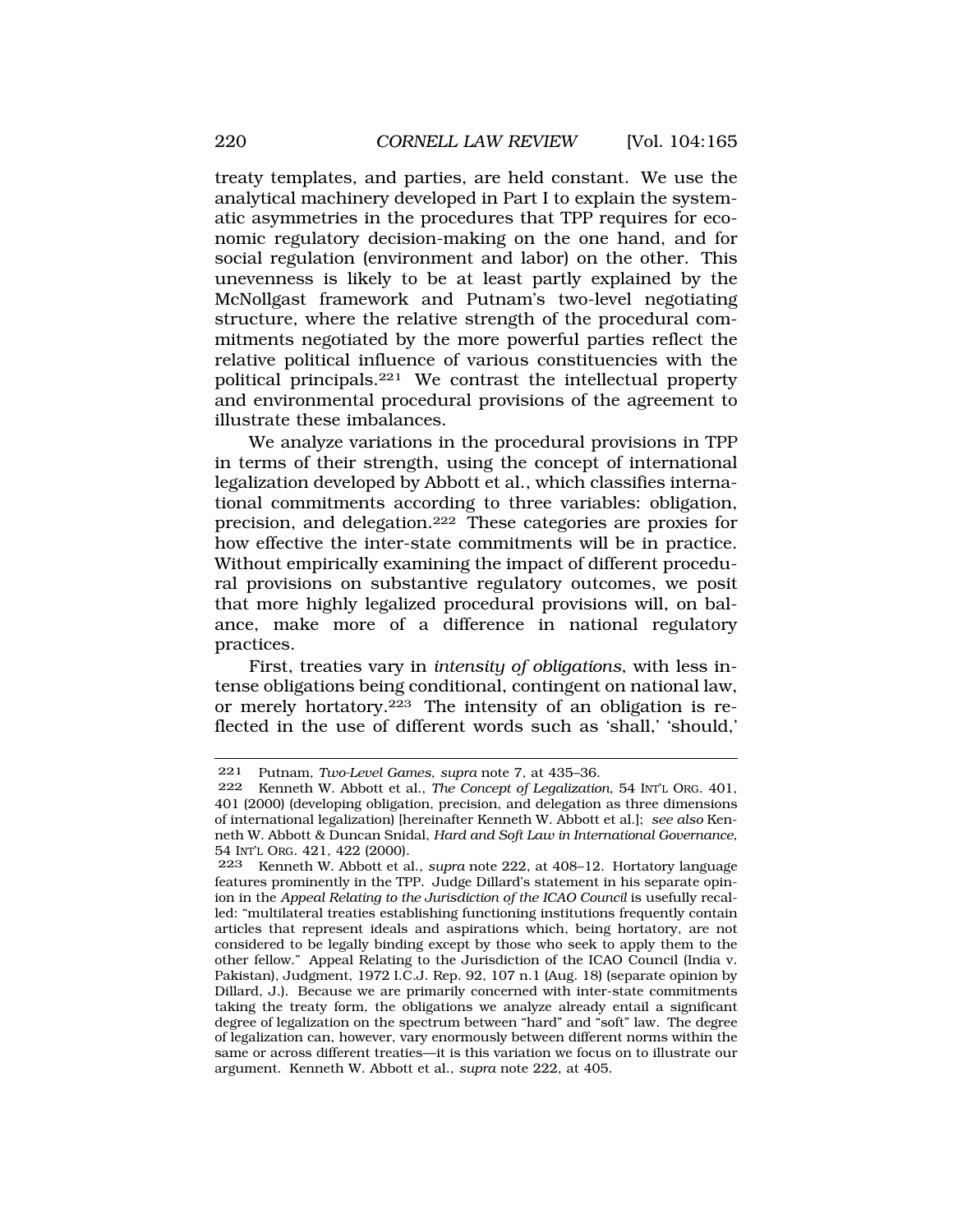<span id="page-56-0"></span>'may,' etc.224 Linos and Pegram show how such formulations have real effects on state behavior.<sup>225</sup> Second, commitments vary in *precision*—they can be clear and specific or broad and ambiguous.226 The level of precision influences the range of plausible interpretations and the discretion of the obligee.227 A third dimension of variation is *delegation*—the extent of discretion granted to third-party institutions with respect to the interpretation, application, and implementation, of international commitments.228 Authority can be delegated both to courts or tribunals for dispute resolution and treaty institutions for implementation.229 For our purposes, it is the delegation of dispute resolution and enforcement to institutions independent of the regulatory agency with procedural obligations that is of interest.230 Variation in the three dimensions is relevant for legal obligations' effectiveness and hence their potential force as instruments of transnational control.

A. TPP on Medicines: Strong Procedures to Empower Originator Drug Companies

There are many instruments of global governance relevant for the regulation of pharmaceuticals including the guidelines of the World Health Organization (WHO);231 cooperation agreements between national regulatory agencies;<sup>232</sup> WTO rules relating to intellectual property rights, foremost in the TRIPS agreement;233 and importantly, also a large set of more recent bilateral and regional economic agreements.234

230 *Id.* at 415–18.

<sup>224</sup> *See* Kenneth W. Abbott et al., *supra* note 222, 408–12.

<sup>225</sup> Katerina Linos & Tom Pegram, *The Language of Compromise in International Agreements*, 70 INT'L ORG. 587, 587 (2016) ("If flexibly specifying a task is no different from omitting it altogether, as our data suggest, the costs of compromise are much greater than previously believed.").<br>226 Kenneth W Abbott et al. supra note 2

<sup>226</sup> Kenneth W. Abbott et al., *supra* note 222, at 412–15.

<sup>227</sup> *Id.* at 415.<br>228 *Id.* at 415.

*Id.* at 415–18.

<sup>229</sup> *Id.* at 418.

See Richard Laing et al., 25 Years of the WHO Essential Medicines Lists: *Progress and Challenges*, 361 LANCET 1723, 1725 (2003).

<sup>232</sup> *See* John Skerritt et al., *Regulatory Collaboration: The International Coalition of Medicines Regulatory Authorities (ICMRA)*, 29 WHO DRUG INFO. 3, 4 (2015). 233 *See generally* GRAEME B. DINWOODIE & ROCHELLE C. DREYFUSS, A NEOFEDER-ALIST VISION OF TRIPS (2012).

<sup>234</sup> *See* Abbott, *supra* note 167, at 47 (tracing the genealogy of U.S. FTA practice protecting the originator pharmaceutical industry). The relation between access to medicines and international agreements concerning intellectual property has received abundant attention. For an innovative approach to these issues, see generally BALANCING WEALTH AND HEALTH: THE BATTLE OVER INTELLECTUAL PROP-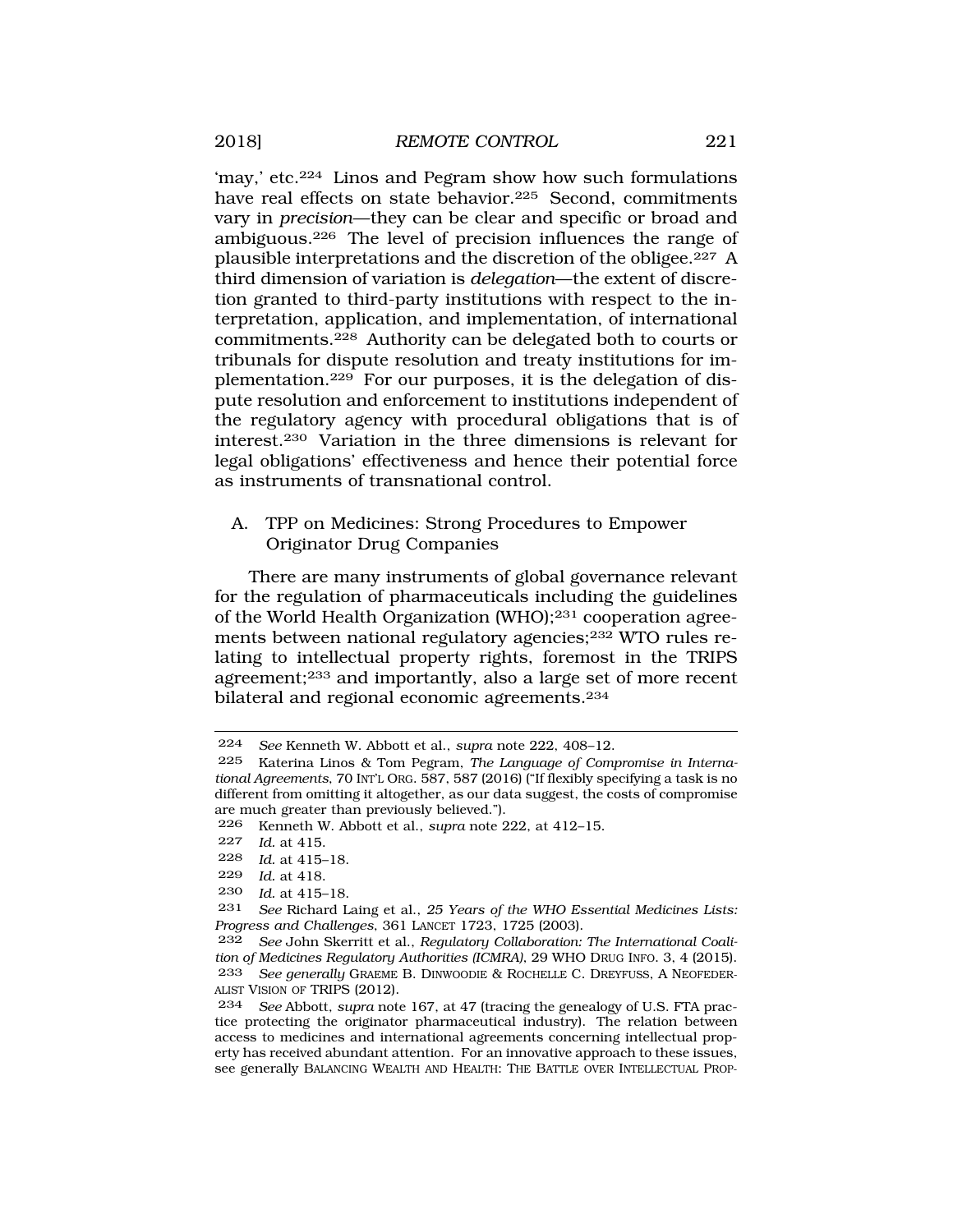The battle between intellectual property protections and access to medicines played out in the original TPP negotiations, and the suspension of some of its provisions in CPTPP.235 We expect that in TPP12 procedural commitments would stack the deck in favor of the originator pharmaceutical industry, a wellorganized powerful constituency with strong political influence in the two dominant parties—the United States and Japan.236 After the United States dropped out, notable provisions in the intellectual property chapter were suspended in CPTPP.237 These were mostly substantive provisions, whereas the procedural obligations largely survived.238 This comports with our hypothesis about procedural commitments on balance being less politically salient.

The TPP's procedural obligations relevant to pharmaceuticals span the chapters on technical barriers to trade, government procurement, regulatory coherence, transparency, anticorruption, as well as specific annexes about pharmaceuticals and devices. Considered together, they are intense, specific, and strong in their institutions for implementation.

TPP includes a diverse array of procedural rights for patent applicants and holders, including prioritization of earlier applications,239 the right to amend filings,240 and information about

240 *Id.* at art. 18.43.

ERTY AND ACCESS TO MEDICINES IN LATIN AMERICA (Rochelle C. Dreyfuss & César Rodríguez-Garavito eds., 2014).

<sup>235</sup> *See* Gleeson et al., *supra* note 189, at 2 (focusing on the effects of TPP's procedural requirements on health regulation in New Zealand); Amy Kapczynski, *The Trans-Pacific Partnership—Is It Bad for Your Health?*, 373 NEW ENG. J. MED. 201, 202 (2015) (noting the negative impact that the TPP could have on public health, including the increased cost of medicine in the US). Gleeson et al., *supra*  note 189, at 230.

<sup>236</sup> According to Abbott, the relative influence of originator and generic pharmaceutical industries helps understand variations in the U.S. Abbott, *supra* note 167, at 53. The weaker obligations in the US-Chile and US-Jordan FTAs may be linked to the important generic industries there, rather than a stronger emphasis on public health concerns. *Id.* The strong influence of the pharmaceutical industry over U.S. trade policy is well documented. *See, e.g.*, SUSAN K. SELL, PRIVATE POWER, PUBLIC LAW: THE GLOBALIZATION OF INTELLECTUAL PROPERTY RIGHTS 147 (2008) (describing pharmaceutical companies' strategies to influence U.S. trade policy); Kaminski, *supra* note 46, at 1001, 1051 (explaining that unbalanced membership in advisory committees results in "trade policy [that] does not produce balanced IP law").

<sup>237</sup> *Annex II—List of Suspended Provisions*, GOV'T OF CAN., http:// <www.international.gc.ca/trade-commerce/trade-agreements-accords-commerci> aux/agr-acc/tpp-ptp/annex2-annexe2.aspx?lang=eng [\[https://perma.cc/SXS2-](https://perma.cc/SXS2) WPYW].

<sup>238</sup> *Id.* 

<sup>239</sup> *See* TPP12, *supra* note 2, at art. 18.42 (2016).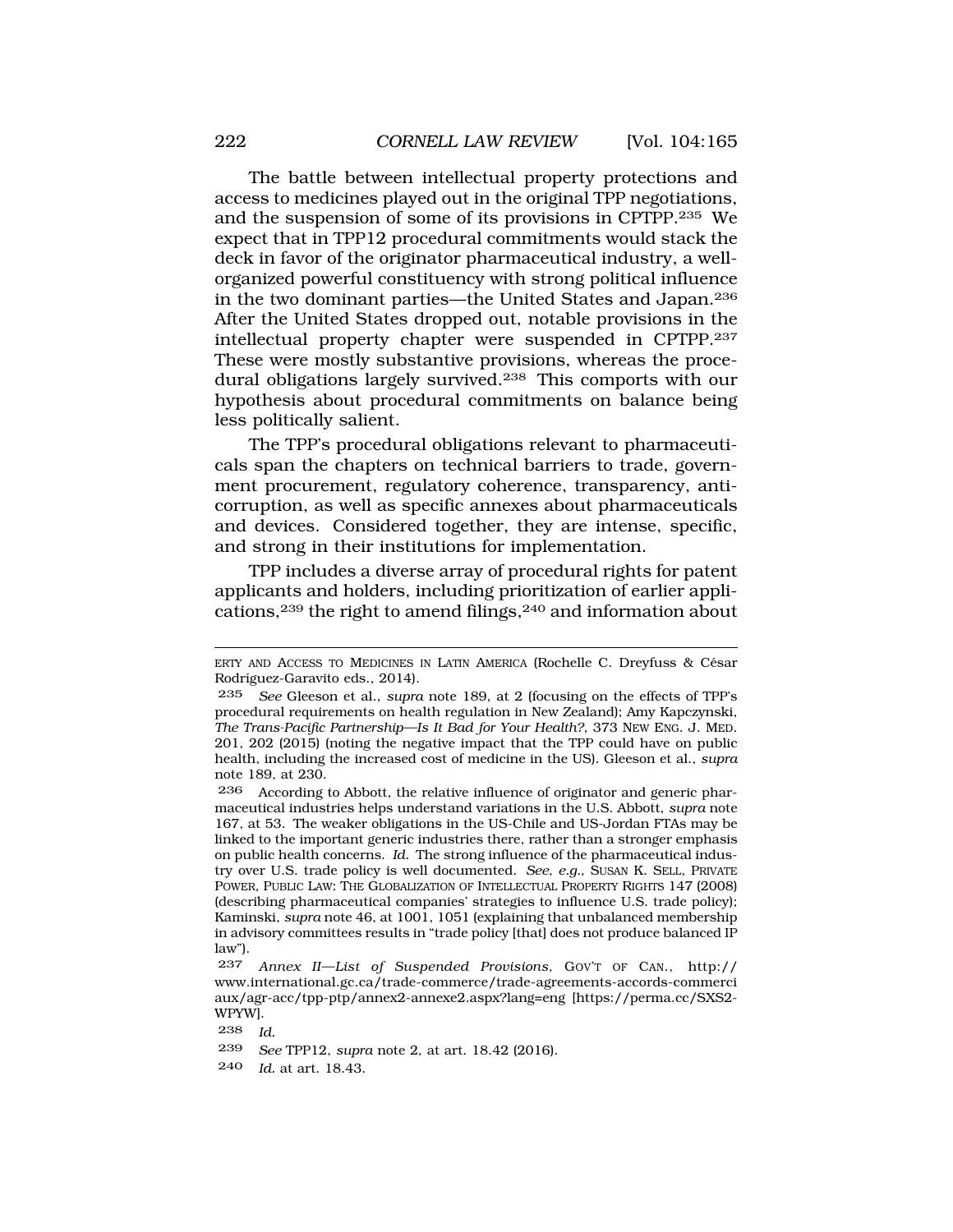granted patents.241 Particularly pronounced are TPP's obligations for domestic opportunities for judicial review. The parties are, for example, to "ensure that any marketing authorisation determination is subject to an appeal or review process that may be invoked at the request of the applicant."242 Broad in scope are also the requirements to provide "right holders" with "civil judicial procedures concerning the enforcement of any intellectual property right covered in this Chapter."243 By creating a presumption of patent validity in patent disputes, TPP specifies the burden of proof in a manner beneficial for the pharmaceutical industry.244

The TPP not only provides for extensive opportunities for review but in some instances, demands specific remedies. The parties must enable patent holders to recover monetary damages from alleged infringers for losses suffered due to negligent or willful behavior, and damages include lost profits.245 The parties are also required to give their courts the ability to force alleged patent infringers to provide information so as to facilitate patent holders' ability to make a successful claim.246

In keeping with recent U.S. FTAs, the TPP requires parties which allow the use of previously submitted safety and efficacy data in market approval applications—which are used by producers of generic drugs to cut approval costs—to set up a procedure linking the medicines registration process with the opportunity for patent review.247 Modeled on U.S. legislation, this procedure creates a dynamic in which the regulatory agency for approving medicines assists originator pharmaceutical firms with patent enforcement by automatically notifying them of potential challenges to their patents.248 This notification is backed up by guaranteeing "preliminary injunctions or equivalent effective provisional measures" to keep the new product, in many cases a generic, from entering the market by creating a relatively easily erected hurdle at the disposal of

<sup>241</sup> *Id.* at art. 18.45.

<sup>242</sup> *Id.* at Annex 8-C, ¶ 12(c).

<sup>243</sup> *Id.* at art. 18.74, ¶ 1.

<sup>244</sup> *Id.* at art. 18.72, 9 3.<br>245 *Id.* at art. 18.74 9.34

*Id.* at art. 18.74, ¶ 3–4.

<sup>246</sup> *Id.* at art. 18.74, ¶ 13.

<sup>247</sup> *Id.* at art. 18.53, ¶ 1(b) (requiring parties to give notice to the patent holder the data of which is being used and adequate time to seek review including preliminary injunctions).

<sup>248</sup> Brook K. Baker, *Ending Drug Registration Apartheid: Taming Data Exclusivity and Patent/Registration Linkage*, 34 AM. J. L. & MED. 303, 307 (2008) (pointing to the creation of the patent/registration linkage system in the Hatch-Waxman Act).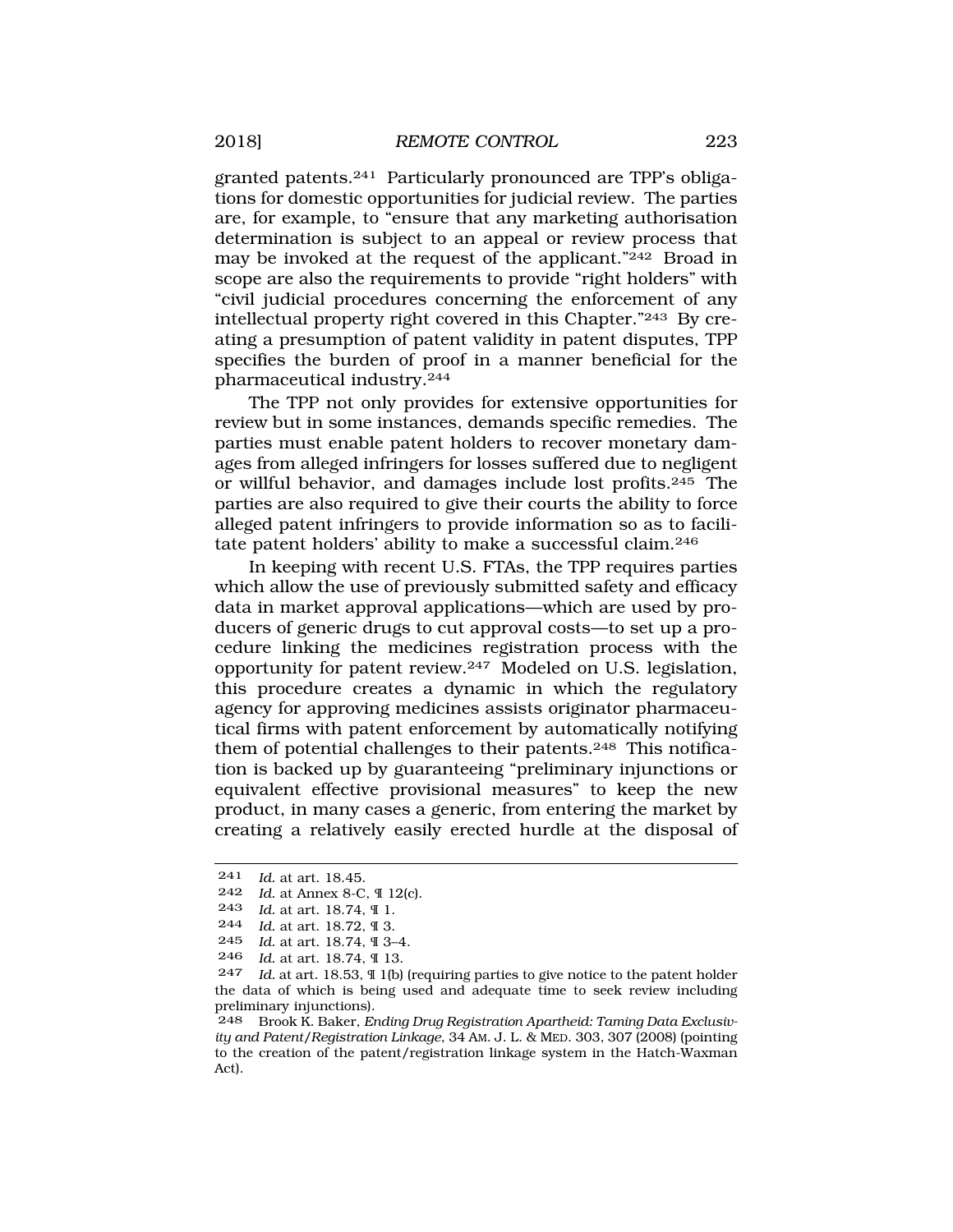originator firms.249 This system of linkage—which is of highpriority for the originator drug industry—is a strong and precise obligation which illustrates the potential for treaty-based procedural commitments to function as instruments of control at a distance.250 There might of course be significant slippage between the obligations in the treaty and the functioning of the administrative and judicial processes as they are ultimately implemented. The procedural rights in the treaty are not necessarily a guarantor of different substantive outcomes, but their significance lies in their direct empowerment of private individuals to directly assert their interests. If the procedural rights themselves are flouted, we would expect the private actors to seek redress through the review mechanisms created by the treaty and by lobbying their home country to influence the regulating state.

As Frederick Abbott notes, the linkage system also illustrates the de facto imbalance which de jure equal and reciprocal international commitments can entail.251 The delay to the market entry of generic drugs created by the preliminary injunction procedure depends on the efficiency of the local state's administrative or judicial system.252

U.S. bilateral agreements with comparatively weaker IP obligations, such as the U.S.-Chile and U.S.-Jordan FTAs, have been linked to the influence of important generic industries in those countries, rather than stronger support for public health concerns.253

2017.pdf [\[https://perma.cc/T3V7-TQ82\]](https://perma.cc/T3V7-TQ82).<br>251 See Abbott, supra note 167, at 55-251 *See* Abbott, *supra* note 167, at 55–56.

<sup>249</sup> *See* TPP12, *supra* note 2, at art. 18.53, ¶ 1(c); *see also* THE GLOBALIZATION OF HEALTH CARE: LEGAL AND ETHICAL ISSUES 308–09 (I. Glenn Cohen ed., 2013) (discussing the rationale of patent linkage).

<sup>250</sup> PhRMA, Re: Request for Comments on Negotiating Objectives Regarding Modernization of The North American Free Trade Agreement with Canada and Mexico 4 (June 12, 2017), [http://phrma-docs.phrma.org/files/dmfile/PhRMA-](http://phrma-docs.phrma.org/files/dmfile/PhRMA)Comments-on-Negotiating-Objectives-for-Modernization-of-NAFTA-June-

In countries with lower state capacity, proceedings challenging the granted preliminary injunctions are more likely to be delayed which in fact creates further protection for the originator drug from the generic competitor. *Id.* at 56 ("Linkage presents the largest scale problem for the countries with the least well developed legal systems: countries where preliminary injunctions may last for a decade because there is no one that can effectively challenge them.").

<sup>253</sup> *Id.* at 53. As we noted earlier, TPP12 had also included—and CPTPP subsequently suspended—detailed procedural commitments relating to central health authorities deciding on reimbursement schedules for medicines. *See supra* subpart II.C.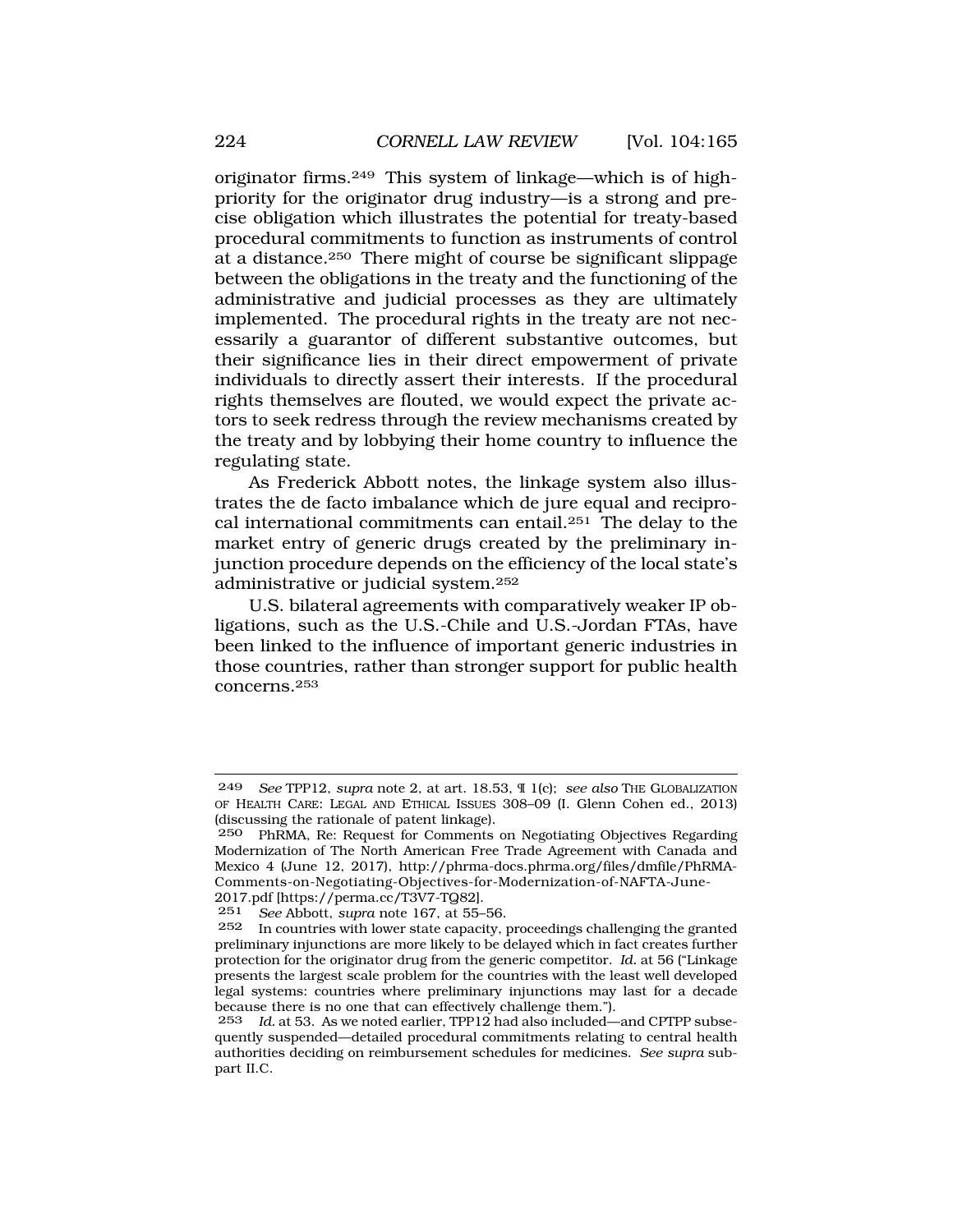<span id="page-60-0"></span>B. TPP on Environment: Weak Procedures to Appease Environmental Interests

The evolution of environmental norms in U.S. economic treaties continued in TPP12, which features a total of 136 different environmental provisions, only two of which were not copied from previous agreements.254 CPTPP left almost all of the environment chapter intact but suspended one obligation similar to that of the U.S. Logan Act—which requires the treaty parties to take measures against trade in wild fauna and flora that violates not a party's own law but that of the jurisdiction where the original taking occurred.<sup>255</sup> In terms of legalization, the environmental obligations in the treaty were significantly diluted from the corresponding provisions of the 2006 U.S.- Peru agreement, previously discussed.256 Among the reasons for the scaling back may have been the greater need to compromise among twelve treaty parties and the absence of strong environmental demands in the U.S. Congress's TPP "fast-track" legislative process.257

The TPP's procedural obligations relevant to environmental protection span the chapters on technical barriers to trade,258 investment, $259$  government procurement,  $260$  exceptions,  $261$  and of course, the environment. But overall, the provisions remain weak and do not give private actors significant rights to protect their interests. The environment chapter requires the parties to "make publicly available appropriate information about its programmes and activities" relating to the protection of the ozone layer, the protection of the marine environment from ship pollution, and the conservation and sustainable use of biological diversity,262 as well as to generally publish their environmental laws and policies.263 But in contrast to the pharmaceuticals provisions giving private actors extensive and enforceable access to information rights, TPP's sole specific informational provision requires the parties' governments to

258 *See* TPP12, *supra* note 2, at art. 8.7, ¶ 10.

- 260 *Id.* at art. 15.3, ¶ 2.
- 261 *Id.* at art. 29.1, ¶ 2.
- 262 *Id.* at arts. 20.5, ¶ 2; 20.6, ¶ 2; 20.13, ¶ 5.
- 263 *Id.* at art. 20.7, ¶ 1.

<sup>254</sup> Jean Fr´ed´eric Morin, Joost Pauwelyn & James Hollway, *The Trade Regime as a Complex Adaptive System: Exploration and Exploitation of Environmental Norms in Trade Agreements*, 20 J. INT'L ECON. L. 365, 383 (2017).

<sup>255</sup> GOV'T OF CAN., *supra* note 237.

<sup>256</sup> SIERRA CLUB, *supra* note 195, at 7–8.

<sup>257</sup> *Id.* at 1, 8.

<sup>259</sup> *Id.* at arts. 9.10, ¶ 3(d); 9.16.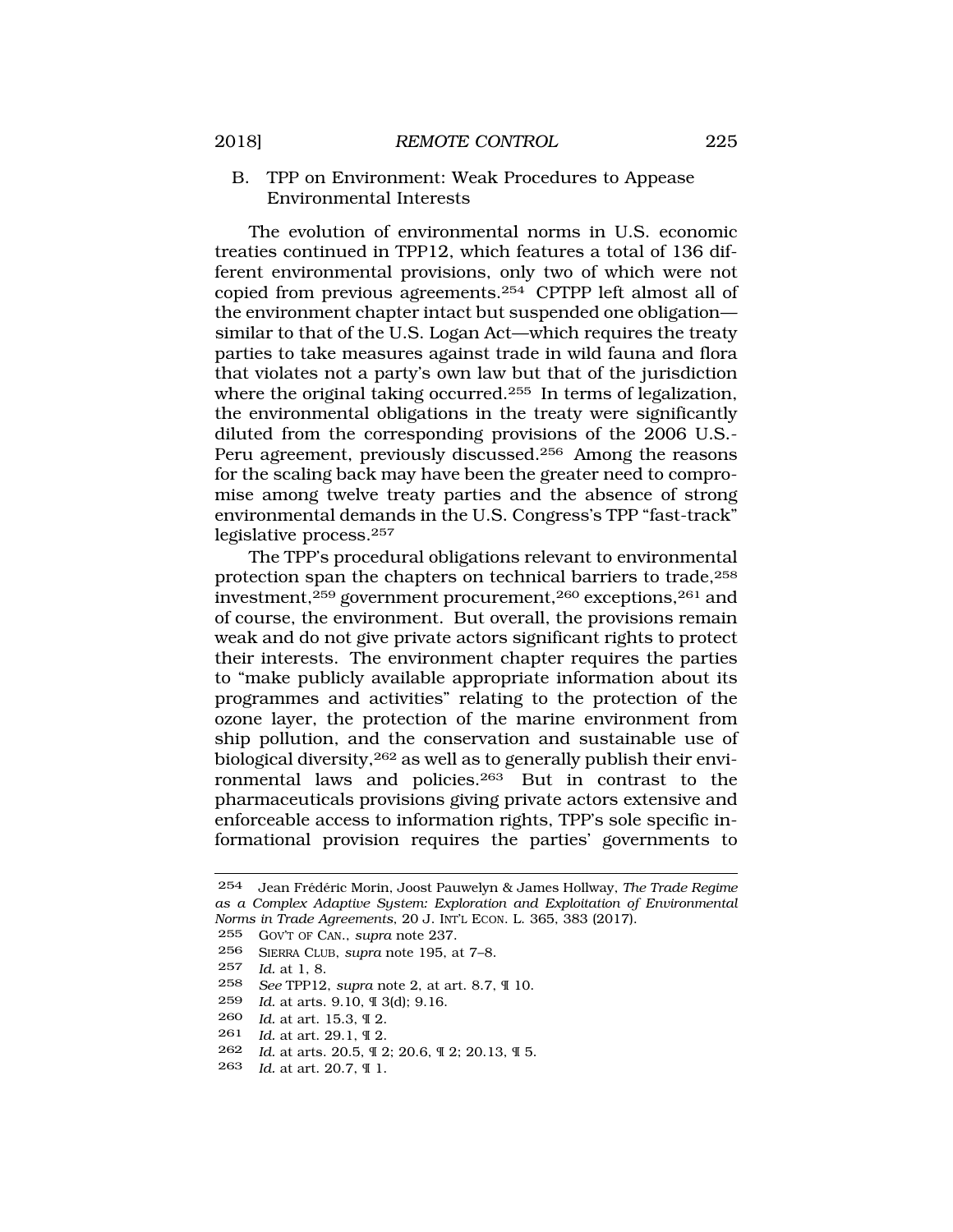share data about their fishing subsidies with each other.<sup>264</sup> Even though information asymmetries abound in environmental protection, and many civil society organizations could benefit greatly from access to credible information about environmental conditions and proposed regulatory measures, the TPP's generic publication requirements fail to ensure that such information will be forthcoming; they give wide discretion to governments as to what information to publish, and lack any private rights of access.265 Administrative hearings are to be public only "in accordance with [a party's] applicable laws."266 A number of procedural provisions do not specify standing but leave it to domestic law to establish which interests are "recognized."267 There are also no obligations for reason-giving, and the remedies provision is only hortatory.268

The TPP's provisions regarding enforcement concern both the TPP's obligations, and the parties' own environmental laws and regulations. With respect to the agreement's obligations, TPP provides a public submissions procedure which requires each party to receive and consider written submissions about implementation of the environment chapter.269 This procedure is only required for "person[s] residing or established in its territory" thereby excluding submission rights from foreign civil society organizations, while the participation provisions in the pharmaceutical context were not so restricted.270 Once eligible interested persons have made the submission, the party is required only to "respond in a timely manner . . . in accordance with domestic procedures."<sup>271</sup> This is weak and unspecific. Furthermore, the provision explicitly lists restrictive conditions

*Id.* at art. 20.7, ¶ 3. *Id.* at art. 20.7, ¶ 4. *Id.* at art. 20.7, ¶ 5. *Id.* at art. 20.9. *Id.* at art. 20.7, ¶ 2. *Id.* at art. 20.9, ¶ 1.

<sup>264</sup> *Id.* at art. 20.16, ¶ 9 (providing information about the subsidies for fisheries programs).

<sup>265</sup> *See, e.g.*, *id.* at art. 20.7, ¶ 1 ("Each Party shall promote public awareness of its environmental laws and policies, including enforcement and compliance procedures, by ensuring that relevant information is available to the public."); *see also id.* at art. 20.3, ¶ 2 ("The Parties recognise the sovereign right of each Party to establish its own levels of domestic environmental protection and its own environmental priorities, and to establish, adopt or modify its environmental laws and policies accordingly."); *id.* at art. 20.3, ¶ 5 ("The Parties recognise that each Party retains the right to exercise discretion and to make decisions regarding: (a) investigatory, prosecutorial, regulatory and compliance matters; and (b) the allocation of environmental enforcement resources with respect to other environmental laws determined to have higher priorities.").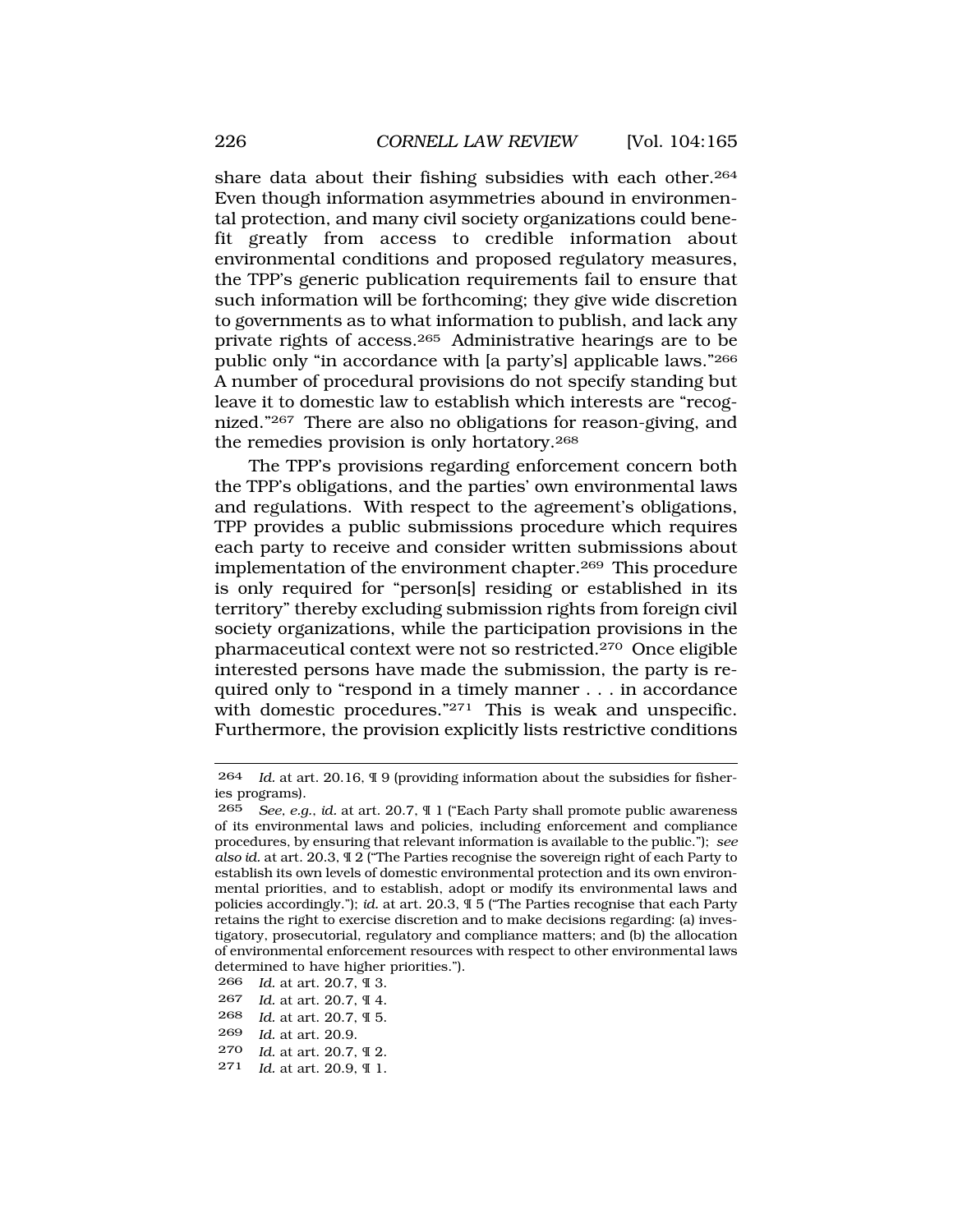the parties may impose for public submissions.272 Interested persons do not have the right to petition parties to correct regulatory inaction—this right is reserved only for the other parties.273 This inter-party exchange is administered through the Committee on Environment where private actors have no right of access.274 In contrast to the U.S.-Peru FTA, where a partially independent secretariat can create a public factual record on the basis of submissions,275 the TPP does not include any possibility for further public information creation.276

The second set of provisions concerns the enforcement of the parties' own environmental laws.277 In comparison to both previous FTAs and the pharmaceutical provisions in the TPP, these procedural obligations are weak and unspecific.278 A restrictive clause was added, for example, which only gives the right to request investigation of alleged environmental law violations to persons "residing or established in its territory."279 Similarly, TPP provides that enforcement proceedings for a country's environmental laws must be public only to the extent this publicity is "in accordance with its applicable laws."280

In sum, the numerous TPP procedural provisions relating to the environment do not provide effective instruments for affecting regulatory decisions. They do not empower represent-

275 U.S.-Peru FTA, *supra* note 200, at art. 18.9.

<sup>272</sup> *Id.* at art. 20.9, ¶ 2.

<sup>273</sup> *Id.* at art. 20.9, ¶ 4.

<sup>274</sup> *Id.* 

<sup>276</sup> *The Trans-Pacific Partnership and the Environment: An Assessment of Commitments and Trade Agreement Enforcement*, CTR. FOR INT'L ENVTL. L. 5 (Nov. 2015), [http://www.ciel.org/wp-content/uploads/2015/11/TPP-Enforcement-Analysis-](http://www.ciel.org/wp-content/uploads/2015/11/TPP-Enforcement-Analysis)Nov2015.pdf [\[https://perma.cc/RRL8-K6UT](https://perma.cc/RRL8-K6UT)] (criticizing the absence of a factual record). The creation of a factual record had been part of the commitments in the NAFTA environment side-agreement, CAFTA-DR, the PTPA, U.S-Columbia PTA and U.S.-Panama PTA. Even in these treaties, the citizen suits have not been able to generate much factual records—of the 87 filed submissions, 22 generated records. *Id.* at 5–6.

<sup>277</sup> *See* TPP12, *supra* note 2, at art. 20.7, ¶¶ 2–5.

<sup>278</sup> *Compare id.* at art. 20.7, ¶ 2 ("Each Party shall ensure that an interested person residing or established in its territory may request that the Party's competent authorities investigate alleged violations of its environmental laws, and that the competent authorities give those requests due consideration, in accordance with the Party's law."), *with id.* at art. 18.71 ("Each Party shall ensure that enforcement procedures as specified in this Section are available under its law so as to permit effective action against any act of infringement of intellectual property rights covered by this Chapter, including expeditious remedies to prevent infringements and remedies that constitute a deterrent to future infringements."). 279 *Compare id.* at art. 20.7, ¶ 2, *with* U.S.-Peru FTA, *supra* note 200, at art. 18.4, ¶ 1.

<sup>280</sup> *Compare* TPP12, *supra* note 2, at art. 20.7, ¶ 3, *with* U.S.-Peru FTA, *supra*  note 200, at art. 18.4, ¶ 2(a).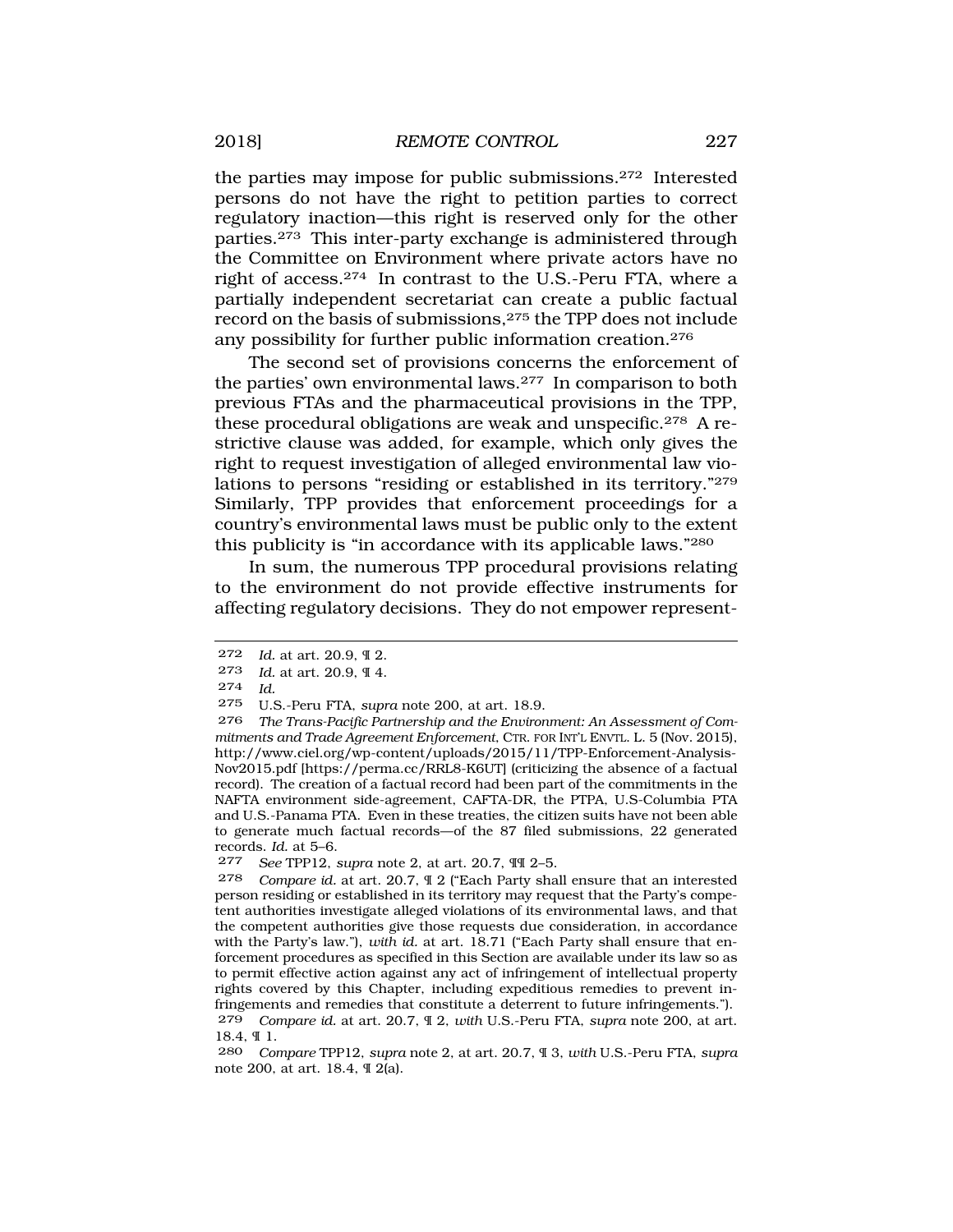<span id="page-63-0"></span>atives of environmental interests, do not stack the deck in their favor, and leave pre-existing power imbalances in place. Rather than giving environmental advocates the rights of initiative and voice, the agreement vacuously provides that the state parties "may seek advice or assistance from any person or body they deem appropriate in order to examine [disagreements relating to the environment chapter]."281 Relatedly, in setting up committees, advisory committees, and fora for exchange on environmental matters, the parties "may include persons with relevant experience, as appropriate, including experience in business, natural resource conservation and management, or other environmental matters."282

A last weakness regarding environmental enforcement in TPP is its complex and protracted inter-party dispute resolution process.283 In cases of disagreement about interpretation or implementation of the TPP environment chapter, the parties are to seek consultations.284 The consultations have three stages. First, consultation, then "senior consultation," and then "ministerial consultation," before you can get to SSDS.285 The practical effect of these elaborate requirements is to foreclose, or at least, to greatly discourage the parties from resorting to the TPP's SSDS process. In contrast to the Peru treaty, no autonomous secretariat to oversee the enforcement process exists, leading some commentators to question whether "parties seriously intend to comply with environmental commitments in [trade agreements]."286

#### **CONCLUSION**

Over the past three decades, the North Atlantic states' regulatory capitalist approach to global economic governance has proliferated and intensified through economic regulatory agreements designed, through procedural as well as substantive commitments, to promote international commerce.287 Lately this approach has come to draw resistance, not only from some developing countries and China, but from home. In the United States and the European Union, major critiques of ever increasing international mobility of trade, services, and invest-

<sup>281</sup> TPP12, *supra* note 2, at art. 20.20, ¶ 5.

<sup>282</sup> *Id.* at art. 20.8, ¶ 2.

<sup>283</sup> SSDS is available pursuant to *id.* at art. 20.23, ¶ 1.

<sup>284</sup> *Id.* at 20.23, ¶ 2(a).

<sup>285</sup> *Id.* at arts. 20.20–23.

<sup>286</sup> CTR. FOR INT'L ENVTL L., *supra* note 276, at 8.

<sup>287</sup> Putnam, *Two-Level Games*, supra note 7, at 427–30.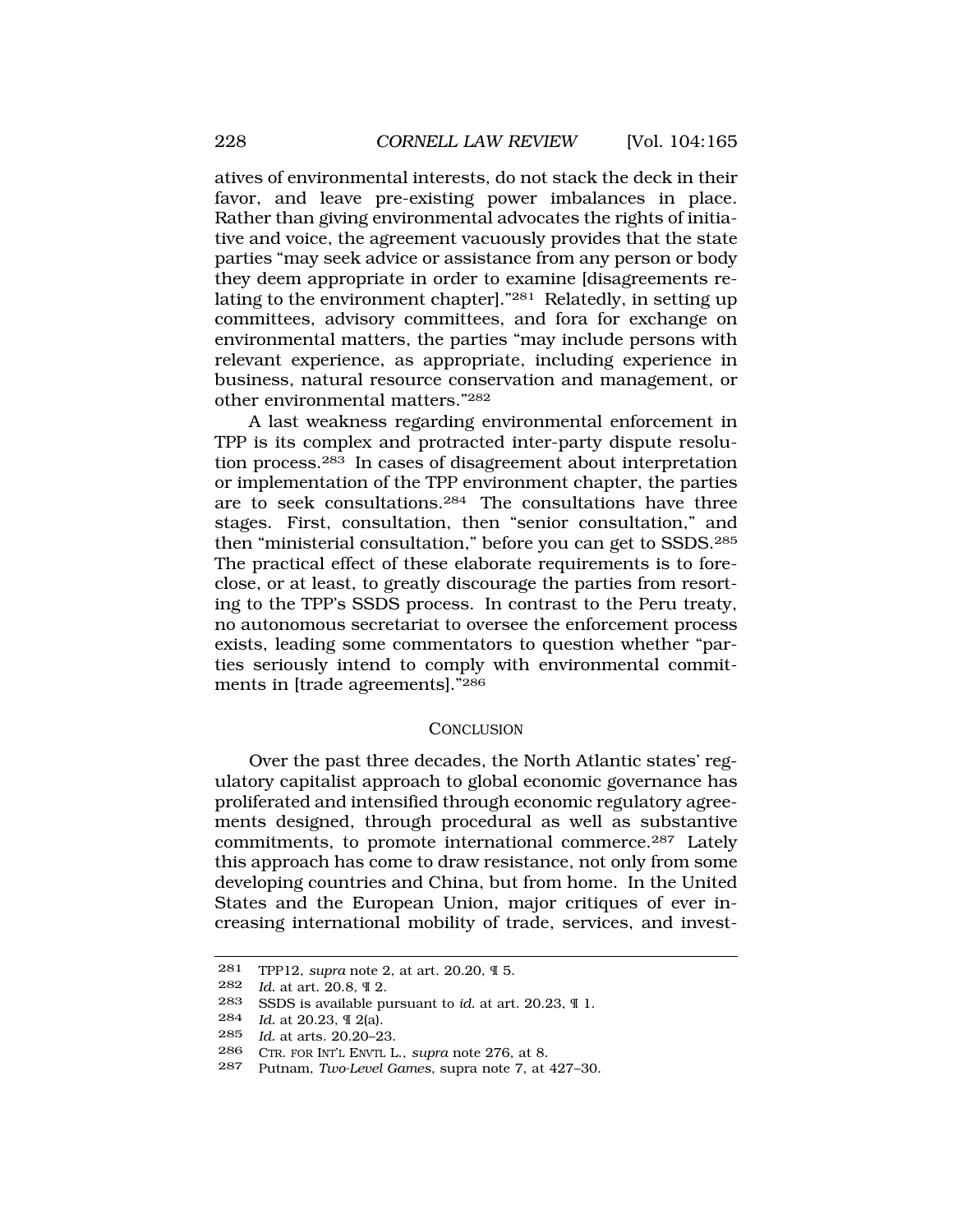ment have become politically powerful.<sup>288</sup> The adverse, often locally concentrated, and highly varying impacts on employment and the environment have spurred significant contestation and resistance.289 China, which benefitted enormously from integrating more closely into the global market, is now simultaneously pursuing a quite different approach to international economic ordering through its highly ambitious Belt and Road Initiative which focuses on—but reaches much wider than—infrastructures.290

A marked difference has existed between the liberal model of private party empowering procedures in EU- and U.S.-led agreements on one hand, and in agreements with strong ownership from ASEAN or China on the other.291 The United States has been intending to export procedures that it already has in place domestically, whereas many of the ASEAN governments and China do not want to bind their governments and empower private actors to the same extent. It remains to be seen to what extent China's alternative model for internal and global economic ordering built around a close connection, if not identity, of state and economic actors and the leveraging of government investment in other countries will be the foundation for an entirely different system of transnational control.

Notwithstanding these diverse sources of contestation, the unbundling and reorganization of production and distribution along global value chains through technological innovation, strong growth in cross-border investment and services, and the revolution of the digital economy are here to stay. These dynamic forms of transnational economic activity will generate

<sup>288</sup> *See* Krishnadev Calamur, *The 'Brexit' Campaign: A Cheat Sheet*, ATLANTIC (June 23, 2016), [https://www.theatlantic.com/international/archive/2016/06/](https://www.theatlantic.com/international/archive/2016/06) uk-brexit-guide/482730/ [\[https://perma.cc/74RA-EYU3](https://perma.cc/74RA-EYU3)].

<sup>289</sup> *See id.*; *see also* David H. Autor, David Dorn & Gordon H. Hanson, *The China Shock: Learning from Labor-Market Adjustment to Large Changes in Trade*, 8 ANNUAL REV. ECON. 205, 205–09 (2016).

<sup>290</sup> *See* Mark Wu, *The "China, Inc." Challenge to Global Trade Governance*, 57 HARV. INT'L L.J. 261, 323–24 (2016). *See generally* REGULATING THE VISIBLE HAND?: THE INSTITUTIONAL IMPLICATIONS OF CHINESE STATE CAPITALISM (Curtis J. Milhaupt & Benjamin Liebman eds., 2016).

See, e.g., Agreement on Trade in Goods of the Framework Agreement on Comprehensive Economic Co-operation Between the Association of Southeast Asian Nations and the People's Republic of China art. 4, Nov. 29, 2004 ("Article X of the GATT 1994 shall, *mutatis mutandis*, be incorporated into and form an integral part of this Agreement"); Agreement on Comprehensive Economic Partnership Among Japan and Member States of the Association of Southeast Asian Nations, Apr. 14, 2008; Agreement on Trade in Goods Under the Framework Agreement on Comprehensive Economic Cooperation Among the Governments of the Member Countries of the Association of Southeast Asian Nations and the Republic of Korea, Aug. 24, 2006.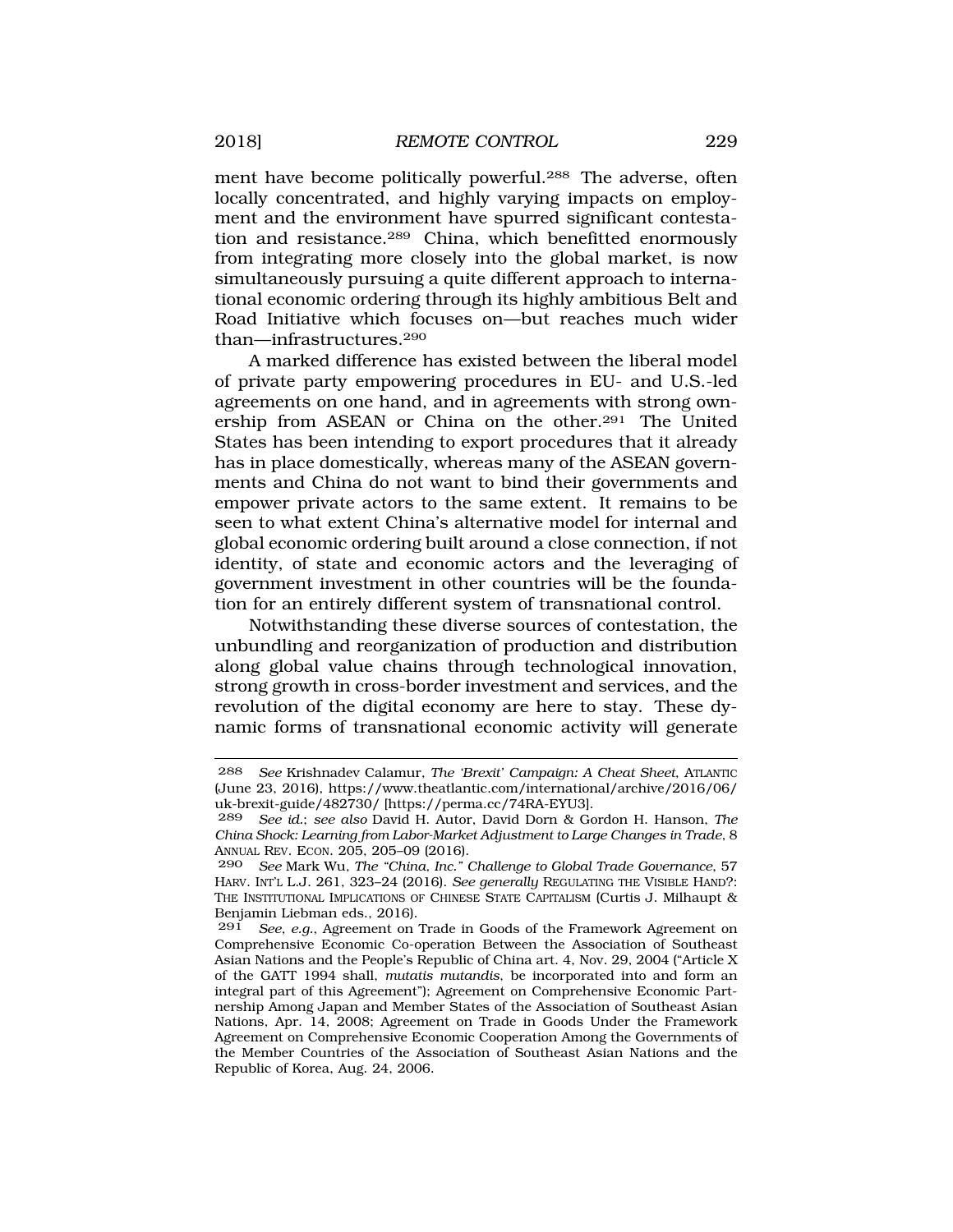strong continuing demand for market-oriented economic regulation and open procedures for regulatory governance. The question ahead, we think, is how this demand will be satisfied—by which actors, through which institutional arrangements (public, private, or hybrid), and with what distributional consequences. These larger themes should motivate further analysis.

Our goal in this Article is to show the importance of treaty commitments for domestic regulatory procedures as important instruments of transnational control of regulatory decisionmaking. Our analysis of the two-level game dynamics further demonstrates why procedural provisions might be particularly attractive as technologies of transnational governance. The negotiations for these commitments have particular dynamics, but they can serve as important venues for political contestation. In our view, the global economic order's procedural infrastructure cannot be uncritically accepted as a means for promoting good government and the rule of law.292 Procedures are powerful tools for governance at a distance, which can be marshalled by different political actors and interests for different ends.

Our analysis also shows that the current pattern of procedural provisions is structurally linked to persisting collective action problems. As a result, business interests almost always prevail over diffuse environmental and social interests in their influence over treaty makers and, through the procedures adopted by international agreements, over regulatory agencies. Firms most experienced with the McNollgast/Putnam dynamics are likely, overall, to gain the most from procedural entitlements agreed to in treaties. By showing what treaties can and cannot do in this area, we hope to encourage more refined thinking from academics and civil society groups with respect to these provisions. Vague substantive commitments in the areas of environmental protection or labor relations may often lead to nothing, whereas new procedural commitments specifically designed to allow meaningful and balanced representation by a variety of social interests at both the level of international negotiations and the level of domestic regulatory decision-making could help redress the imbalance in existing arrangements. More careful design and innovative thinking about specifically empowering communities through subsidized representation or changing access should be included in

<sup>292</sup> *See, e.g.*, Charnovitz, *supra* note 138, at 939 (describing some critical views of WTO's transparency and participation).